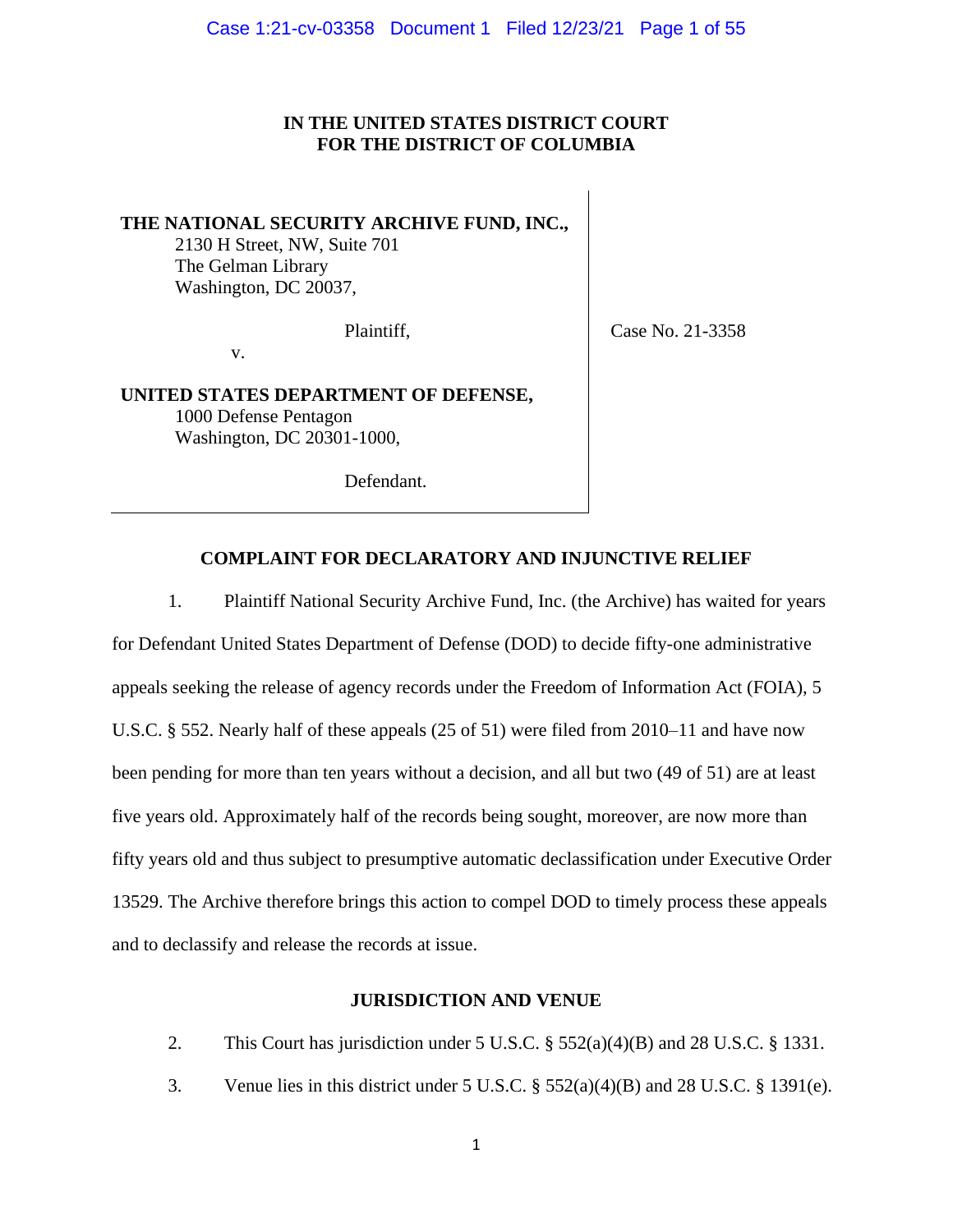#### **PARTIES**

4. Plaintiff National Security Archive Fund, Inc., is a not-for-profit corporation located at George Washington University, established to promote research and public education on U.S. governmental and national security decision-making and to promote and encourage openness in government and government accountability.

5. Defendant United States Department of Defense is an Executive Branch Department of the United States Government and an agency within the meaning of 5 U.S.C. § 552(f). It has possession and control over the records sought by Plaintiff.

#### **OVERVIEW OF THE ARCHIVE'S FOIA APPEALS**

6. The Archive is the world's largest nongovernmental library of declassified documents and has published more than one million pages of declassified records acquired through FOIA. Archive analysts file more than 1,000 FOIA requests annually and publish numerous document sets, briefing books, and other publications for dissemination to the public.

7. The appeals in this case stem from a series of declassification requests filed since the 1990s by Dr. William Burr, Senior Analyst at the Archive and director of the Archive's nuclear security documentation project. This project seeks to document major elements of the U.S. nuclear posture, including deployments of weapons systems, war plans and targeting, command and control of nuclear forces, and arms control, and to make such declassified information widely available to scholars and the interested public.

8. The original FOIA requests underlying the appeals at issue here were made to DOD or other agencies including the National Archives and Records Administration (NARA) and the Department of State. In each case, however, the resulting appeal was either made directly to DOD or transferred to DOD from another agency.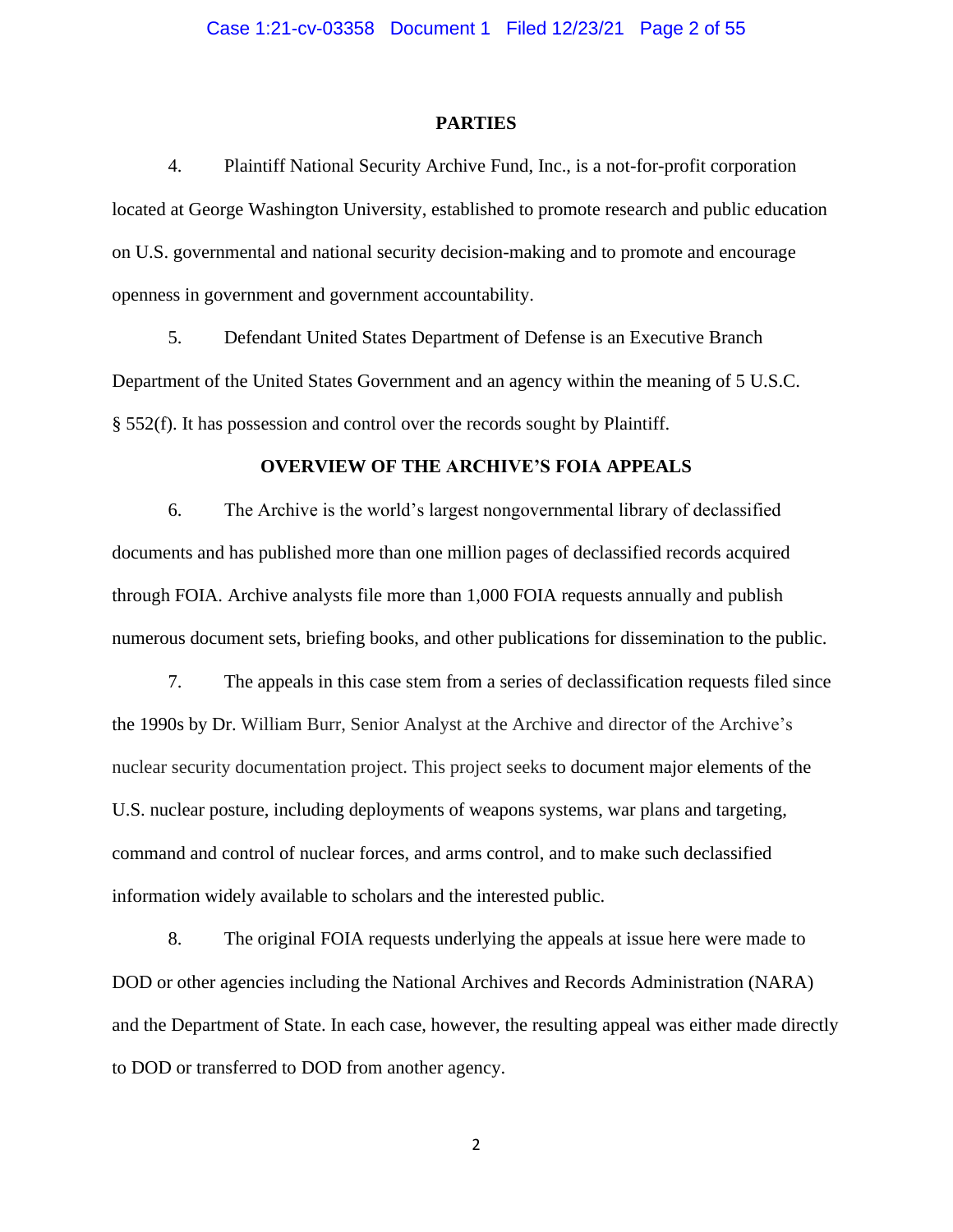#### Case 1:21-cv-03358 Document 1 Filed 12/23/21 Page 3 of 55

9. The fifty-one administrative appeals at issue, each of which is described in detail below, were made to DOD between February 24, 2010, and November 1, 2017.

10. In or around December 8, 2020, DOD began inquiring whether the Archive remained interested in its outstanding FOIA requests. DOD made such inquires with respect to Appeals Numbers 1–51 below.

11. In response, the Archive informed DOD via email on January 15, 2021, that it remained interested in Appeals 1–51 below.

12. In early May 2021, the Archive began resubmitting to DOD its outstanding FOIA requests that were greater than six years old in order to avoid any statute of limitations problem in a future legal action. Specifically, the Archive resubmitted the requests described in Appeals 1–16, 18, 20–23, 29–37, and 39–41 below.

13. On May 5, 2021, DOD's FOIA Public Liaison, Ms. Tonya Fuentes, requested a meeting with Dr. Burr to discuss the new FOIA requests that were duplicates of prior cases that were still open on appeal and informed him that the issue of DOD's failure to process the Archive's outstanding appeals had been assigned to the Deputy Chief of DOD's FOIA division, Pamela Andrews.

14. On May 6, 2021, Deputy Chief Andrews informed Dr. Burr that refiling requests was unnecessary and that any new requests would be put at the end of the queue. She further stated that the old requests and pending appeals would be processed as a priority. Finally, Deputy Chief Andrews represented in this conversation that the statute of limitations would not bar litigation on the administrative appeals referenced herein and took the position that the statute of limitations had not begun to run because the pending appeals had not been processed or completed as required by law.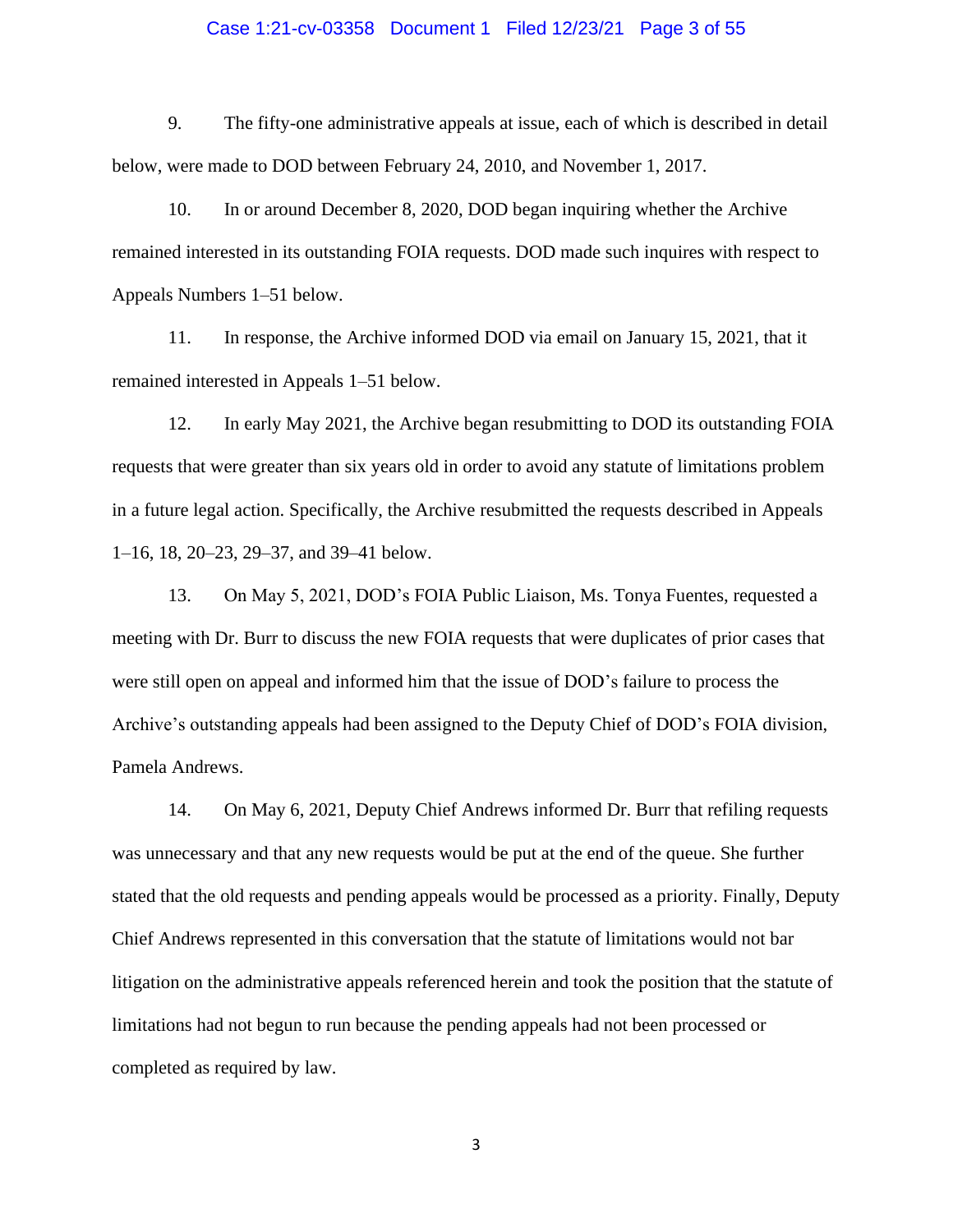#### Case 1:21-cv-03358 Document 1 Filed 12/23/21 Page 4 of 55

15. In reliance on this discussion with Deputy Chief Andrews, Dr. Burr submitted a "Request Closing Letter" via email to Deputy Chief Andrews on May 7, 2021, stating that "Per our May 6, 2021, phone call regarding several National Security Archive duplicative requests, I am providing this notice that the following requests, which were filed between 1995 and 2008 and have been pending on appeal, can be closed." He thereafter listed the requests described in Appeals 1–16, 18, 20–23, 29–37, and 39–41 below.

16. Aside from DOD's communications with the Archive regarding continued interest in outstanding requests and resubmission of the same, the most recent substantive communication relating to each of these appeals—either DOD's acknowledgement of receipt; its request for an extension of time to process the appeal; notice to the Archive of an appeal being transferred from another agency to DOD; or, as to certain appeals where the Archive received no response, the date on which it submitted the appeal—is identified below.

17. To date, as to each of the fifty-one appeals described below, DOD has neither denied the appeal nor released any additional records.

18. DOD's extreme delay in processing FOIA appeals is not a problem unique to the Archive; rather, it is part of a pattern or practice of untimely processing of FOIA requests and appeals resulting in a large and growing backlog of unprocessed appeals.

19. From 2010 to 2020, DOD closed each fiscal year with an average of 752 backlogged appeals. The number of backlogged appeals grew from 657 in 2010 to 954 by the end of 2020.

20. In 2016, DOD recorded its highest number of backlogged appeals during the 10 year period, with approximately 1,016 backlogged appeals.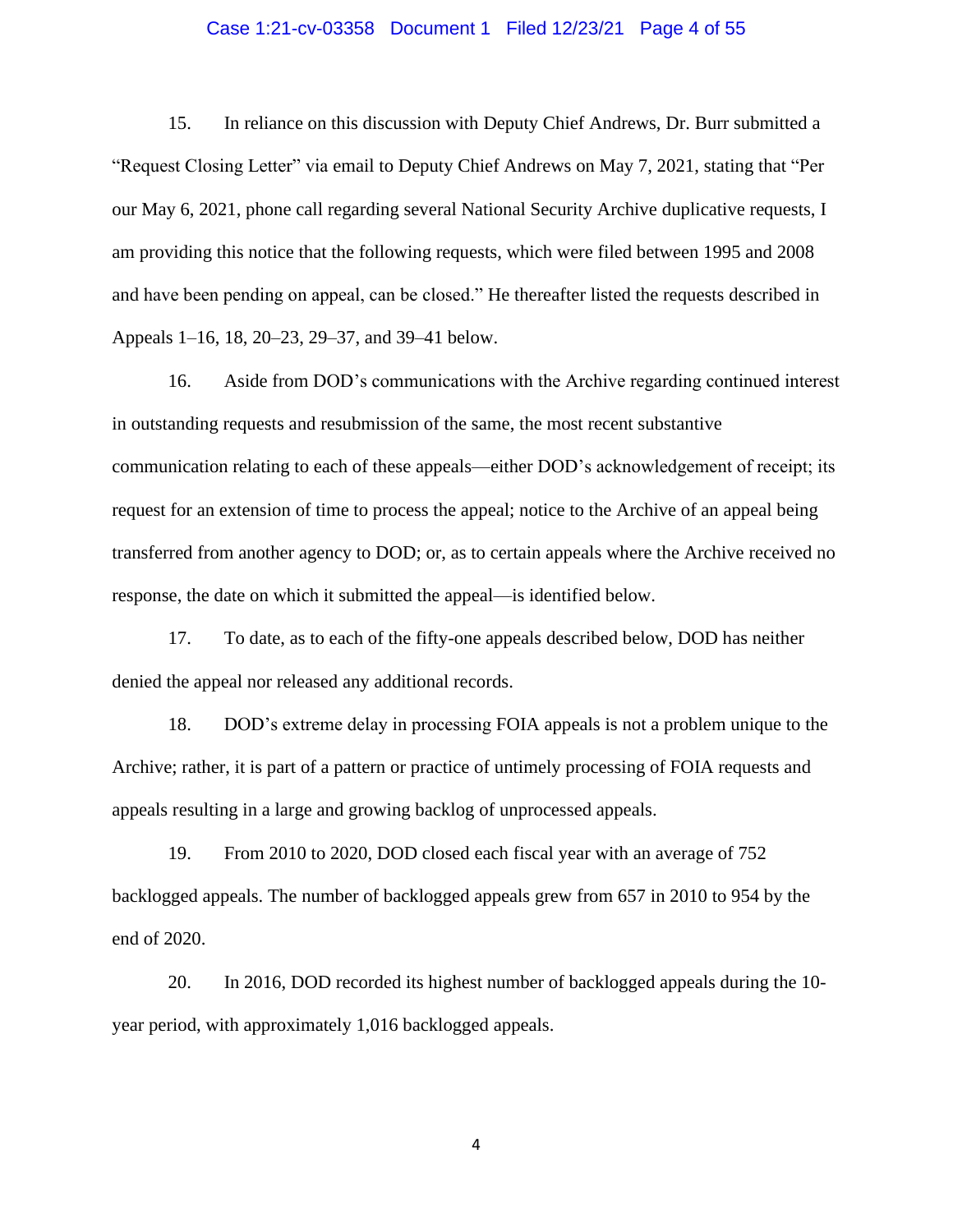# Case 1:21-cv-03358 Document 1 Filed 12/23/21 Page 5 of 55

21. Most recently, in fiscal year 2020, DOD's number of backlogged appeals

increased by 7% from 889 at the end of 2019 to 954 at the end of 2020.

# **THE ARCHIVE'S 51 OUTSTANDING APPEALS TO DOD**

- **(1) JCS History on the SIOP (Archive Request No. 2001144DOD106, Agency Case No. 02 F-0379)**
- 22. By letter dated December 18, 2001, the Archive sought disclosure of:
	- "The SIOP: Controlling Nuclear Escalation: which is the top-secret annex to the History of the Joint Chiefs of Staff and National Policy, 1969-1972" (1991).
	- Any chapter on nuclear policy or NATO issues in the "The Joint Chiefs of Staff and National Policy, Vol. XI, 1973-1976.
- 23. On December 31, 2009, DOD's Office of Freedom of Information (OFI) released

three documents while withholding additional documents as classified.

24. The Archive appealed on February 24, 2010, seeking declassification and release

of the withheld material.

25. On March 11, 2010, DOD requested an extension, citing a heavy FOIA workload.

# **(2) Copy of Contractor Study on Trade with China (1998) (Archive Request No. 980087DOD021, Agency Case No. 98-F-0884)**

- 26. By letter dated February 23, 1998, the Archive sought disclosure of:
	- "Chinese Contingencies and U.S. Opportunities," by Peter W. Colm et. al., Institute for Defense Analyses, May 1970, Study P-842, Contract Number DAHC-68-C-0152.
	- A report by Browne and Shaw Research Corp., Waltham MA: "Trade Controls and the Communist Chinese Strategic Weapons Program," July 1968, contract no. DAHC15-67-C-0174.
- 27. On February 25, 2010, DOD informed the Archive that it had located two

responsive documents but was withholding the second document as classified.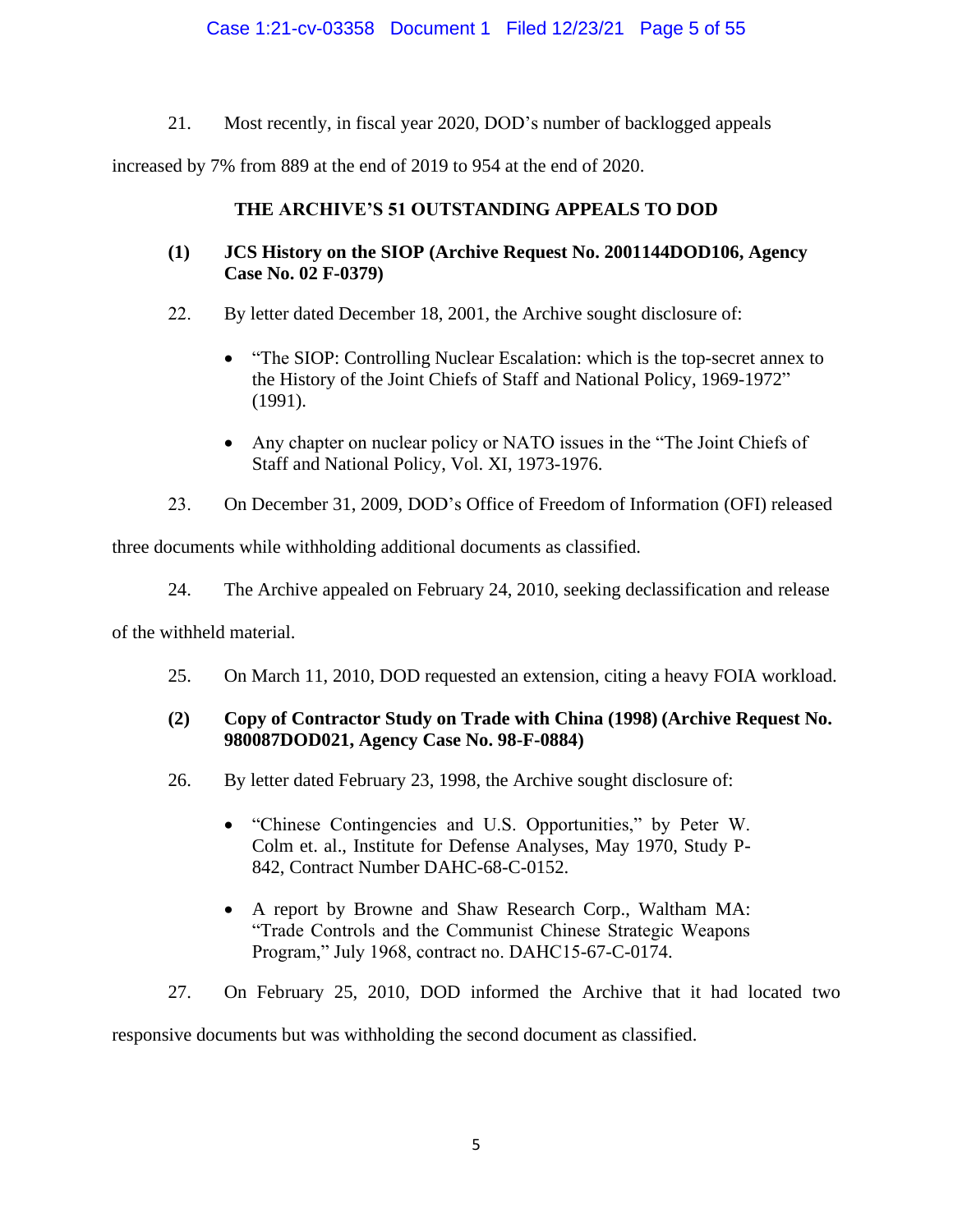#### Case 1:21-cv-03358 Document 1 Filed 12/23/21 Page 6 of 55

28. The Archive appealed on March 3, 2010, seeking declassification and release of the

withheld material.

29. On March 22, 2010, DOD requested an extension, citing a heavy FOIA workload.

## **(3) Documents from Accession 330-79-0034, ISA Records for 1976 (Archive Request No. 970117DOD019, Agency Case No. 97-F-1434)**

- 30. By letter dated August 4, 1997, the Archive sought disclosure of:
	- $\bullet$  Box 1:
	- 1. File 334 NPG a. Memo, 12/14/76, The Balance of Nuclear Forces – SD 161
	- 2. File 350.05
		- a. Memo to Admiral Holcomb with Inclusion, 3/12/76, Beecher article on President's "Secret Pledge" to PRC Concerning Taiwan
	- 3. File 381
		- a. Memo to Chairman of JCS, 9/30/76, Nuclear Exchange Simulations
	- 4. File China 337
		- a. Memo to SecDef with copy of information paper, 3/24/76, Meeting with Gates – Chief Designate, U.S. Liaison Office, Peking

31. On February 18, 2010, DOD informed the Archive that a total of four documents (171 pages) were located as responsive to the Archive's initial request. However, the excised information in the released documents was determined to have been exempt from release because it was allegedly properly classified in accordance with Executive Order 12958, as amended. Specifically, DOD cited Section 1.4 (a) concerning military plans, weapons, or operations; Section 1.4 (b) concerning foreign government information; Section 1.4 (c) concerning Intelligence activities; and Section(s)  $1.4$  (d)-(h) as grounds for exemption.

32. On April 13, 2010, the Archive filed an administrative appeal under FOIA, seeking further review of the exempted material so that it could be determined whether the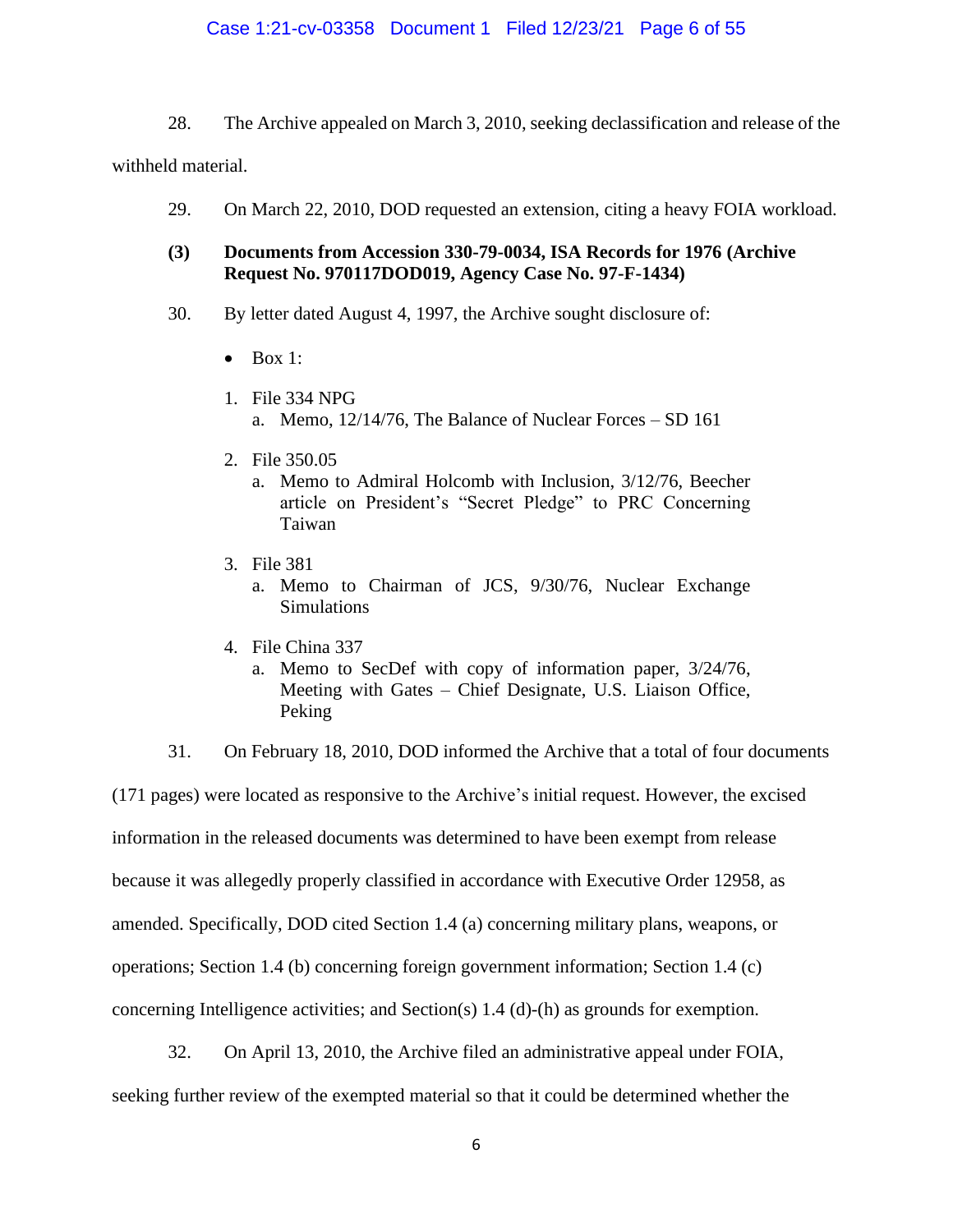### Case 1:21-cv-03358 Document 1 Filed 12/23/21 Page 7 of 55

document may be released. The Archive requested that the reviewers of the appeal take into

consideration previously declassified information that may be relevant to excised portions of the

released documents. The Archive identified several instances in which the excised information

was connected to already declassified documents.

33. On March 26, 2010, DOD requested a time extension to complete the Archive's

administrative appeal, citing an extremely heavy FOIA workload as justification.

## **(4) State Department Records on National Security Study Memorandums (Archive Request No. 970079DOS021, Agency Case No. 08-A-0327-A1)**

34. By letter dated March 10, 1997, the Archive sought from the State Department

disclosure of:

- Copies of any State Department or other agency reports prepared in response to the following National Security Study Memoranda:
	- 1. NSSM 63, U.S. Policy on Current Sino-Soviet Differences, 3 July 1969
	- 2. NSSM 69, U.S. Strategy for Asia, July 14, 1969
	- 3. NSSM 106, China Policy, November 17, 1970
	- 4. NSSM 124, Next Steps Toward the Peoples Republic of China, April 19, 1971
- 35. The State Department coordinated with DOD on this request and on April 9,

2010, DOD informed the Archive that it was releasing several excised documents concerning the

U.S. military presence in Taiwan during the early 1970s.

36. On May 3, 2010, the Archive filed an administrative appeal under FOIA, seeking

further review of the excised material so that it could be determined whether the document may

be released. The Archive requested that the reviewers of the appeal take into consideration

previously declassified information, and the passage of time since the document's creation, so

that may release more information. The Archive identified several instances in which the excised

information was connected to already declassified documents.

37. DOD received the Archive's appeal on May 12, 2010.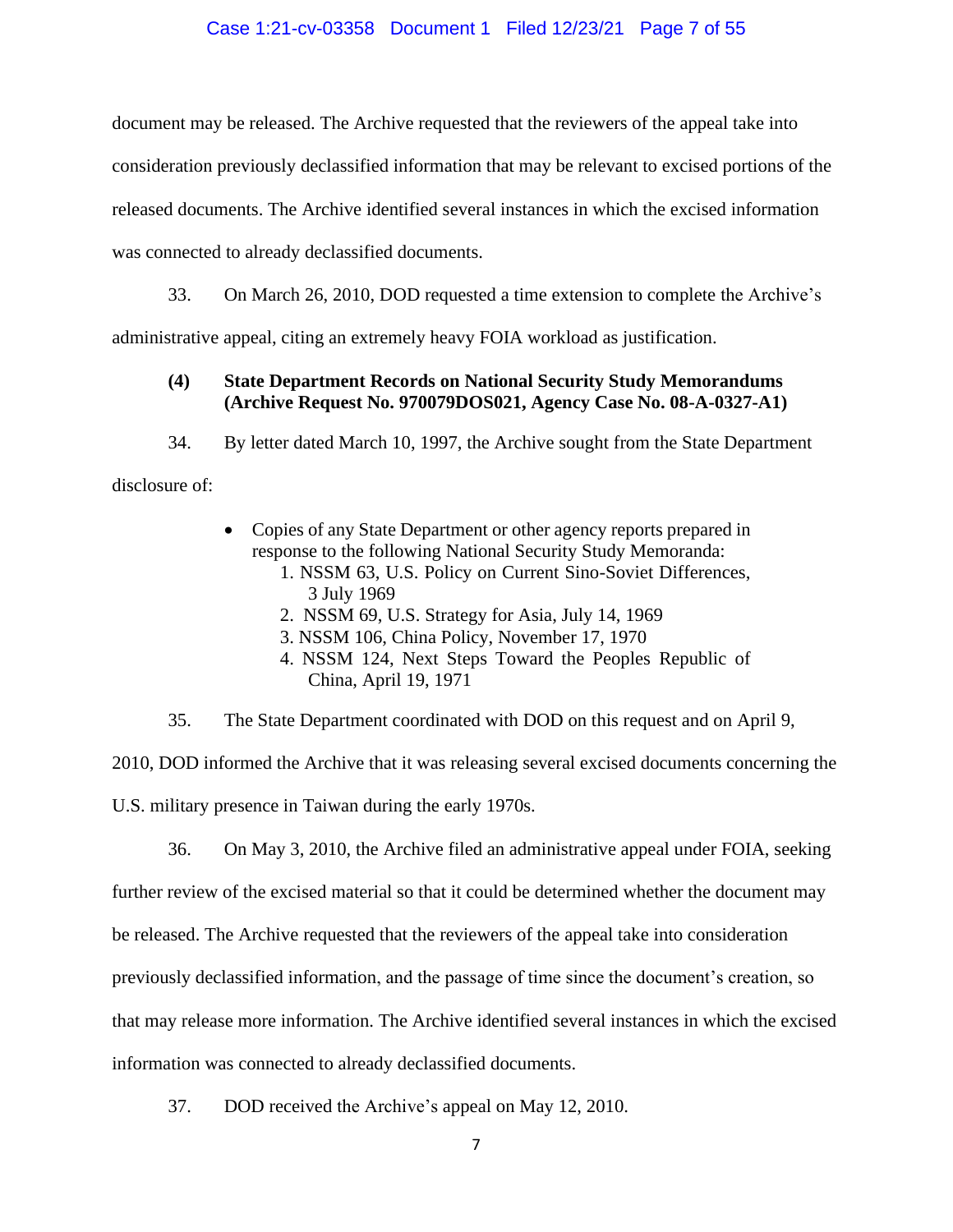38. On May 18, 2010, DOD informed the Archive that it would be unable to complete the appeal within the statutory time requirement. DOD requested a time extension to complete the administrative appeal, citing an extremely heavy FOIA workload as justification.

# **(5) Documents Concerning Taiwan, China, and Nuclear Relations with India (Archive Request No. 960752DOD094, Agency Case No. 96-A-1798-A1)**

- 39. By letter dated September 9, 1996, the Archive sought disclosure of:
	- Copies of documents on the attached list from accession 70A5127, Record Group 330, ISA Records for 1965, TS Files.
- 40. By letter dated May 17, 2010, DOD informed the Archive that it had released

several excised documents concerning Taiwan, China, and nuclear relations with India as

responsive to Plaintiff's FOIA request. Two documents were withheld in their entirety.

41. On June 3, 2010, the Archive filed an administrative appeal under FOIA,

requesting a fresh review of the withheld information so that DOD could determine whether

more information may be released. The Archive explained that some of the withheld information

was already available in the public domain.

42. On June 18, 2010, DOD requested a time extension to complete the administrative appeal, citing an extremely heavy FOIA workload as justification.

# **(6) Secretary of Defense Records from 1967 (Archive Request No. 960870DOD113, Agency Case No. 97-A-0053-A1)**

- 43. By letter dated December 12, 1996, the Archive sought disclosure of:
	- Copies of documents from Accession 72A2468, Official Records of the Secretary of Defense for 1967, as listed on the enclosure.

44. By letter dated August 13, 2010, DOD informed the Archive that it was withholding two documents in their entirety because they concern intelligence community activities relating to China.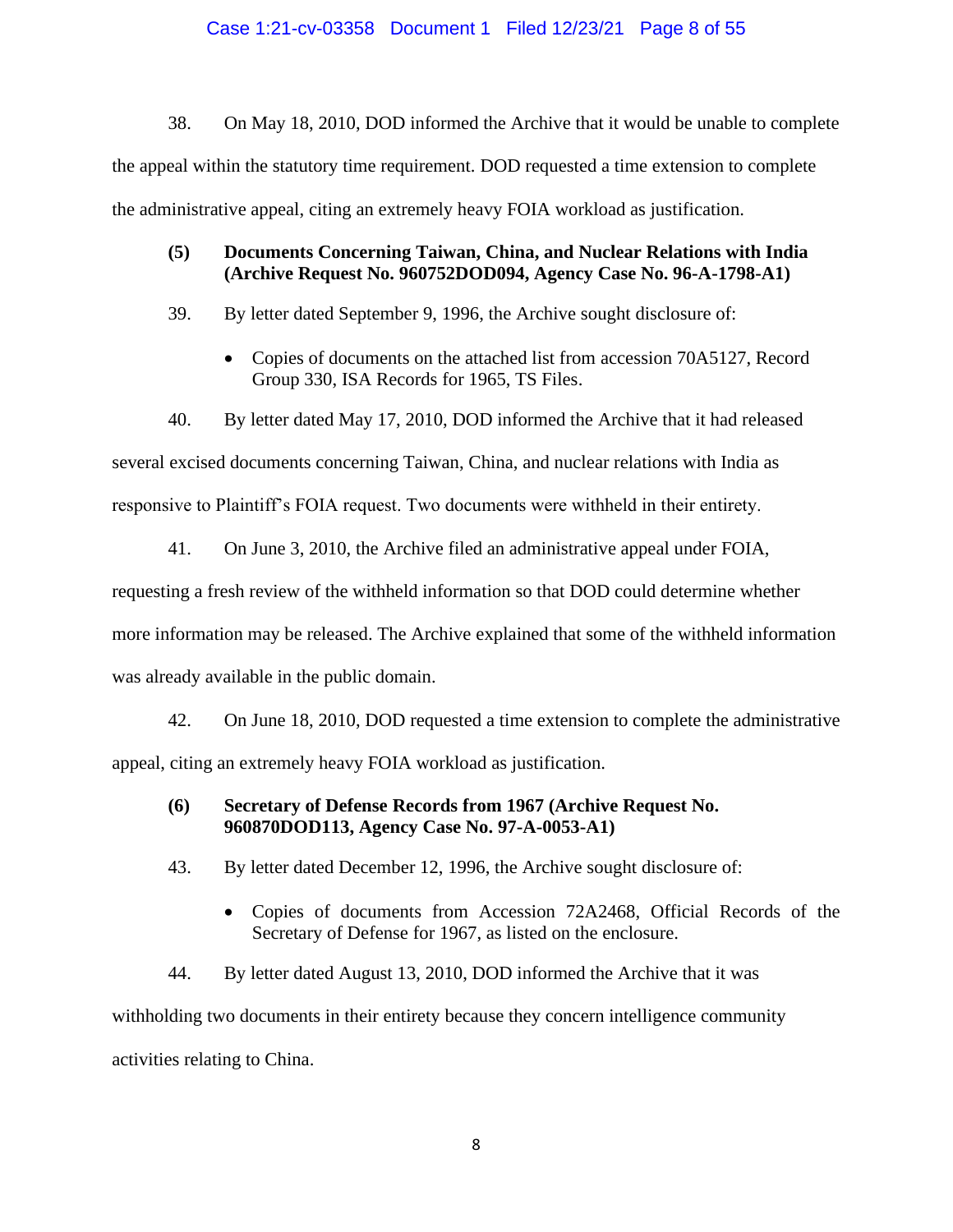45. On August 25, 2010, the Archive filed an administrative appeal under FOIA

requesting further review of the withheld items so that DOD could determine whether they can

be released at least in part. The Archive emphasized previous declassification and publication of

relevant documents on intelligence operations against China.

46. On September 8, 2010, DOD received and acknowledged the appeal. DOD

requested a time extension to complete the appeal, citing an extremely heavy FOIA workload as

justification.

# **(7) State Department Records on NATO (NARA) (Archive Request No. 950645NAR011, Agency Case No. 04-A-2400-A1)**

- 47. By letter dated April 26, 1995, the Archive sought from NARA disclosure of:
	- Copies of documents withheld from Department of State Central Records, 1960-1963, record group 59, as listed below:
		- A. File 740.5, boxes 1646-1647, NND 949520:
			- 1. Letter, Nitze to Rusk, 12/20/61
			- 2. Kohler to Secretary, 1/24/62
			- 3. Stoessel to Fessenden, 1/30/62
			- 4. Memcon, 2/6/62
			- 5. Report, 2/26/62
			- 6. Polto 1180, 3/9/62
			- 7. Memo, Kohler to Secretary, 4/16/62
			- 8. Letter, Stoessel to Fessenden, 4/21/62
			- 9. Summary, 4/28/62
			- 10. Telegram 221830Z, 5/22/62
		- B. File 700.5611, NND 94950, all withheld items
	- I also request declassification review and/or expedited processing (if already reviewed) of State Department decimal file 397.5611- GE, 1960-1963.
- 48. Through a letter dated August 24, 2010, NARA informed the Archive that DOD

had released several excised documents, many of which were at least 50 years old at the time, as

responsive to the Archive's FOIA request.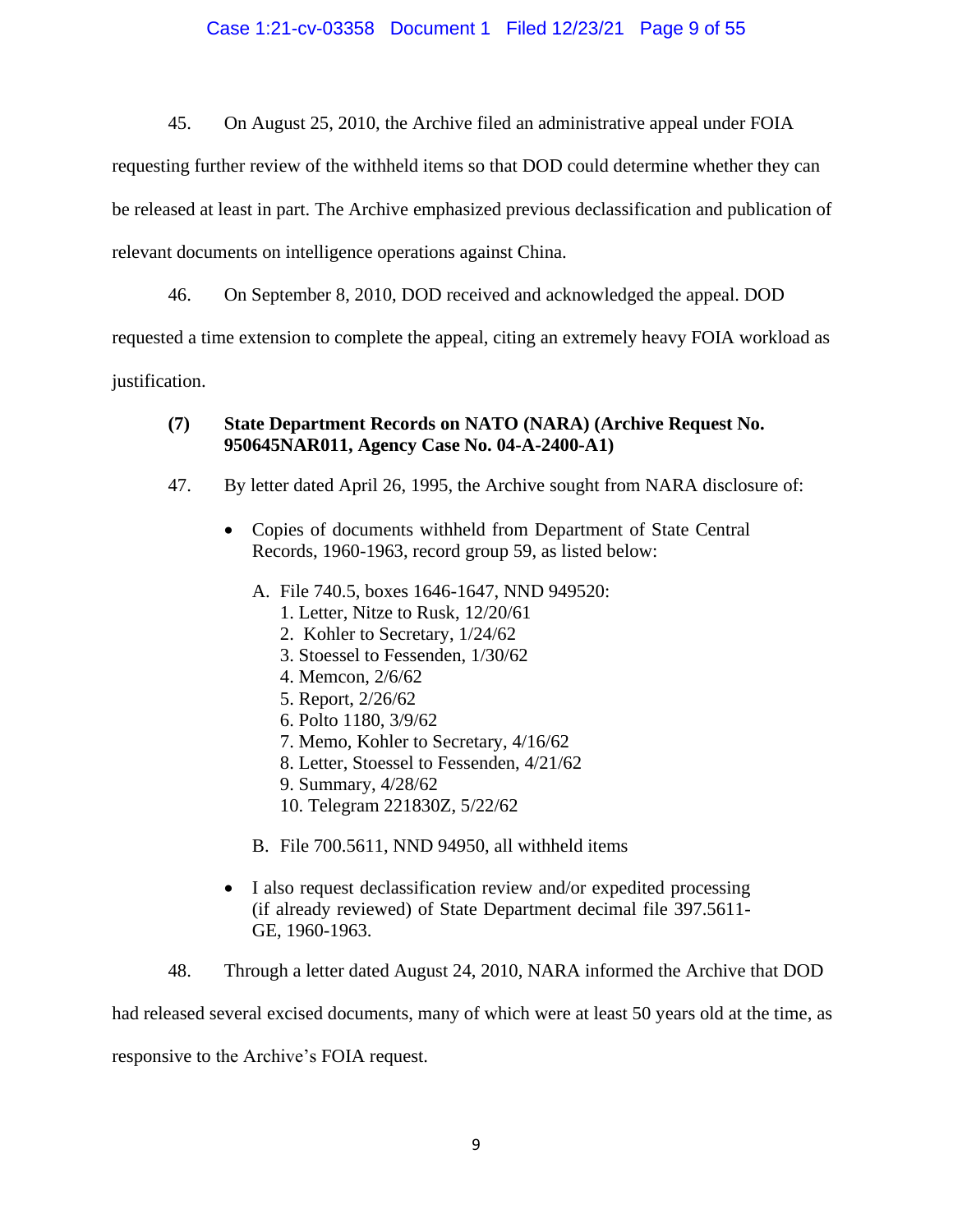#### Case 1:21-cv-03358 Document 1 Filed 12/23/21 Page 10 of 55

49. On September 27, 2010, the Archive filed an administrative appeal with DOD under FOIA, seeking further review of the excised material so that DOD could determine whether they can be released in their entirety. The Archive also requested that the reviewers of the appeal take into consideration previously declassified information that is directly relevant to the contents of the exempted materials.

50. On October 7, 2010, DOD acknowledged receipt of the appeal.

51. Through a letter dated October 13, 2010, DOD requested a time extension to complete the appeal, citing an extremely heavy FOIA workload as justification.

## **(8) Draft Presidential Memorandums (1960s) (Archive Request No. 960001DOD001, Agency Case No. 96-A-0310-A1)**

52. By letter dated February 12, 1996, the Archive sought disclosure of:

• Copies of documents from Accession 330-91-002, ASD P&E Policy Files, as listed on the enclosure.

53. On May 13, 2003, the Archive amended the request toeliminate parts one, two, and five.

54. Through a letter dated October 12, 2010, DOD informed the Archive that it had excised several documents, many of which were at least 50 years old at the time. A total of 12 responsive documents (592 pages) were located but only eight documents (257 pages) were produced. The four remaining documents (355 pages) were sent to the Department of the Army, Department of the Navy, and the Department of the Air Force for review. Deleted information in the responsive documents were allegedly exempt from release because the information was classified in accordance with Executive Order 13526, specifically, Section(s) 1.4 (a), (d), (g), and (h). The information denied was also allegedly properly exempted under Section(s) 3.3 (b)(5), (b)(6), (b)(8), and (b)(9).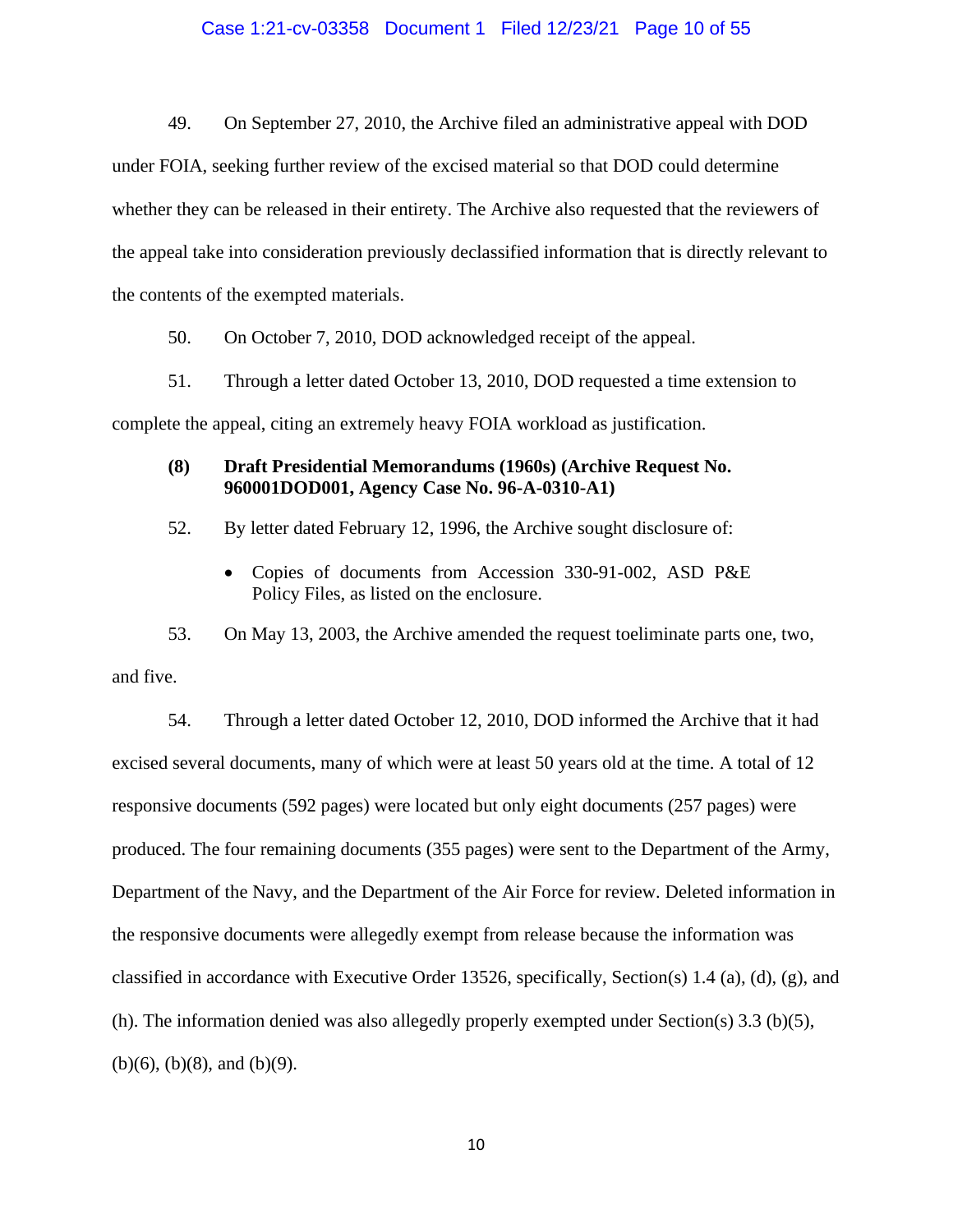#### Case 1:21-cv-03358 Document 1 Filed 12/23/21 Page 11 of 55

55. On October 27, 2010, the Archive filed an administrative appeal under FOIA,

seeking further review of the excised material so that DOD could determine whether they can be released in their entirety. The Archive explained that despite the language of DOD's decision that declassification of the excised material would cause "serious harm" to U.S. foreign relations and to "ongoing diplomatic activities" and would reveal operational or tactical elements of prior [war] plans that are contained in ... active plans," the excised information had already been in the declassified public domain for years.

56. Through a letter dated November 10, 2010, DOD acknowledged the Archive's appeal and requested a time extension, citing an extremely heavy FOIA workload as justification.

### **(9) Weapons Systems Evaluation Group (WSEG) Reports (Archive Request No. 960027DOD008, Agency Case No. 96-A-0423-A1)**

57. By letter dated February 26, 1996, the Archive sought disclosure of:

• Copies of documents from Defense Department accession 330-81- 0439, USDRE records on WSEG reports, as listed on the enclosure.

58. On November 9, 2005, the Archive narrowed the scope of its request.

59. Through a letter dated October 23, 2010, DOD released excised variants of several Weapons Systems Evaluation Group (WSEG) reports and withheld one item in its entirety.

60. On November 16, 2010, the Archive filed an administrative appeal under FOIA, seeking further review of the excised material so that DOD could determine whether they can be released in their entirety. The Archive sough further review of the withheld information. The Archive also encouraged reviewers of this appeal to consider previously declassified information that is relevant to the withheld material.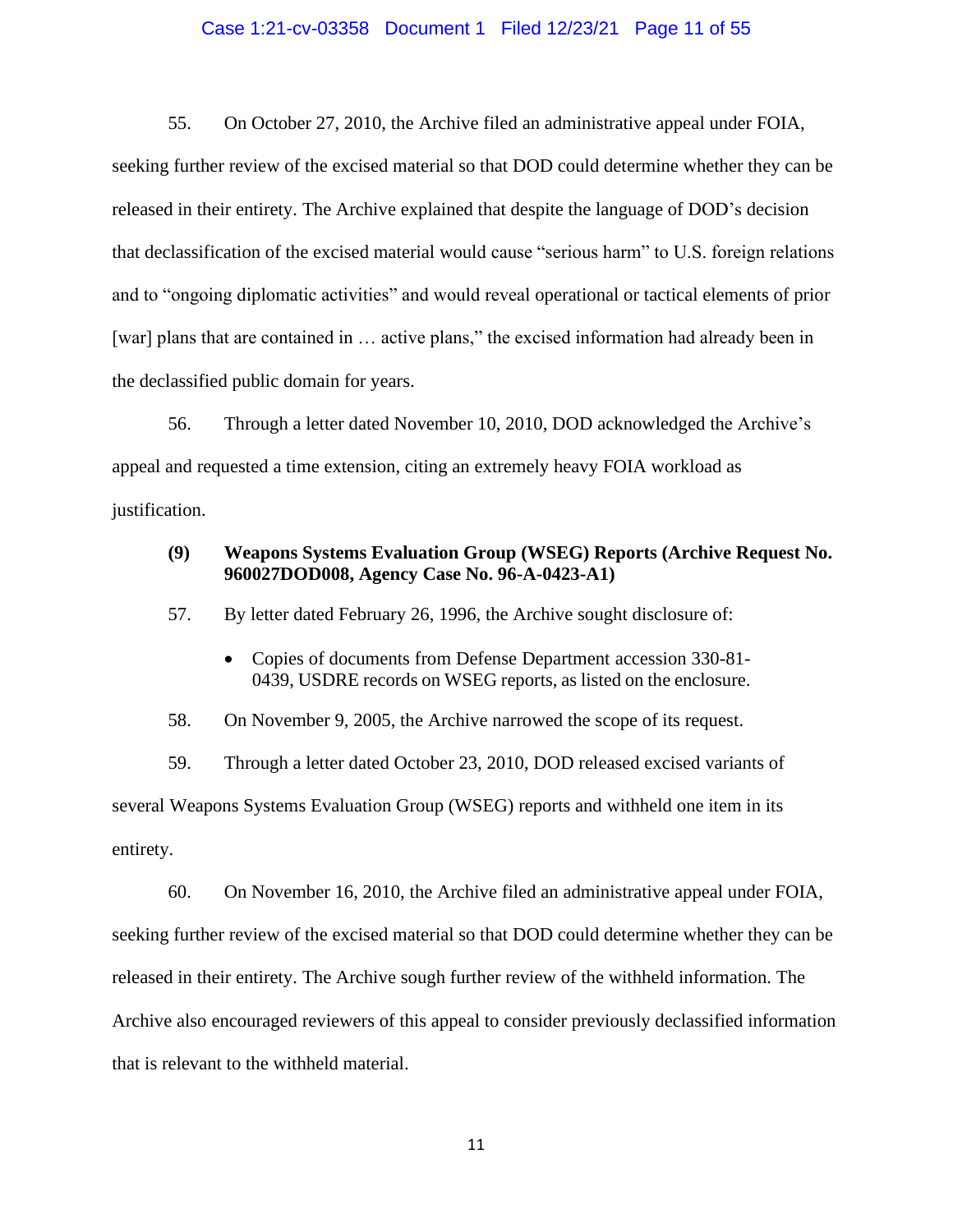# **(10) Soviet ABM Systems, and Weapons Effects (Archive Request No. 950867DOD112, Agency Case No. 95-A-1510-A1)**

- 61. By letter dated July 6, 1995, the Archive sought disclosure of:
	- Copies of contract studies held in accession 330-78-0097, Federal Records Center, Suitland, Maryland, as indicated in the attached list.

62. Through a letter dated December 31, 2010, DOD informed Plaintiff that a total of

fifteen documents (1561 pages) were located. Five documents (434) were referred to another

agency for review. Nine of the documents (983 pages) were denied in full. DOD released one

document (144 pages). DOD also acknowledged in its responsive correspondence that its

processing of the request was inadequate in light of the time elapsed since the request was

submitted.

63. On January 25, 2011, the Archive filed an administrative appeal under FOIA,

seeking further review of the withheld material so that DOD could determine whether they can

be released in their entirety. The Archive sough further review of the withheld information,

requesting that reviewers of this appeal take into consideration declassified information that that

may be relevant to the contents of the exempted comments.

# **(11) Top Secret Secretary of Defense Records (1974) (Archive Request No. 951171DOD153, Agency Case No. 95-A-2263-A1)**

- 64. By letter dated October 18, 1995, the Archive sought disclosure of:
	- Any documents from the following files of accession 330-78-0010, Top Secret Secretary of Defense records for 1974, that relate in whole or in apart to U.S. or Soviet nuclear strategy, arms control talks with the Soviet weapon, development of strategic nuclear weapons and weapons delivery systems (whether U.S. or Soviet).

65. On February 6, 1996, the Archive submitted a supplemental letter to the original

FOIA requests. To expedite search and retrieval of relevant materials to the requests, the Archive specified in detail the type of documents it was seeking.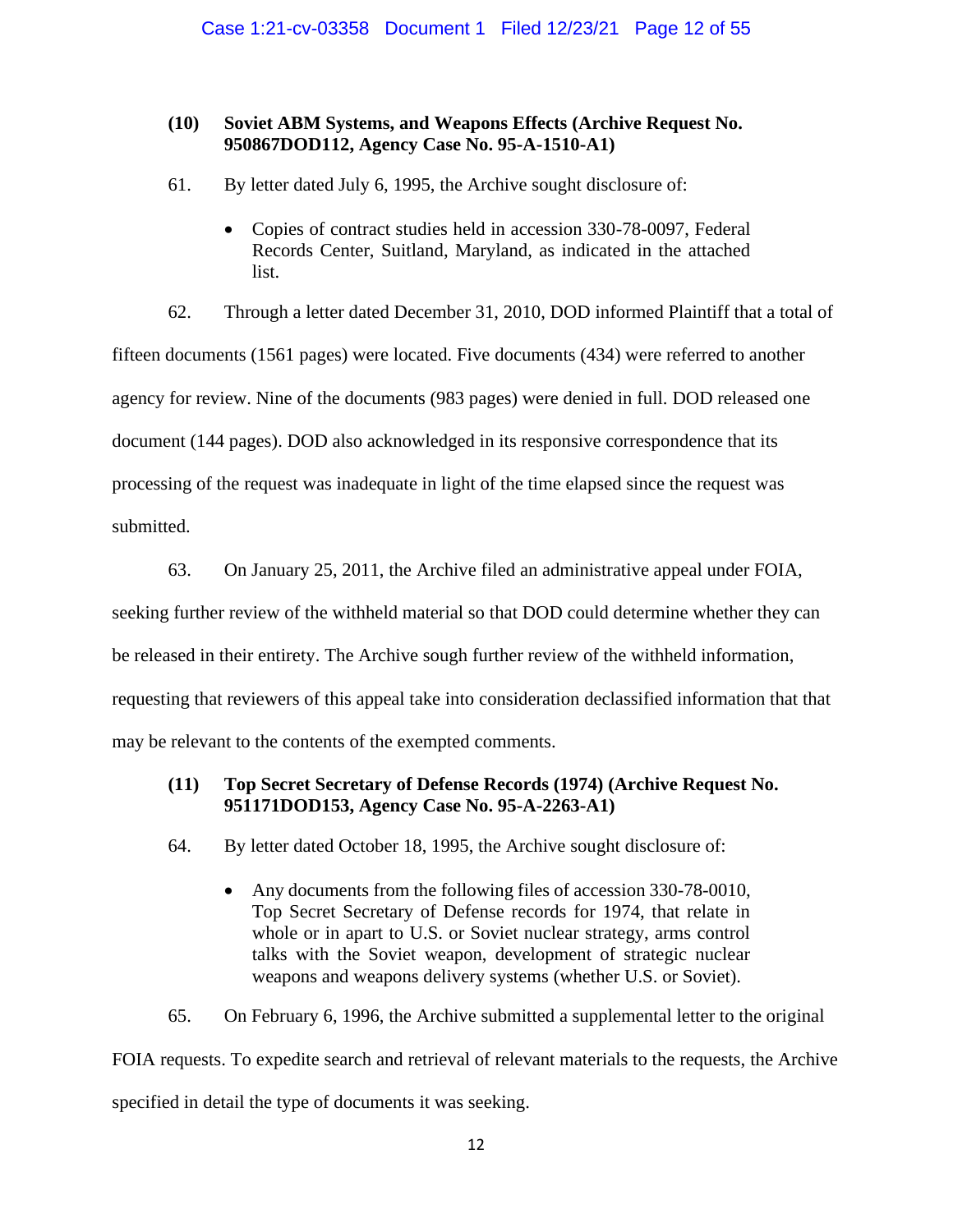#### Case 1:21-cv-03358 Document 1 Filed 12/23/21 Page 13 of 55

66. Through a letter dated December 30, 2010, DOD informed Plaintiff that several documents had been sent to other agencies for review. Three documents (7 pages) were denied in full. The remaining documents released by DOD were heavily excised. DOD determined that the excised information, as well as the documents denied in their entirety, were exempt from release because the information was allegedly properly classified in accordance with Executive Order 13526. Specifically, Section 1.4(a), (c), (d), (e), and (h). Furthermore, the information denied was also alleged to be exempt from automatic declassification in accordance with Section 3.3 (b)(2) and 3.3 (b)(4)-(6).

67. On January 31, 2011, the Archive filed an administrative appeal under FOIA, seeking further review of the withheld and excised material so that DOD could determine whether they more information could be released. The Archive explained that it should be possible to declassify some information from documents over thirty-five years old without harm to national security. Moreover, the availability of previously declassified information, some of which is directly relevant to the excised portions, confirms the possibility of further declassification.

68. Through a letter dated February 7, 2011, DOD acknowledged the appeal and requested a time extension, citing an extremely heavy FOIA workload as justification.

### **(12) Defense Research and Engineering Records (Archive Request No. 950945DOD128, Agency Case No. 95-A-1662-A1)**

69. By letter dated July 28, 1995, the Archive sought disclosure of:

• Copies of documents on the attached list, from accessions 330-81-219 and 330-81-0501, Defense Research and Engineering Records held at the Federal Records Center, Suitland

70. On November 9, 2005, the Archive submitted a supplemental letter to the original FOIA requests, narrowing their scope to expedite search and retrieval of relevant materials.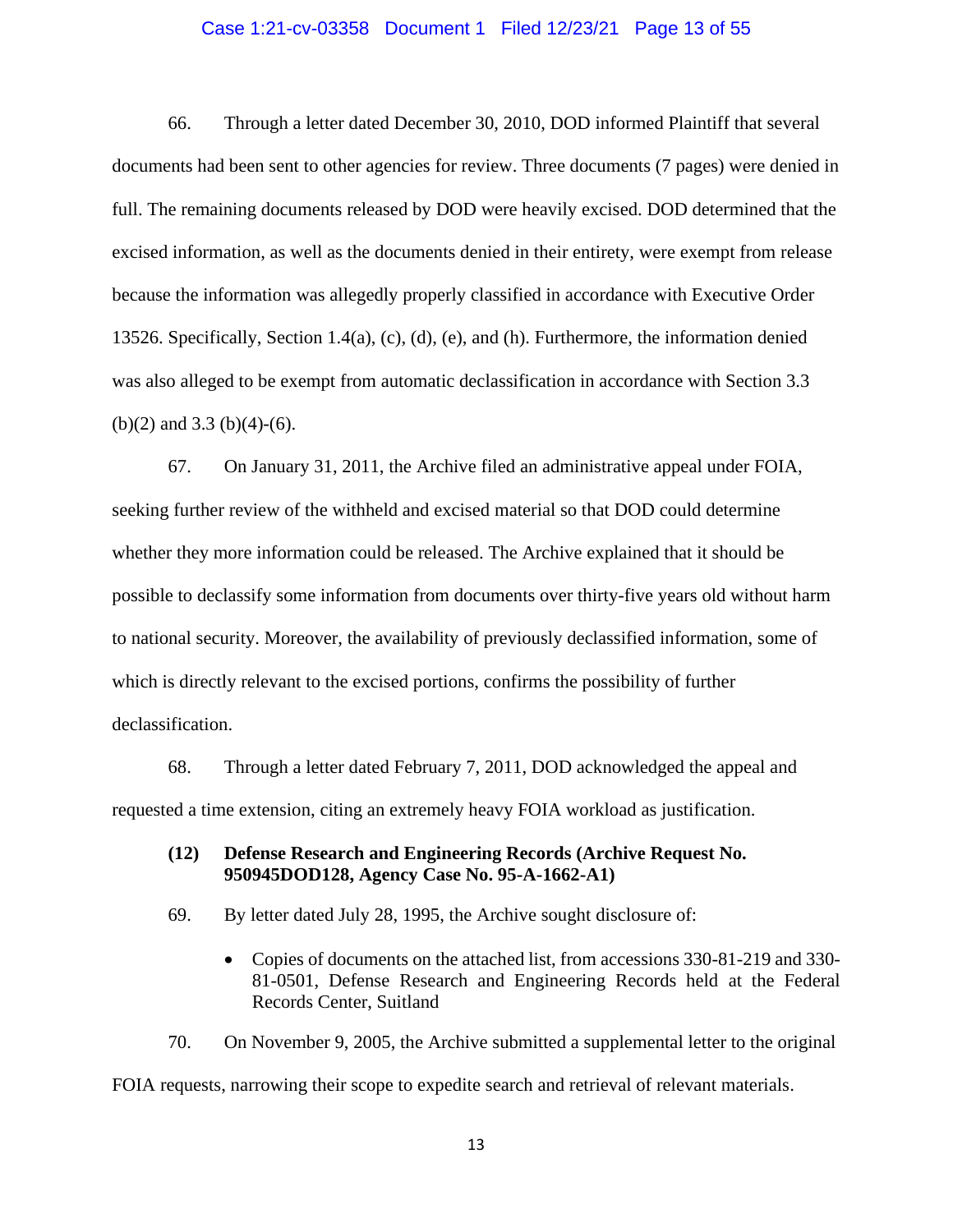### Case 1:21-cv-03358 Document 1 Filed 12/23/21 Page 14 of 55

71. Through a letter dated February 8, 2011, DOD informed the Archive that a total of 23 documents (541 pages) were located. Five documents (132 pages) had been denied in full. Approximately twenty-five documents (409 pages) were provided as responsive to the Archive's request. DOD determined that the withheld content was exempt from release because the information was allegedly properly classified in accordance with Executive Order 13526. Specifically, Section 1.4(a), (c), (g), and (h). Also, the information denied was also alleged to be exempt from automatic declassification in accordance with Section 3.3 (b)(1)-(2) and 3.3 (b)(4).

72. On March 3, 2011, the Archive filed an administrative appeal under FOIA, seeking further review of the exempted and excised documents so that DOD could determine whether additional information can be released. The Archive further requested that reviewers consider previously declassified material which is directly relevant to the information withheld in this case.

### **(13) Air Force Directorate of Operations Records from 1968 (Archive Request No. 20040951A1R046, Agency Case No. 07-A-0402-A1)**

73. By letter dated August 20, 2004, the Archive refiled a FOIA request that was originally filed on August 12, 1994, to the Department of the Air Force. The request sought disclosure of:

- Copies of the documents cited below from Air Force Directorate of Operations accession 72A-5971, held at Federal Records Center, Suitland, Maryland:
- A. Box 3, file RL (68) 10 Atomic Weapons (1 Jan. 68)
	- 1. Letter from XPDPA, 5/8/68/ nuclear weapons and Deterrence of War, with enclosures
- B. Box 3, file RL (68) 13 Budget (1 Jan. 68 15 Aug. 68):
	- 1. Memo, 6/15/68, from SAFOS, signed Brown, Strategic Forces and Effectiveness Tables, with Detailed Recommendations
	- 2. Letter, 8/8/68 (might be 8/6), to XPFSA from XDOC, Review of Draft Presidential Memorandum on Strategic Offensive and Defensive Forces, with AFXDO Comments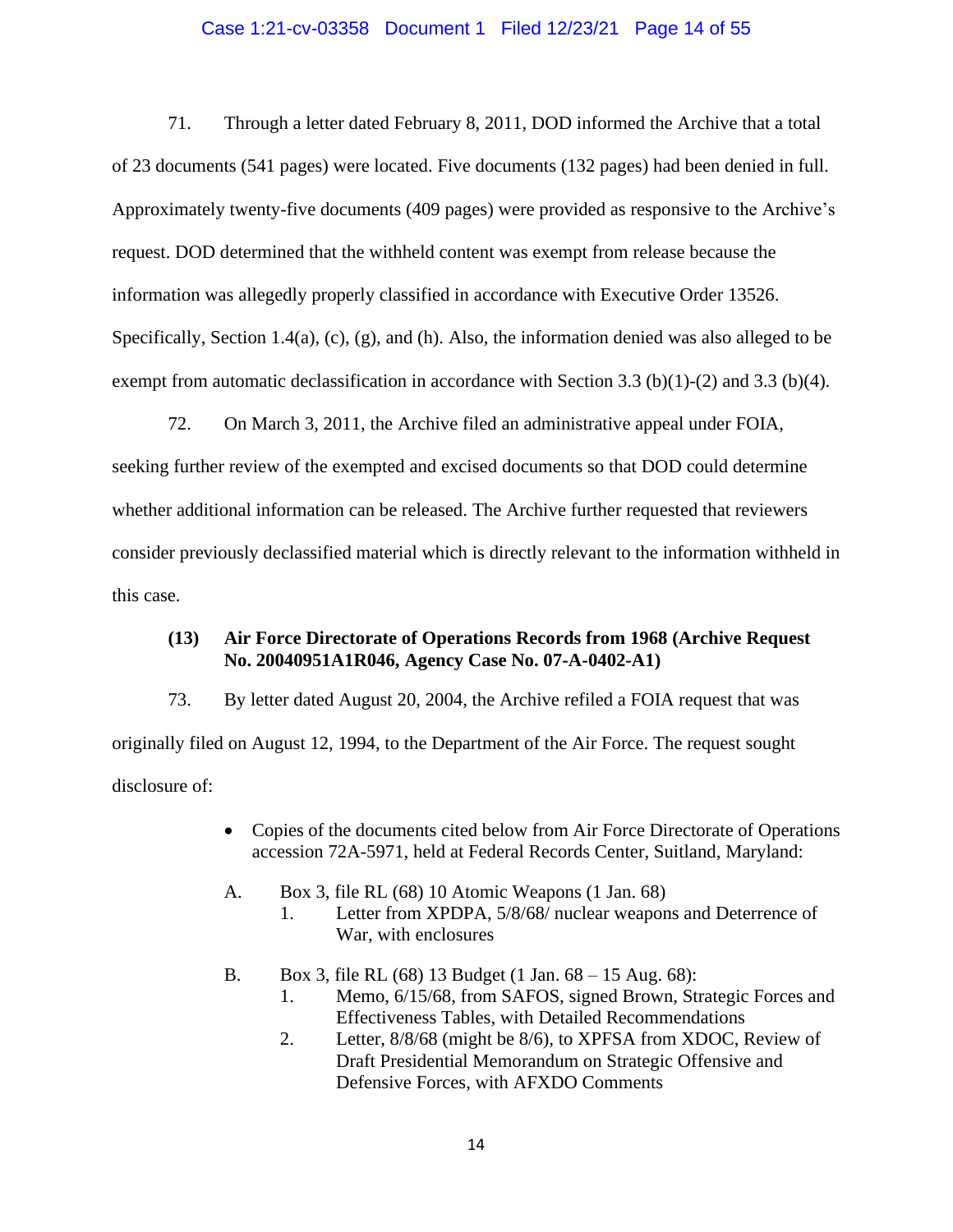- C. Box 3, file RL (68) 13 Budget (16 Aug. 1968 -):
	- 1. Memo, 8/26/68, to SOD from SAFOS, signed Brown, Draft Presidential Memo on Strategic Offensive and Defensive Forces, with attachments
- D. Box 4, file RL (68) 17 SAC (1 Jan. 68):
	- 1. Letter, 4/27/68 to SAC from C/S, USAF, with letter dated 4/8/68
	- 2. SAC Inspection Report, 3-18 September 1968
- E. Box 4, file RL (68) 22 Conferences (1 Jan. 68)
	- 1. Memo for Record, 4/11/68
	- 2. XDDFCC letter, 10/22/68, with Minutes of the 1968 Annual Worldwide Command War Planning Conference
- F. Box 4, file RL (68) 26 Special File (1 Jan. 68):
	- 1. Memo by Deputy Assistant Sec Def, Leadtime for U.S. Response to Soviet Actions, 1968
	- 2. Talking Points on SAFUS Memo to Halperin, 9/19/68
	- 3. Letter, 7/26/68, to OSD/ISA from Sec AF, with enclosure
	- 4. Memo, 7/28/68 to Halperin from Undersecretary AF Hoopes, with Attachment
	- 5. Memo to Hoopes from Kent, 7/22/68
	- 6. Memo to Halperin from Hoopes, 7/15/68
- G. Box 6, file RL (68) 38-9 Russia:
	- 1. Letter from XDOC, re: Report by J-5, 2/6/68
- H. Box 7, file RL (68) 57-2, Strategic Forces Planning
	- 1. Letter to SAC from AFCCS, 2/12/68, Strategic Concepts and Operations"
- 74. Through a letter dated March 25, 2011, NARA, which by that time had taken

possession of the records at issue, informed the Archive that DOD had approved the release of

several heavily excised documents from Air Force Directorate of Operations records for 1968.

75. On April 4, 2011, the Archive filed an administrative appeal to DOD under FOIA,

seeking further review of the heavily excised documents so that DOD could determine whether

additional information can be released. The Archive further requested that reviewers consider

previously declassified material which is directly relevant to the information withheld in this

case.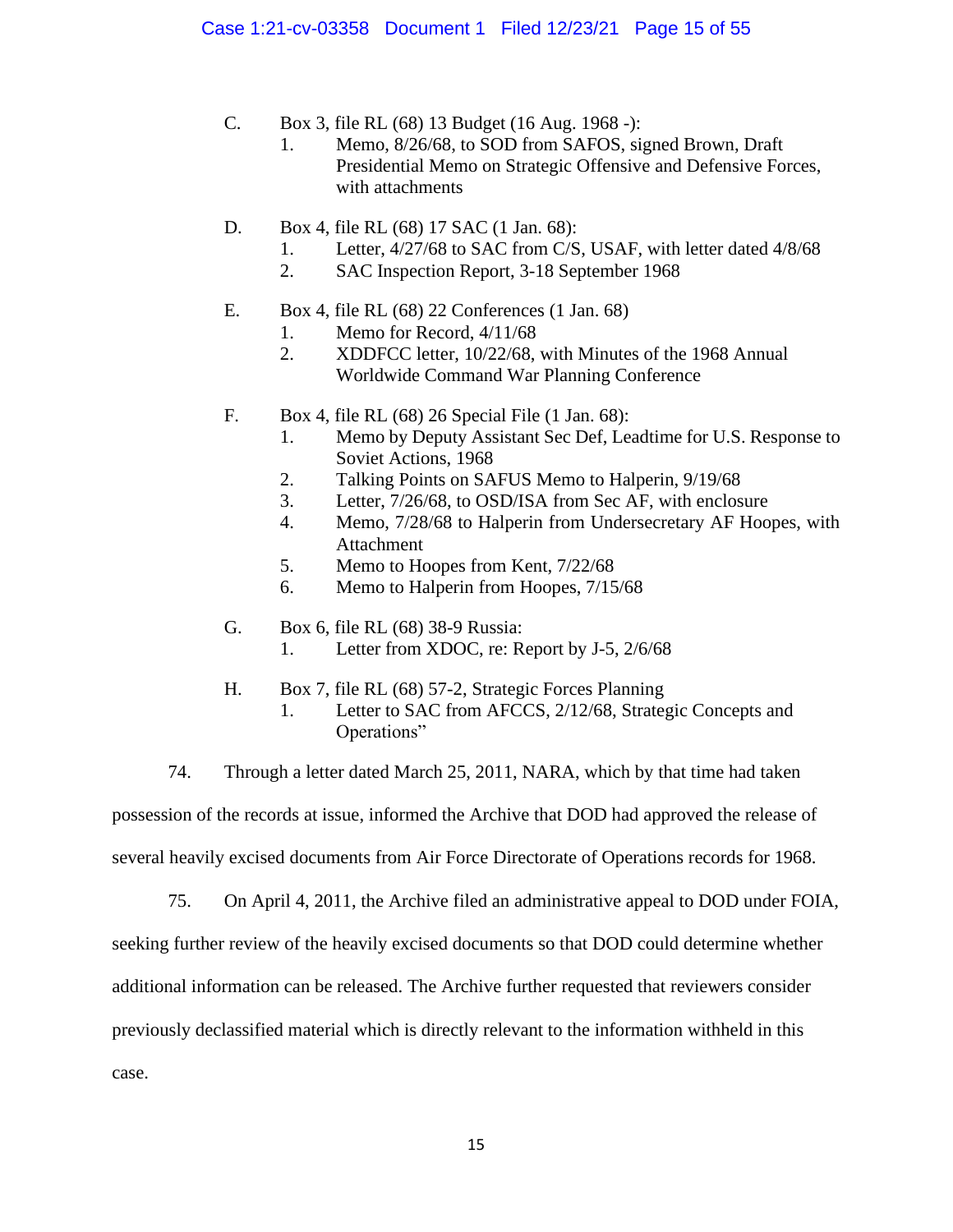# **(14) SALT II Negotiations (Archive Request No. 951055DOD145, Agency Case No. 95-A-2063-A1)**

- 76. By letter dated September 19, 1995, the Archive sought disclosure of:
	- Copies of documents from accession 330-78-002, top secret SecDef records for 1973, as indicated on enclosed list.

77. On February 6, 1996, the Archive narrowed the scope of its request.

78. Through a letter dated March 11, 2011, DOD released heavily excised copies of several documents on SALT II negotiations during 1973 and exempted one other document in its entirety.

79. On April 11, 2011, the Archive filed an administrative appeal under FOIA,

seeking further review of the exempted and excised documents so that DOD could determine

whether additional information can be released. The Archive further requested that reviewers

consider previously declassified material which is directly relevant to the information withheld in

this case.

80. DOD acknowledged receipt of Plaintiff's appeal on April 18, 2011.

# **(15) State Department Records from 1950s on Overseas Nuclear Deployments (Archive Request No. 950426NAR007, Agency Case No. 04-A-2183-A1)**

- 81. By letter dated April 14, 1995, the Archive sought from NARA disclosure of:
	- Copies of the following documents from Department of State decimal files, 1960-1963:
		- A. 740.5611, boxes 1648-1650, NND 949520:
			- 1. White to Merchant, 1/9/60
			- 2. Dillon to Gates, 1/12/60
			- 3. White to Merchant, 1/16/60
			- 4. Memcon, 2/1/60
			- 5. British Embassy to..., 740.5611/2-160
			- 6. Kohler to Merchant, 3/1/60
			- 7. Memo, Kohler to Secretary, 3/10/60
			- 8. Distribution Sheet, State, 3/15/60
			- 9. Letter, Wolf to Fessenden, 3/17/60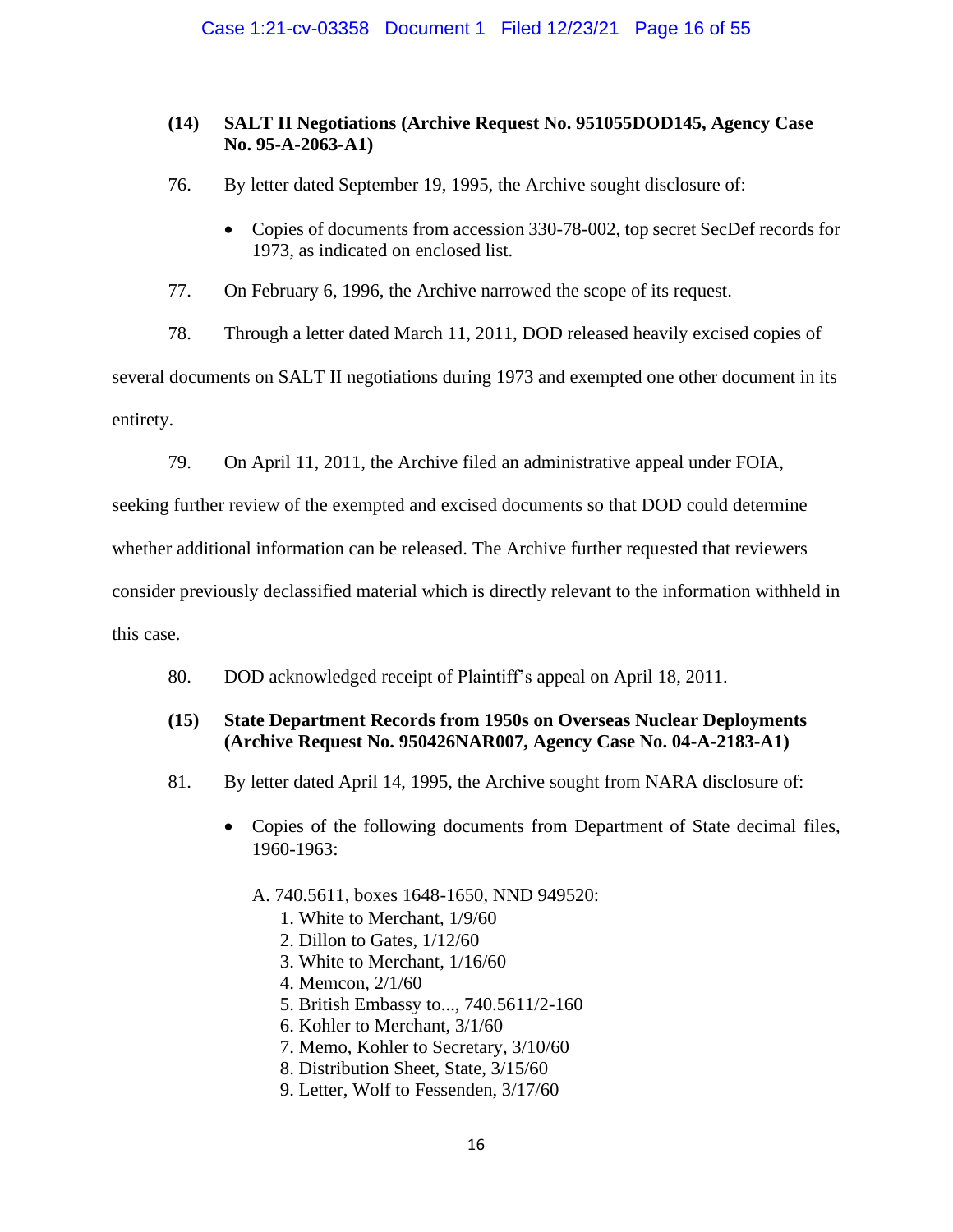10. Memo, Kohler to Merchant, 3/17/60

11. Two memcons, 3/18/60

12. Memo, Kohler to Undersecretary, 3/26/60

13. Memcon, 4/9/60

14. Memo, Calhoun to Goodpaster, 4/12/60

15. Memo, Kohler to Merchant, 4/25/60

16. Report, Rowe, 4/27/60

17. Polto 2440, 6/10/60

18. Memo, Kohler to Undersec., 6/11/60

19. Memo, Kohler to Acting Sec., 6/13/60

20. Memo, Kohler to Secretary, 6/18/60

21. Letter, Smith to Kohler, 6/22/60

22. Memcon, 7/22/60

23. Memcon, 9/13/60

24. Memo, Herter to Pres., 9/14/60

25. Letter, Dillon to Irwin, 10/3/60

26. Memcon, 10/4/60

27. Paris tels. 1510/1511, 10/15/60

28. Report, 11/4/60

29. Memcon, 11/10/60

30. Memo, Farley, 3/14/61

31. State tels., 5245/5246, 5/9/61

32. Statement, 3/29/61

33. Rusk to McNamara, 2/9/62

B. Box 1650, file 740.5612

1. Memcon, 11/4/60

2. Memcon, 2/21/6

C. All withheld material in file 741.5611, box 1661, NND949520.

82. Through a letter dated March 30, 2011, NARA informed the Archive that DOD

declassified two documents (9 pages) and released nine documents (39 pages) with portions

denied under section (b)(1) and (b)(3) of the Freedom of Information Act (5 U.S.C. 552).

83. On April 18, 2011, the Archive filed an administrative appeal with DOD

requesting further review of the withheld material so that it could be determined whether the

alleged  $(b)(3)$  exemption was truly applicable. Additionally, the Archive requested that reviewers

of the appeal take into consideration previously declassified and public record information that is

directly relevant to the excised portions.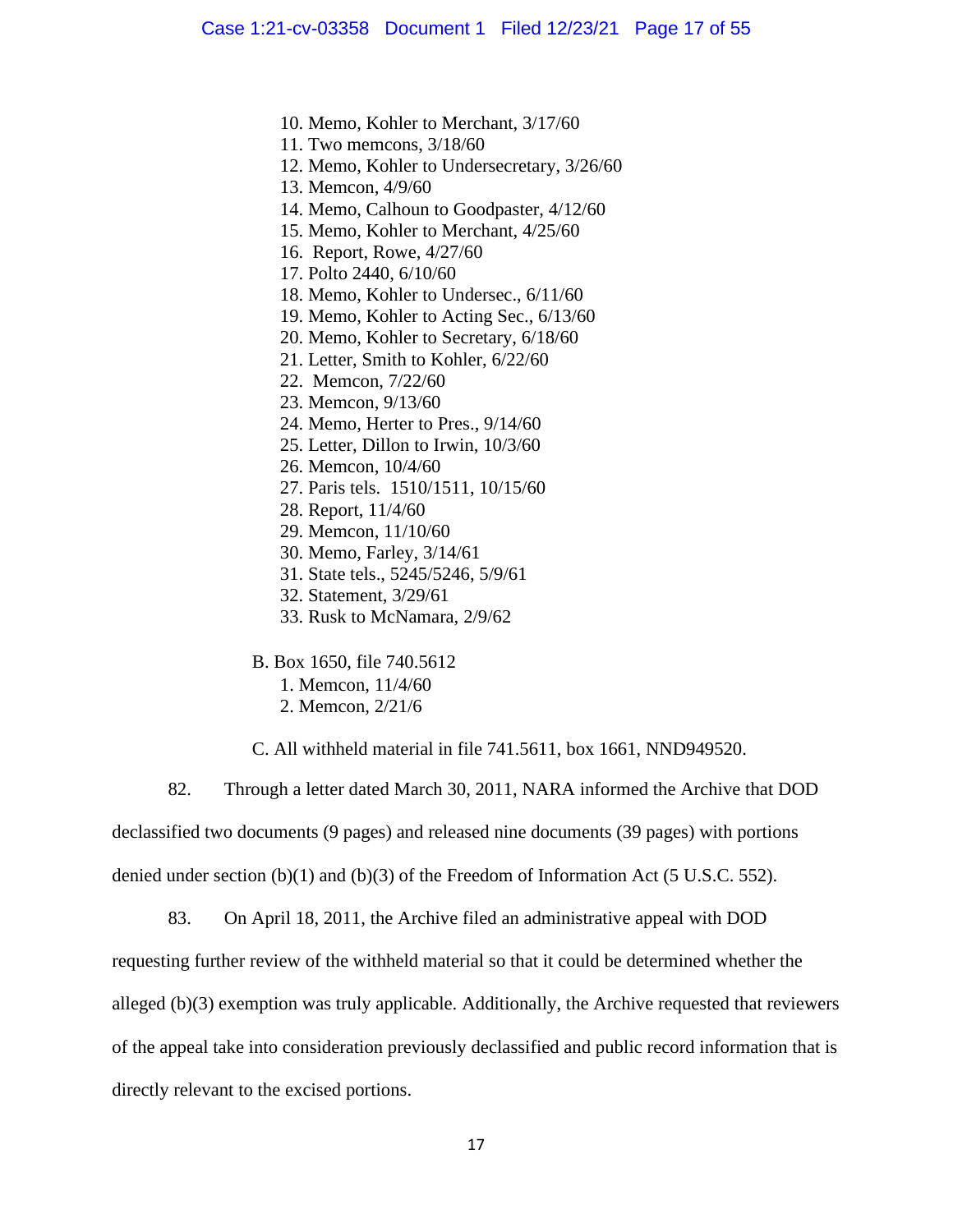84. On April 29, 2011, DOD acknowledged the Archive's appeal.

## **(16) Secretary of Defense Records from 1971 (Archive Request No. 950961DOD136, Agency Case No. 95-A-1874-A1)**

85. By letter dated August 23, 1995, the Archive sought disclosure of:

• Copies of documents listed on attachment, from accession 330-76- 207, records of the Secretary of Defense for 1971, held at Federal Records Center, Suitland

86. On March 23, 2008, the Archive submitted a supplemental letter narrowing the scope of its initial request to expedite search and retrieval of relevant materials .

87. Through a letter dated March 28, 2011, DOD informed the Archive that it had located a total of seventy-seven responsive documents (1653 pages), fourteen for it was denying release in full. According to DOD, four documents were duplicative in relation to a prior request. DOD released forty-seven documents as responsive to the Archive's request.

88. On April 26, 2011, the Archive filed an administrative appeal under FOIA, seeking further review of the exempted and excised documents so that DOD could determine whether additional information can be released. The Archive further requested that reviewers consider previously declassified material which is directly relevant to the information withheld in this case.

89. On May 5, 2011, DOD acknowledged the Archive's appeal and requested a time extension citing an overload of FOIA request as the reason.

# **(17) Deployment of MX Missiles (Archive Request No. 980419DOD067, Agency Case No. 11-A-0082-A1)**

90. By letter dated September 29, 1998, the Archive sought disclosure of:

• Any documents relating in whole or in part to the deployment of MX missiles, design decisions for Trident II (D5) missiles, or NATO decisions to deploy intermediate/medium range ballistic missiles, that may be found in the 471.94 file series in the following Department of Defense accessions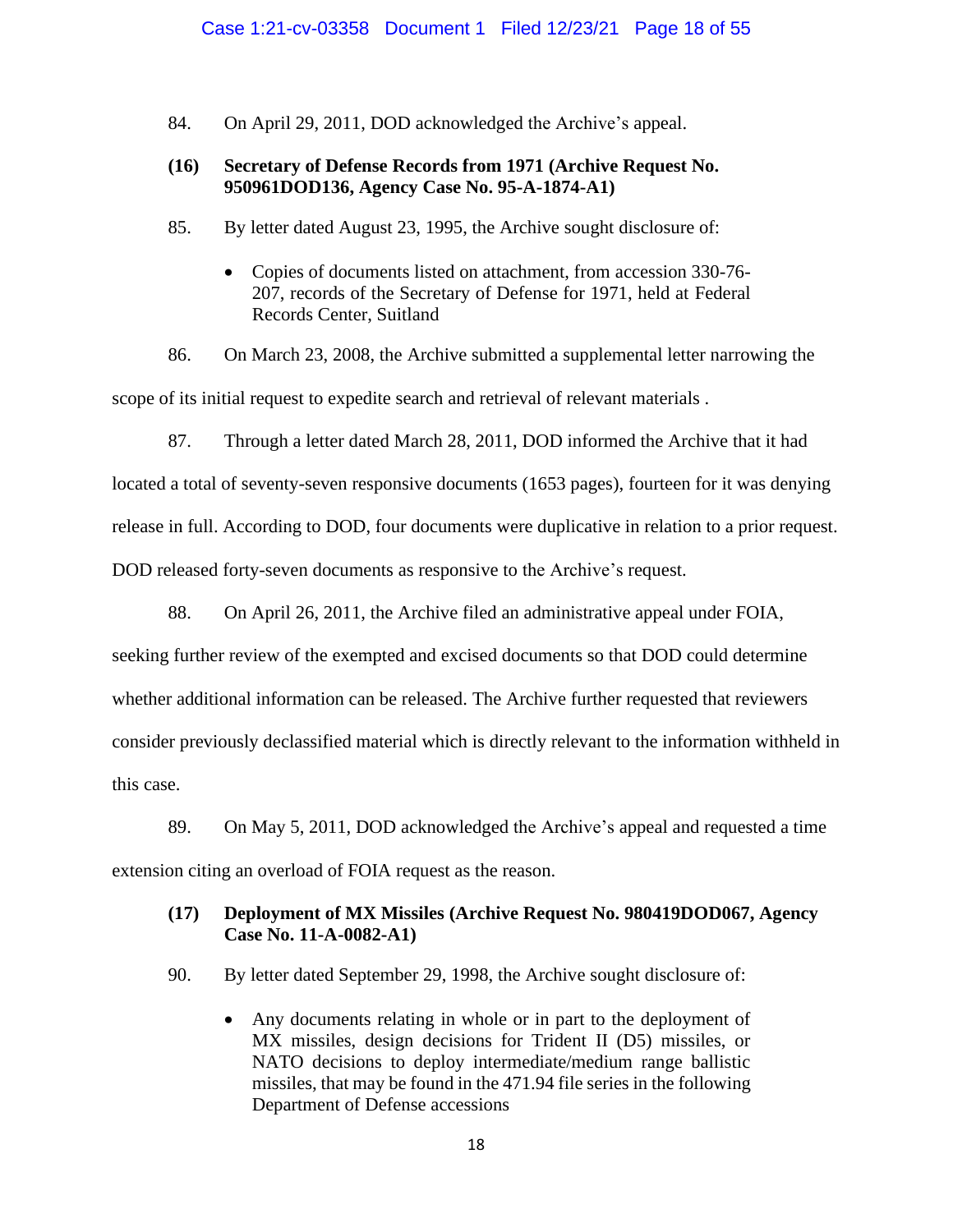#### Case 1:21-cv-03358 Document 1 Filed 12/23/21 Page 19 of 55

91. Through a letter dated September 20, 2010, DOD informed the Archive that it had located a total of forty-one documents (450 pages). Several documents were sent to various departments and agencies for review. Release of eight documents (136 pages) was denied in full. DOD released only twenty-five documents (76 pages) as responsive to the Archive's request.

92. On May 17, 2011, the Archive filed an administrative appeal under FOIA, seeking further review of the exempted and excised documents so that DOD could determine whether additional information can be released. The Archive further requested that reviewers consider previously declassified material which is directly relevant to the information withheld in this case.

93. On May 17, 2011, DOD acknowledged the appeal.

### **(18) Records of Program Analysis and Evaluation (PA&E) office (Archive Request No. 960003DOD003, Agency Case No. 96-A-0256-A1)**

94. By letter dated February 5, 1996, the Archive sought disclosure of:

• Copies of documents from Accession 330-91-105, OASD PA&E Policy Files, as listed on the enclosure.

95. On March 19, 2009, the Archive submitted a supplemental letter narrowing the scope of its initial request to expedite search and retrieval of relevant materials .

96. Through a letter dated April 8, 2011, DOD informed the Archive that it had located a total of eleven documents (1226 pages). Of the eleven documents, seven (960 pages) were deemed non-responsive after the amendment was submitted. One document (63 pages) was denied in full. Two documents (145 pages) were referred to the Department of the Navy for review. One document (58 pages) was released.

97. On June 1, 2011, the Archive filed an administrative appeal under FOIA, seeking further review of the exempted and excised documents so that DOD could determine whether additional information can be released. The Archive further requested that reviewers consider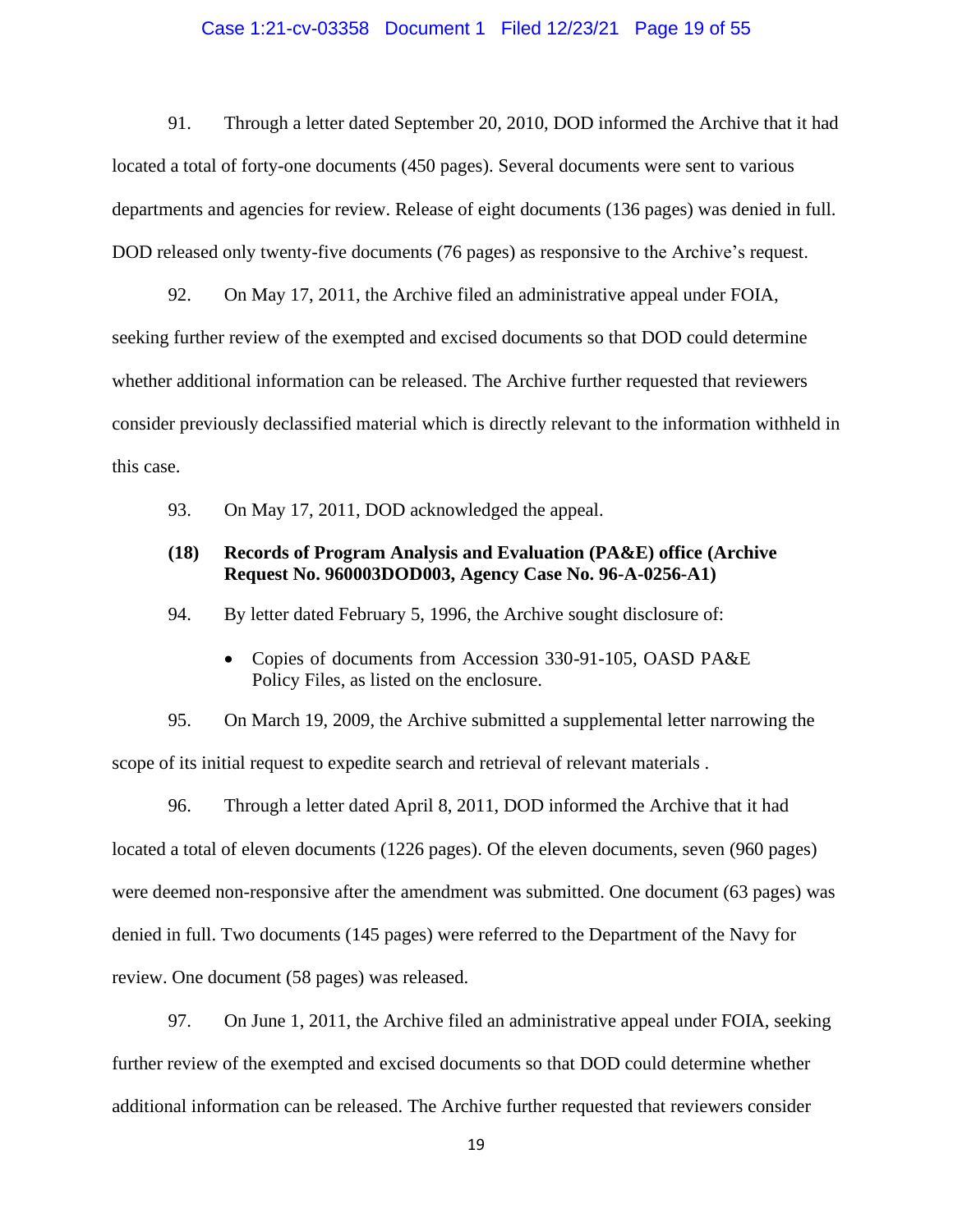#### Case 1:21-cv-03358 Document 1 Filed 12/23/21 Page 20 of 55

previously declassified material which is directly relevant to the information withheld in this case.

98. On June 21, 2011, DOD acknowledged the appeal and requested a time extension due to a work overload.

## **(19) ISA Policy Documents from 1970s (Archive Request No. 960118DOD017, Agency No. 11-A-0096-A1)**

99. By letter dated April 8, 1996, the Archive sought disclosure of:

• Copies of documents from accession 330-81-763, ASD/ISA Policy File, 1976-1981, as listed on enclosure.

100. On March 19, 2009, the Archive submitted a supplemental letter narrowing the scope of its initial request to expedite search and retrieval of relevant materials .

101. Through a letter dated April 8, 2011, DOD informed the Archive that it had located a total of eleven documents (1226 pages). Of the eleven documents, seven (960 pages) were deemed non-responsive to the request as amended. One document (63 pages) was denied in full. Two documents (145 pages) were referred to the Department of the Navy for review. One document (58 pages) was released.

102. On June 1, 2011, the Archive filed an administrative appeal under FOIA, seeking further review of the exempted and excised items so that DOD could determine whether additional information can be released. The Archive further requested that reviewers consider previously declassified material which is directly relevant to the information withheld in this case.

103. On June 21, 2011, DOD acknowledged the appeal and requested a time extension due to a work overload.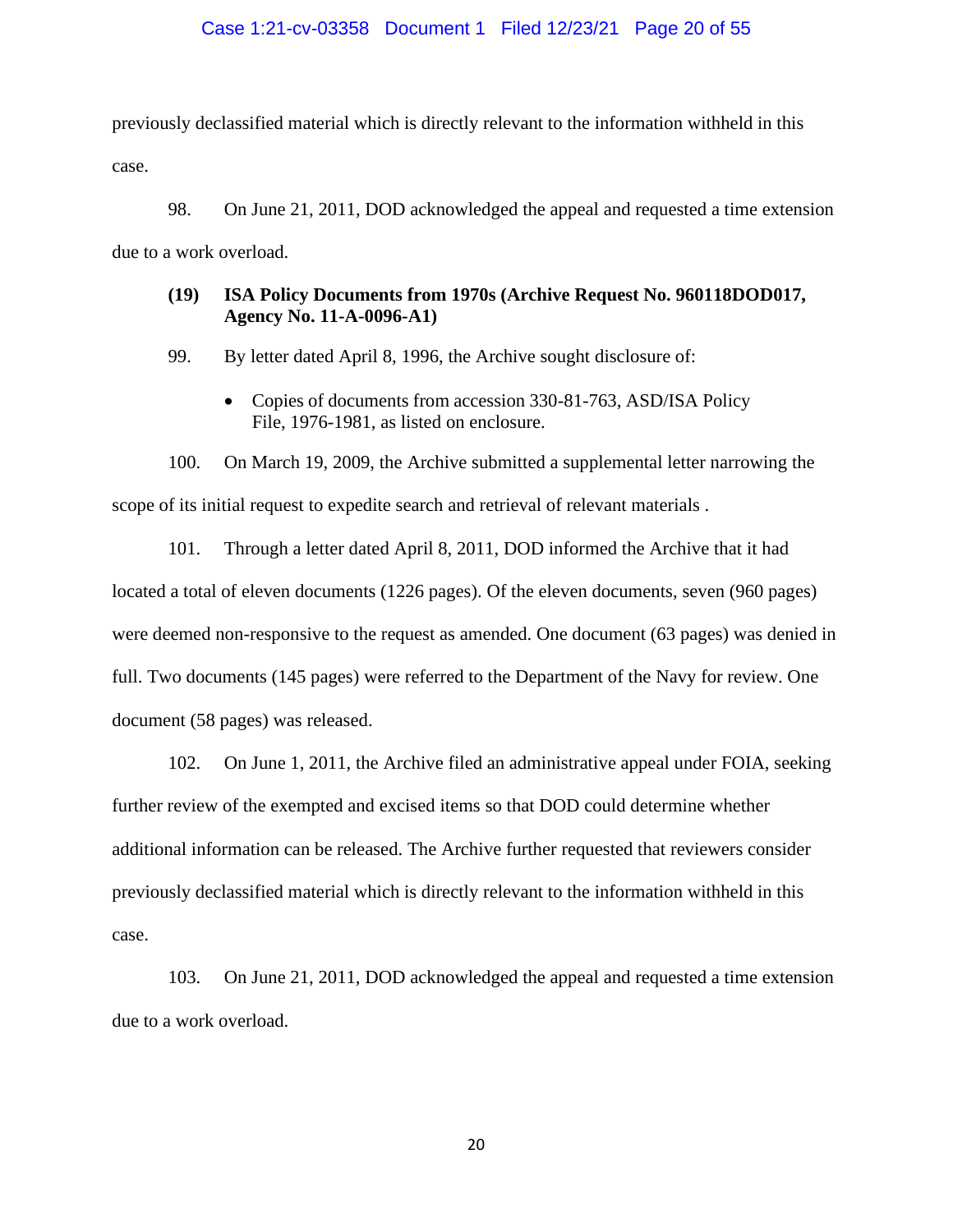## **(20) Records of the Secretary of Defense (1970) (Archive Request No. 950960DOD135, Agency Case No. 95-A-1819-A1)**

104. By letter dated August 18, 1995, the Archive sought disclosure of:

• Copies of documents listed on attachment, from accession 330-76- 076, records of the Secretary of Defense for 1970, held at Federal Records Center, Suitland

105. By later dated October 17, 1996, DOD informed the Archive that two documents (4 pages) were transferred to other agencies for review.

106. Through a letter dated April 8, 2011, DOD informed the Archive that it had located a total of twenty-nine responsive documents (274 pages). Two documents (4 pages) were transferred to other agencies for review. One document was determined to be duplicative. The remaining twenty-six document (219 pages) were released to the Archive.

107. On June 1, 2011, the Archive filed an administrative appeal under FOIA, seeking further review of the significantly excised items so that DOD could determine whether additional information can be released. The Archive further requested that reviewers consider previously declassified material which is directly relevant to the information withheld in this case.

108. On June 16, 2011, DOD acknowledged the appeal and requested a time extension due to a work overload.

# **(21) Records of the Secretary of Defense (1975) (Archive Request No. 951172DOD154, Agency Case No. 95-A-2303-A1)**

- 109. By letter dated October 25, 1995, the Archive sought disclosure of:
	- Copies of documents from accession 330-78-0059, TS SecDef records for 1975, held at the Federal Records Center, Suitland, as listed on the attachment.

110. Through a letter dated May 23, 2011, DOD informed the Archive that it was unable to locate all records requested. DOD was able to recover forty-six documents responsive to the request (499 pages). Twenty-two documents (350 pages) were denied in full. Five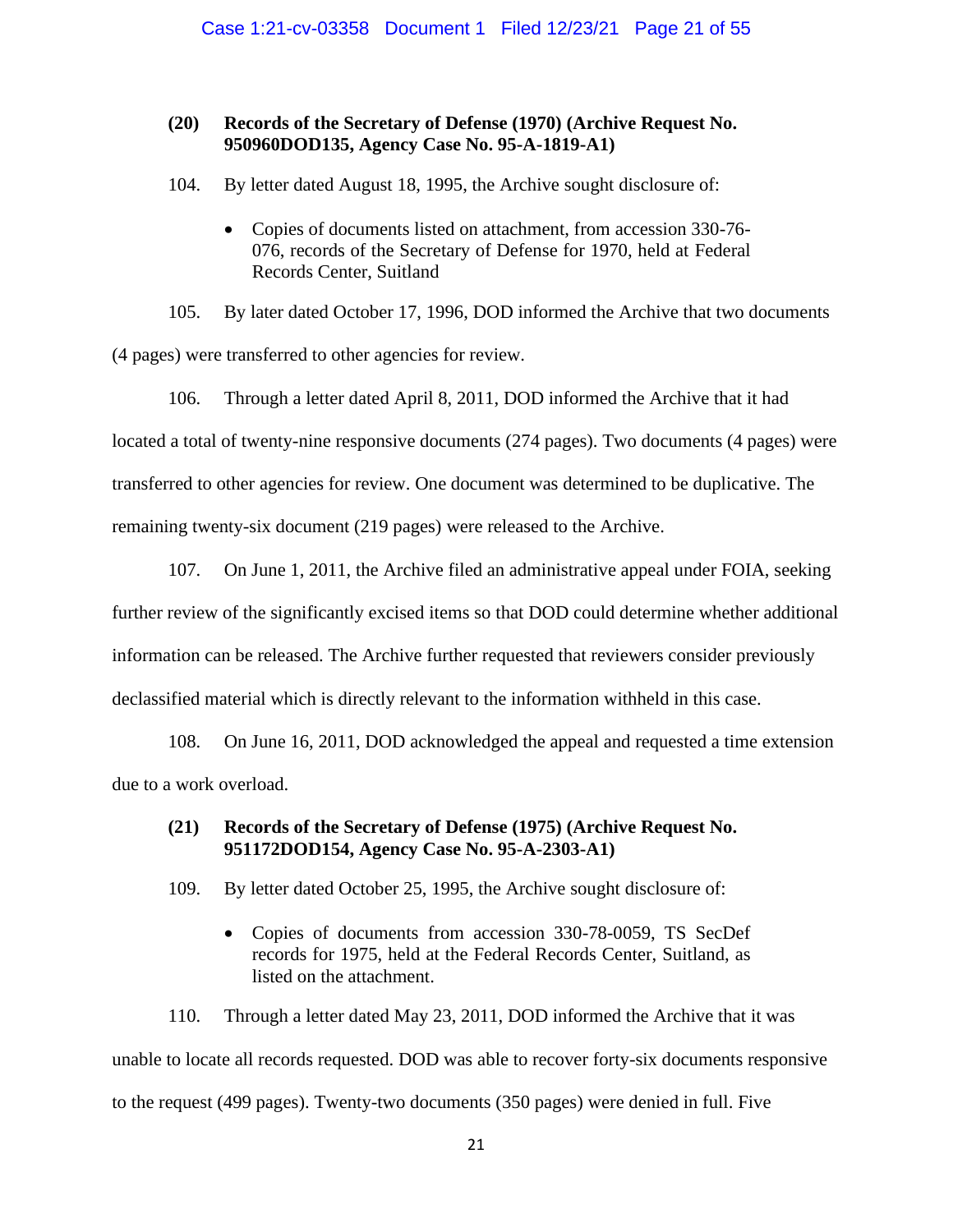### Case 1:21-cv-03358 Document 1 Filed 12/23/21 Page 22 of 55

documents (48 pages) were referred to another agency for review. Of the 46 documents located, only 17 documents (92 pages) were released to the Archive.

111. On June 10, 2011, the Archive filed an administrative appeal under FOIA,

seeking further review of the significantly excised items so that DOD could determine whether

additional information can be released. The Archive further requested that reviewers consider

previously declassified material which is directly relevant to the information withheld in this

case.

112. On June 16, 2011, DOD acknowledged the appeal and requested a time extension

due to a work overload.

# **(22) Decimal Files Regarding the UK (Archive Request No. 940770NAR047, Agency Case No. 99-A-2203-A1)**

- 113. By letter dated September 3, 1994, the Archive sought from NARA disclosure of:
	- Copies of the following documents from Department of State decimal files, 1960-1963:
		- A. 740.5611, boxes 1648-1650, NND 949520:
			- 1. White to Merchant, 1/9/60
			- 2. Dillon to Gates, 1/12/60
			- 3. White to Merchant, 1/16/60
			- 4. Memcon, 2/1/60
			- 5. British Embassy to..., 740.5611/2-160
			- 6. Kohler to Merchant, 3/1/60
			- 7. Memo, Kohler to Secretary, 3/10/60
			- 8. Distribution Sheet, State, 3/15/60
			- 9. Letter, Wolf to Fessenden, 3/17/60
			- 10. Memo, Kohler to Merchant, 3/17/60
			- 11. Two memcons, 3/18/60
			- 12. Memo, Kohler to Undersecretary, 3/26/60
			- 13. Memcon, 4/9/60
			- 14. Memo, Calhoun to Goodpaster, 4/12/60
			- 15. Memo, Kohler to Merchant, 4/25/60
			- 16. Report, Rowe, 4/27/60
			- 17. Polto 2440, 6/10/60
			- 18. Memo, Kohler to Undersec., 6/11/60
			- 19. Memo, Kohler to Acting Sec., 6/13/60
			- 20. Memo, Kohler to Secretary, 6/18/60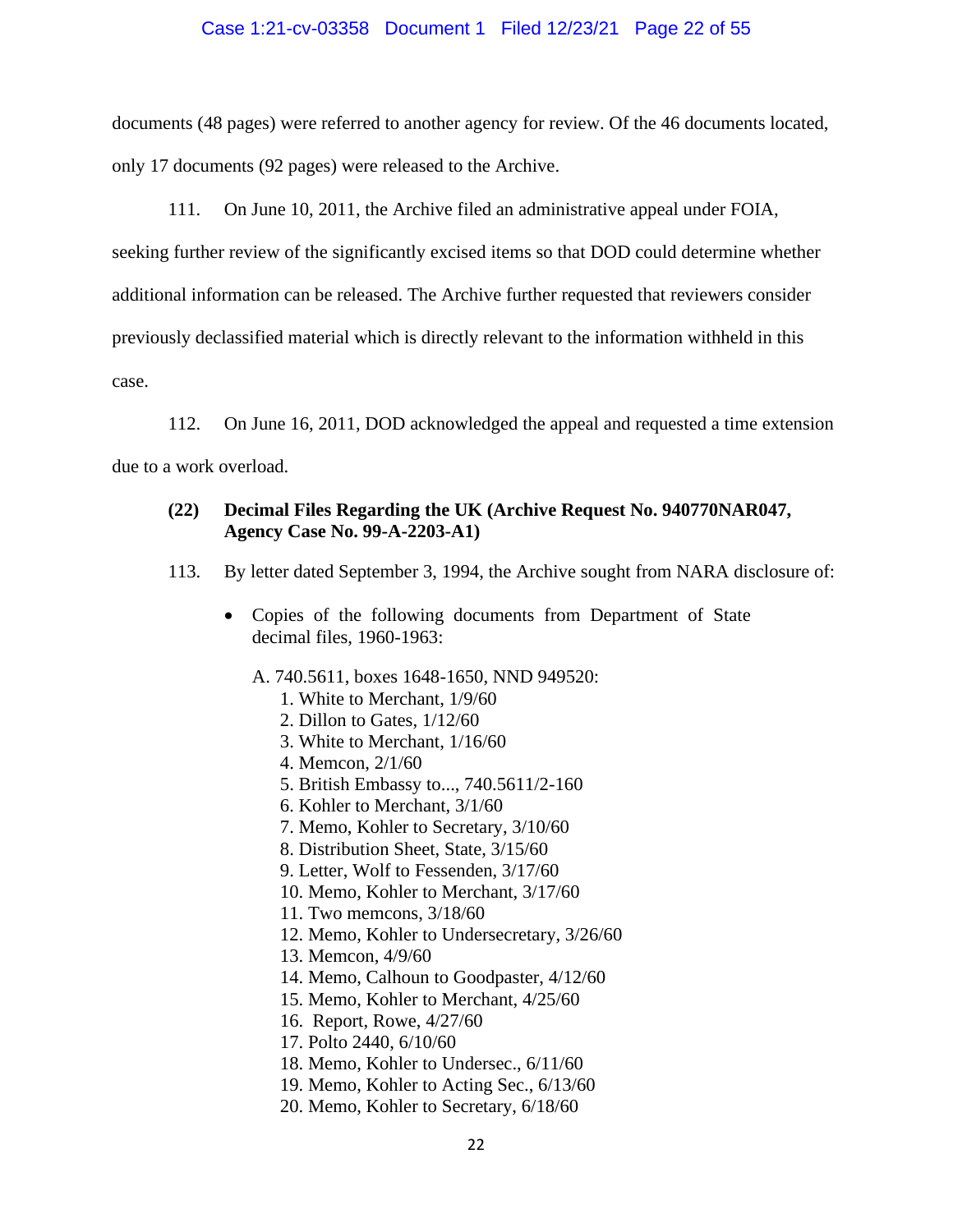- 21. Letter, Smith to Kohler, 6/22/60
- 22. Memcon, 7/22/60
- 23. Memcon, 9/13/60
- 24. Memo, Herter to Pres., 9/14/60
- 25. Letter, Dillon to Irwin, 10/3/60
- 26. Memcon, 10/4/60
- 27. Paris tels. 1510/1511, 10/15/60
- 28. Report, 11/4/60
- 29. Memcon, 11/10/60
- 30. Memo, Farley, 3/14/61
- 31. State tels., 5245/5246, 5/9/61
- 32. Statement, 3/29/61
- 33. Rusk to McNamara, 2/9/62
- B. Box 1650, file 740.5612
	- 1. Memcon, 11/4/60
	- 2. Memcon, 2/21/61

C. All withheld material in file 741.5611, box 1661, NND949520.

114. As a result of the Archive's request, several documents were assigned to DOD for

review. DOD denied four documents in their entirety, and heavily excised several others.

115. On July 5, 2011, the Archive filed an administrative appeal with DOD under

FOIA, seeking further review of the significantly excised items so that DOD could determine

whether additional information can be released. The Archive further requested that reviewers

consider previously declassified material which is directly relevant to the information withheld in

this case.

### **(23) Records of the Secretary of Defense (1975) (Archive Request No. 980426DOD069, Agency Case No. 98-A-1890-A1)**

- 116. By letter dated October 25, 1995, the Archive sought disclosure of:
	- Copies of documents from accession 330-78-0059, TS SecDef records for 1975, held at the Federal Records Center, Suitland, as listed on the attachment.

117. Through a letter dated May 27, 2011, DOD informed the Archive that fourteen responsive documents (630 pages) were located. Three documents (185 pages) were denied in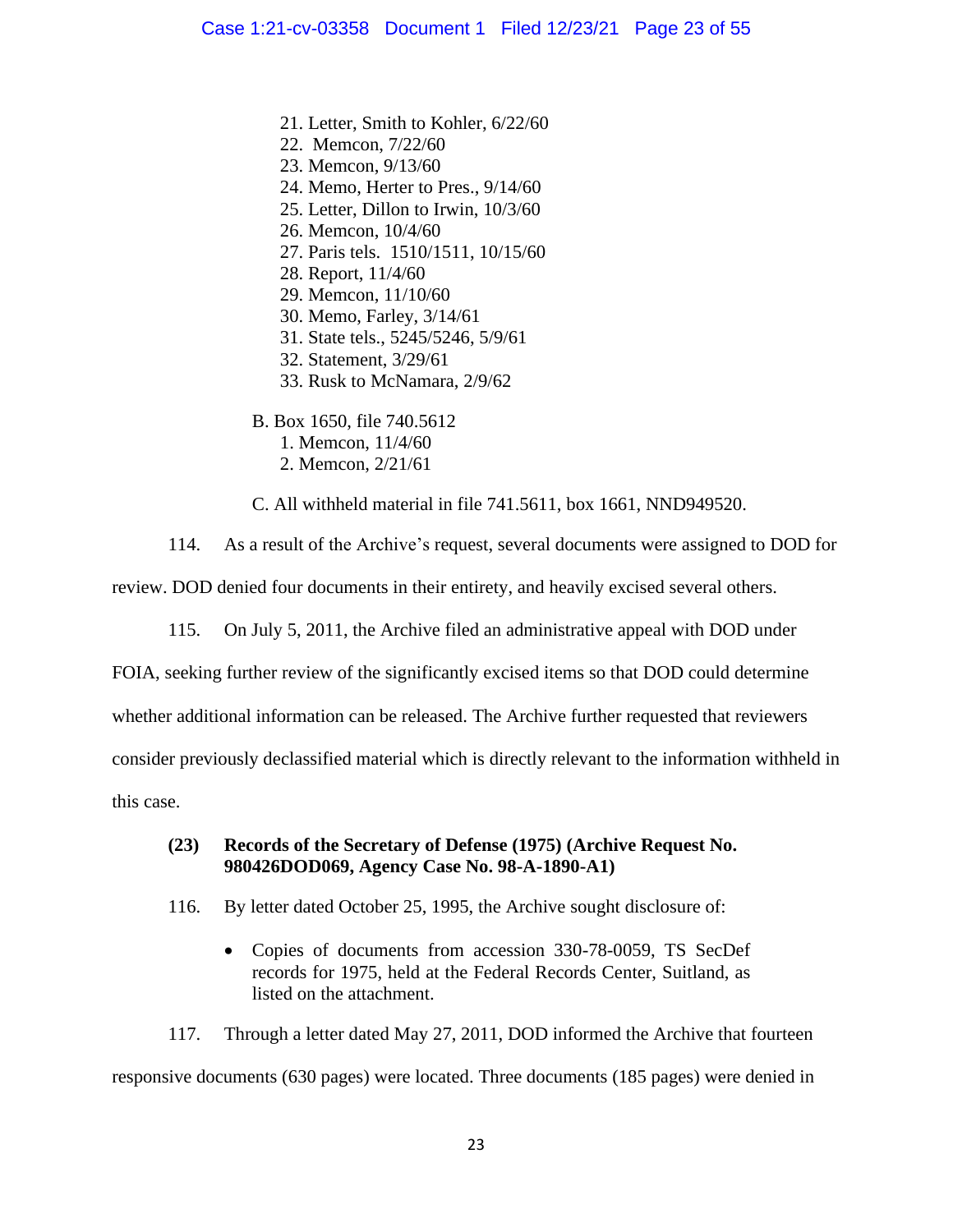#### Case 1:21-cv-03358 Document 1 Filed 12/23/21 Page 24 of 55

full. Approximately eleven redacted documents (445 pages) were provided as responsive to the Archive's request. DOD identified 5 U.S.C. 552(b)(1), (b)(5), (b)(6), and other exemptions as the basis for the redactions and denials.

118. On July 14, 2011, the Archive filed an administrative appeal under FOIA, seeking further review of the significantly excised items and exempted documents so that DOD could determine whether additional information can be released. The Archive further requested that reviewers consider previously declassified material which is directly relevant to the information withheld in this case.

119. On July 18, 2011, DOD acknowledged the Archive's appeal and requested a time extension due to a work overload.

### **(24) Records of Former Arms Control and Disarmament Agency (Archive Request No. 20040110DOS045, Case No. 05-A-0467-A1)**

120. By letter dated February 4, 2004, the Archive sought from the State Department disclosure of:

> • documents from accession 383-99-0162, records of the former Arms Control and Disarmament Agency, held at the Washington National Records Center, Suitland, MD

121. The State Department referred two documents and the Archive's request to DOD.

122. Through a letter dated August 24, 2011, DOD released two excised documents as

responsive to the Archive's FOIA request to the Department of State

123. On June 10, 2011, the Archive filed an administrative appeal under FOIA to DOD,

seeking further review of the significantly excised portions of the two released documents so that

it may be determined whether additional information can be declassified.

## **(25) Arms Control and National Security (Archive Request No. 980376DOD059, Agency Case No. 98-A-1662-A1)**

124. By letter dated June 22, 1998, the Archive sought disclosure of: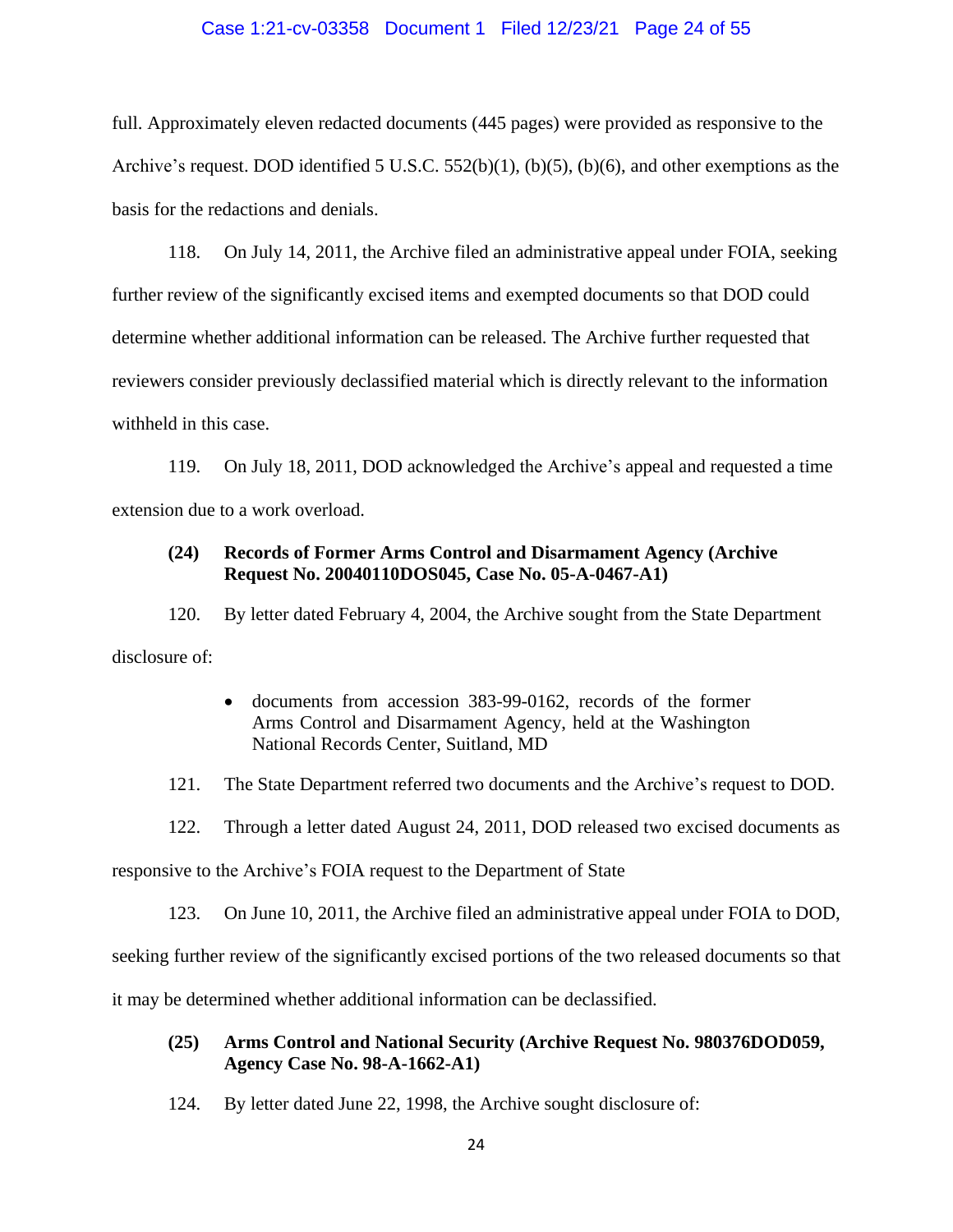## Case 1:21-cv-03358 Document 1 Filed 12/23/21 Page 25 of 55

• Copies of documents from Department of Defense accession 330- 96-0038 held at the Washington National Records Center as described in the attached list.

125. Through a letter dated September 1, 2011, DOD released heavily excised versions of forty documents concerning arms control and national security issues during the late 1970s and early 1980s. An additional eight documents were withheld in their entirety.

126. On October 19, 2011, the Archive filed an administrative appeal under FOIA, seeking further review of the significantly excised items so that DOD could determine whether additional information can be released. The Archive further requested that reviewers consider previously declassified material which is directly relevant to the information withheld in this case.

127. On October 21, 2011, DOD acknowledged the Archive's appeal and requested a time extension due to a work overload.

# **(26) The JCS and National Policy (Archive Request No. 20011424DOD103, Case No. 02-A-0476-A1)**

128. By letter dated November 30, 2001, the Archive sought disclosure of:

- Excerpts from the following histories of the JCS and National Policy:
	- 1. any chapters from the history for 1965-1968 concerning U.S. policy toward NATO
	- 2. any chapters or material from the history for 1969-1972 concerning a) U.S. policy toward NATO and b) the "JCS Readiness Test" of October 1969

129. Through a letter dated February 29, 2012, DOD informed the Archive that a total

of three documents (117 pages) were located. DOD determined that the excised information in the responsive documents, as well as 56 other full documents (240 pages) was exempt from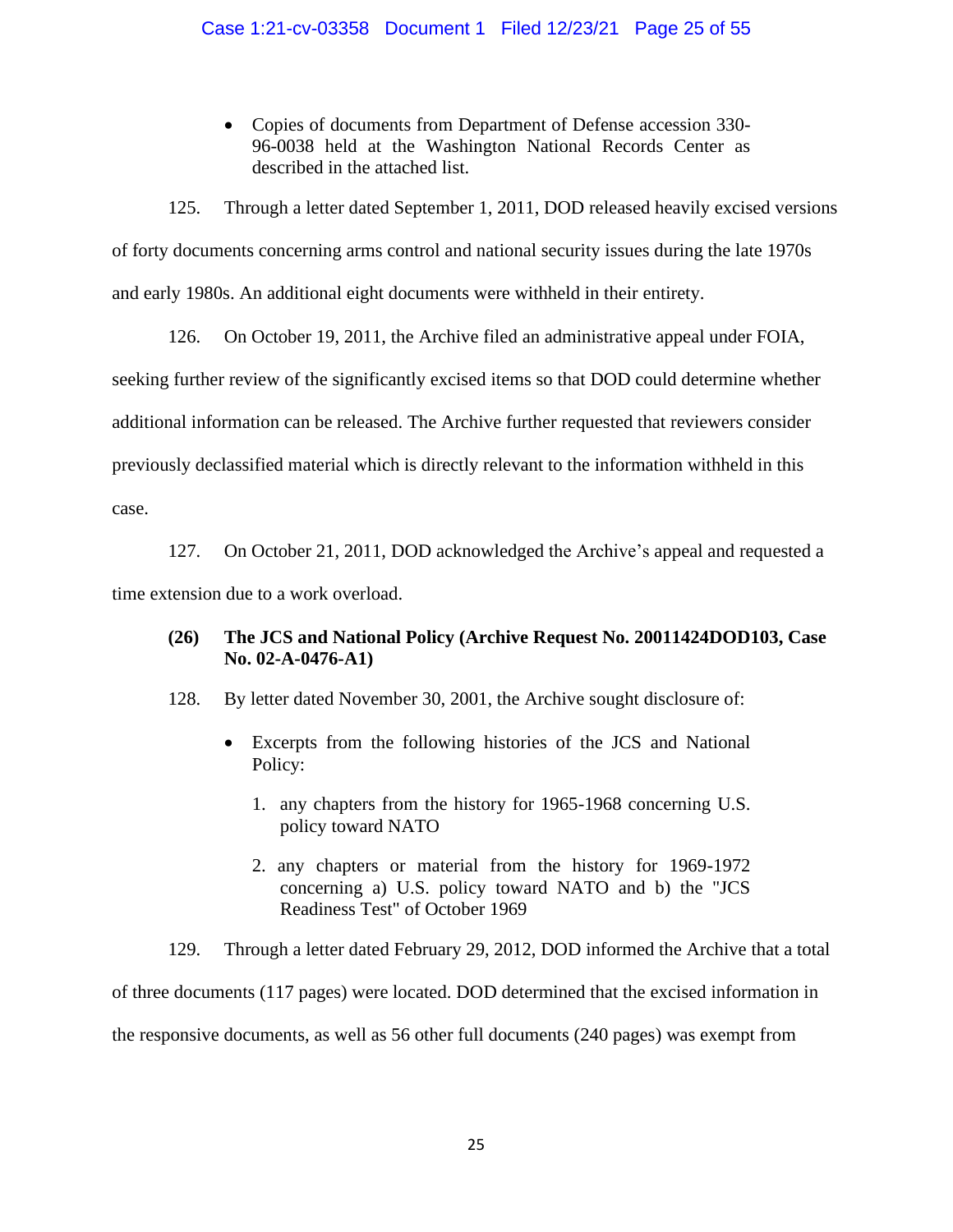#### Case 1:21-cv-03358 Document 1 Filed 12/23/21 Page 26 of 55

release under Executive Order 13526, specifically, Section 1.4(a), (d), and Section 3.3(b)(5), (6), and (9).

130. On March 15, 2012, the Archive filed an administrative appeal under FOIA, seeking further review of the significantly excised items so that DOD could determine whether additional information can be released without harm to national security or violating statutory requirements.

# **(27) Joint Strategic Target Planning Staff (1973-1976) (Archive Request No. 20030284DOD020, Case No. 03-A-1236-A1)**

131. By letter dated April 24, 2003, the Archive sought disclosure of:

- Histories of the Joint Strategic Target Planning Staff for the period between July 1973 and June 1976
- Any JSTPTS histories specifically on the preparation of SIOP-5.

132. Through a letter dated September 1, 2011, DOD released heavily excised versions of three documents (323 pages) as responsive to the Archive's request. DOD determined that the deleted information was exempt from because the information was properly classified in accordance with Executive Order 13526, Section 1.4(a), (c), and (d).

133. On July 2, 2012, the Archive filed an administrative appeal under FOIA, seeking further review of the significantly excised items so that DOD could determine whether additional information can be released. The Archive further requested that reviewers consider previously declassified information concerning the Single Integrated Operational Plan and strategic nuclear targeting policy during the 1970s which is directly relevant to this appeal.

134. On July 17, 2012, DOD acknowledged the appeal and requested a time extension due to a work overload.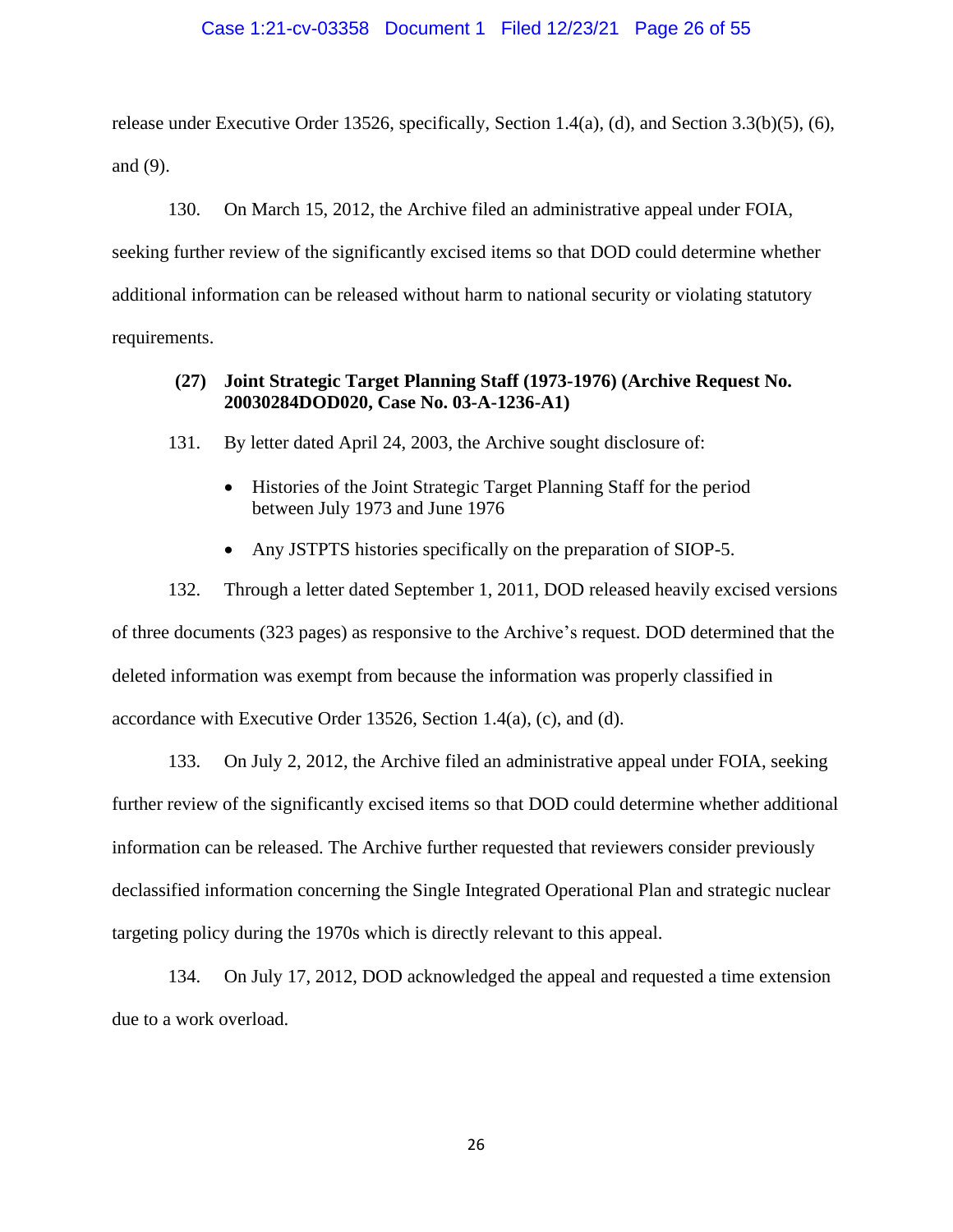# **(28) Secretary of Defense Statement on Strategic Forces (Archive Request No. 20030228DOD013, Case No. 03-A-1010-A1)**

- 135. By letter dated March 24, 2003, the Archive sought disclosure of:
	- Accession 330-80-0061 OSD statements, box 1: SecDef Policy Statements on Strategic forces, 1974-75; ibid, 1973-74

136. Through a letter dated July 26, 2012, DOD released several excised documents.

137. On September 27, 2012, the Archive filed an administrative appeal under FOIA,

seeking further review of the significantly excised materials so that DOD could determine

whether additional information can be released. The Archive explained that some of the excised

documents were never classified initiallyand consisted of public statements made by Secretary of

Defense James Schlesinger to Congress. Additionally, many of the "classified" documents had

already been released to the public.

138. On September 28, 2012, DOD acknowledged the appeal and requested a time extension due to a work overload.

# **(29) Soviet Violations of SALT II (Archive Request No. 20040813DOD109, Agency Case No. 04-A-2204-A1)**

139. By letter dated July 15, 2004, the Archive sought disclosure of:

• Any memoranda, reports or briefing papers relating to NSC meetings held in late April and May of 1986 discussing about a possible Soviet violation of SALT II and a possible reinterpretation of the ABM treaty to enable deployment and experiment of the SDI program.

140. Through a letter dated September 18, 2012, DOD informed the Archive that eight

responsive documents (350 pages) were located. Release of three documents (11 pages) was

denied in full. One document (14 pages) was referred to another agency for review. Only four

documents (325 pages) were released, but were excessively excised.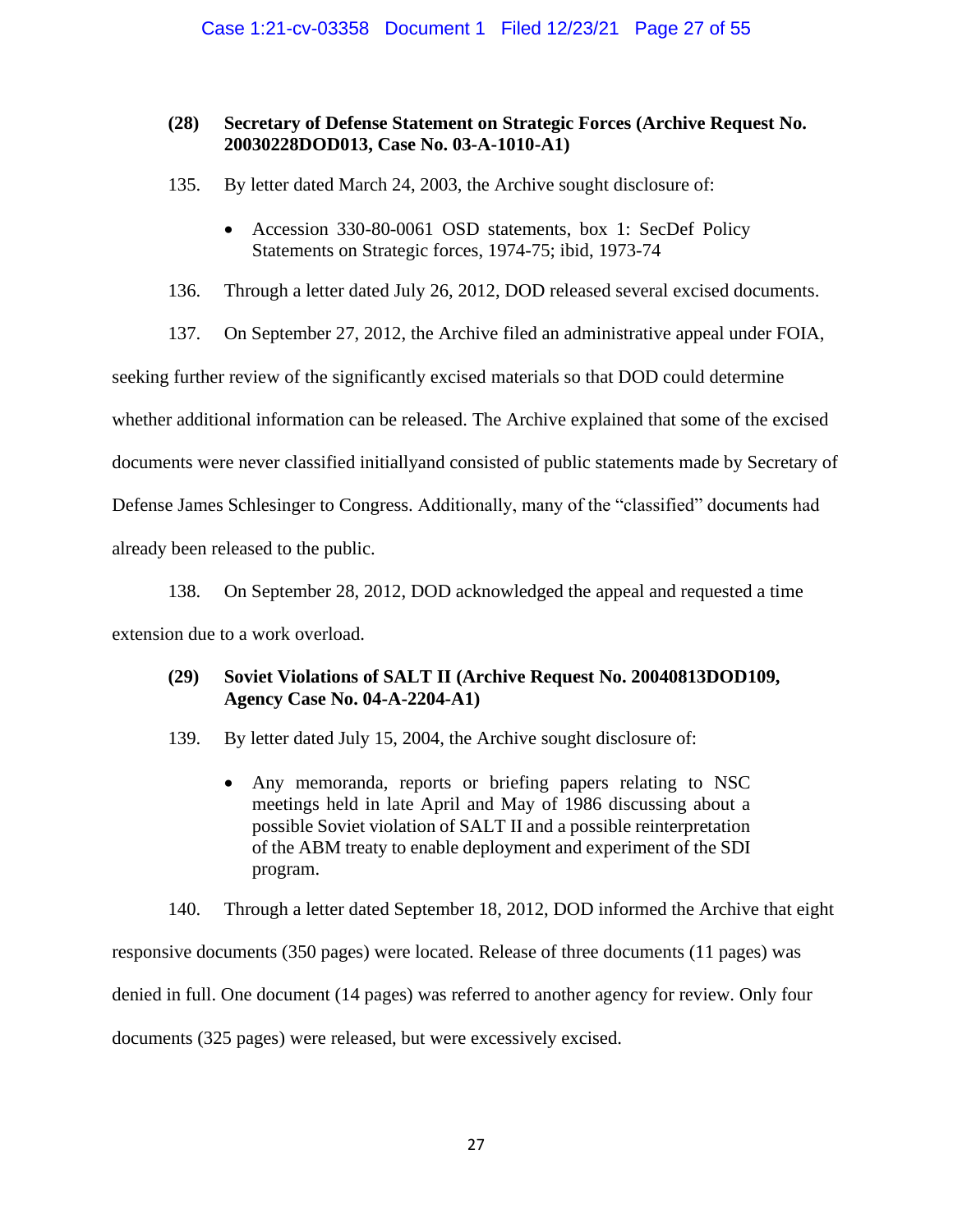#### Case 1:21-cv-03358 Document 1 Filed 12/23/21 Page 28 of 55

141. On November 8, 2012, the Archive filed an administrative appeal under FOIA,

seeking further review of the significantly excised items so that DOD could determine whether additional information can be released. The Archive further requested that reviewers consider previously declassified information and questioned whether the documents remain sensitive considering more than 25 years had passed following the events at issue in the requested documents.

142. On November 14, 2012, DOD acknowledged the appeal and requested a time extension due to a work overload.

# **(30) State Department Records on US-UK relations (Archive Request No. 940871NAR055, Agency Case No. 98-A-1725-A2)**

- 143. By letter dated October 11, 1994, the Archive sought from NARA disclosure of:
	- All material withheld from the following files in Record Group 59, Department of State Policy Planning Staff 1947-1953, box 17 (NND 883076):
		- 1. Great Britain 1947-1953
		- 2. Great Britain 1948-1950 (2 files)
		- 3. Great Britain 1951
		- 4. Great Britain 1952-1953 (2 files)
	- All material withheld from decimal file 711.56341, (NND 907415), Boxes 2888-2890, 1955-1959 decimal files.
	- The following documents from decimal file 611.41, 1950-1955 decimal files, NND 852911, Box 2770:
		- 1. Partial folder 1952 (all PFs in this request are from January 1952 file)
		- 2. Partial folder 1952
		- 3. Memcon, 1/18/52
		- 4. Partial folder 1952
		- 5. Minutes, 3/6/53
		- 6. Memo, 3/10/53, Smith to SecState

144. Through a letter dated October 1, 2012, NARA informed the Archive that DOD

had released a number of excised documents on Anglo-American nuclear relations found in the

State Department records as responsive to the Archive's request.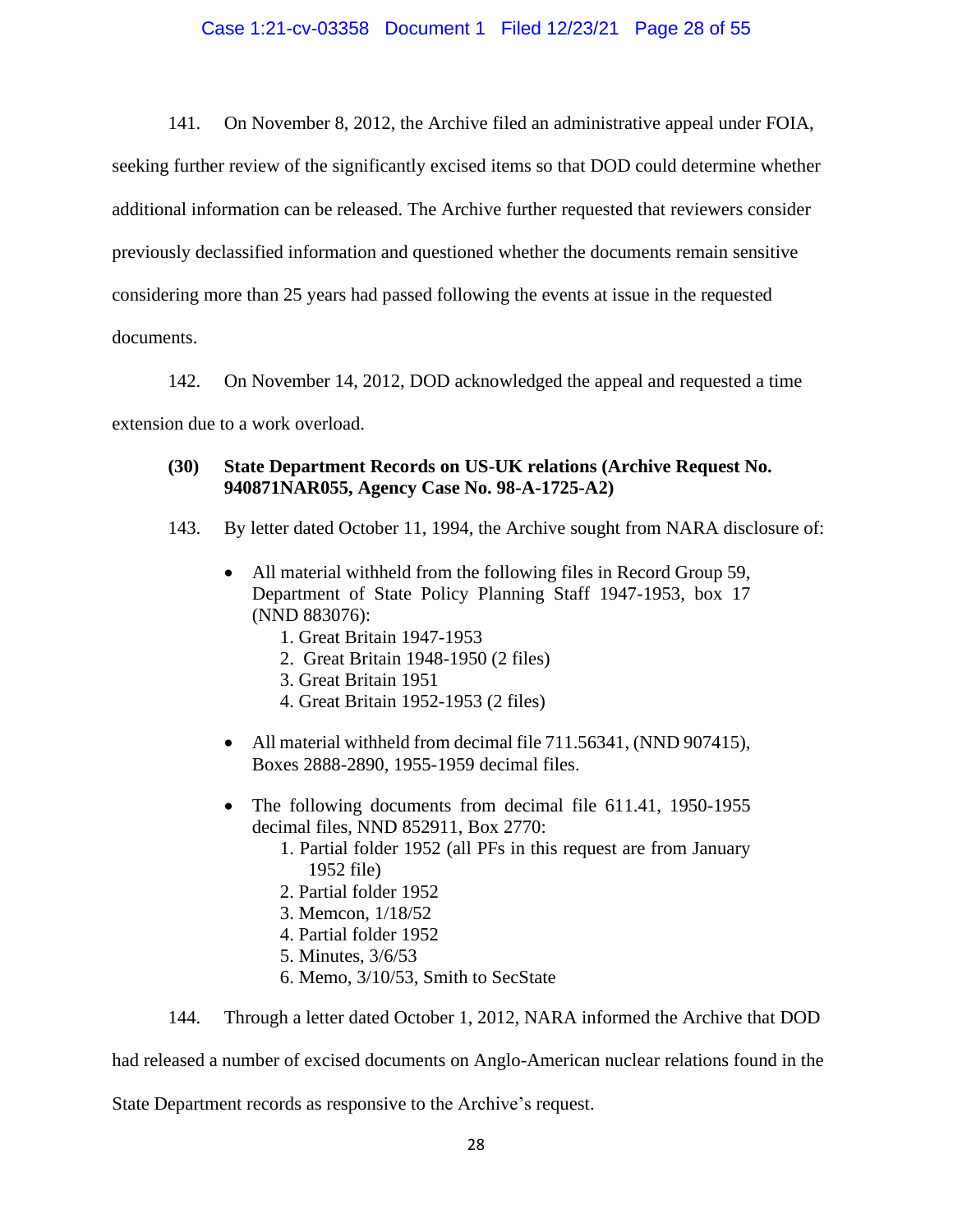145. On October 31, 2012, the Archive filed an administrative appeal under FOIA,

seeking further review of the significantly excised items so that DOD could determine whether additional information can be released. The Archive further explained that the documents at issue in the appeal were over a half-century old and questioned whether their declassification could cause any harm to national security as claimed by DOD.

146. On November 19, 2012, DOD acknowledged the appeal and requested a time

extension due to a work overload.

# **(31) Theater Nuclear Forces Deployment Issues (Archive Request No. 20031020DOS113, Agency Case No. 05-A-0738-A1)**

147. By letter dated November 24, 2003, the Archive sought from the State

Department disclosure of:

- ACDA accession 383-98-0162, docs from:
	- A. Box 21:
		- 1. CIA Memo on Soviet Cruise Missile Program, 1/75
		- 2. CIA Report on Status of Soviet Strategic Forces, 4/75
	- B. Box 22:
		- 1. ACDA Memo on Mass Destruction Terrorism Study, 9/75
		- 2. ACDA Memo on Additional Background on Total Yield Deliverable by USSR, 10/75
		- 3. ACDA Memo on New Initiative Dealing with Nuclear Terrorism (1st Draft), 2/76
		- 4. CIA Report on Status of Soviet Strategic Offensive Forces as of 3/1/76, 3/76
	- C. Box 23:
		- 1. Paper on the Soviet Cruise Missile Program, 3/76
		- 2. ACDA Memo for Director on Visit to SAC Headquarters, 6/76
	- D. Box 24:
		- 1. ACDA Study on Minuteman Survivability Through 1986, 1/76
		- 2. DIA Report on Members View of Un-reinforced Attack, 10/76
		- 3. Department of State Memo on US SALT Position, 3/77
		- 4. White House Memo on SALT and Other Arms Control Issues Addressed in Moscow, 4/77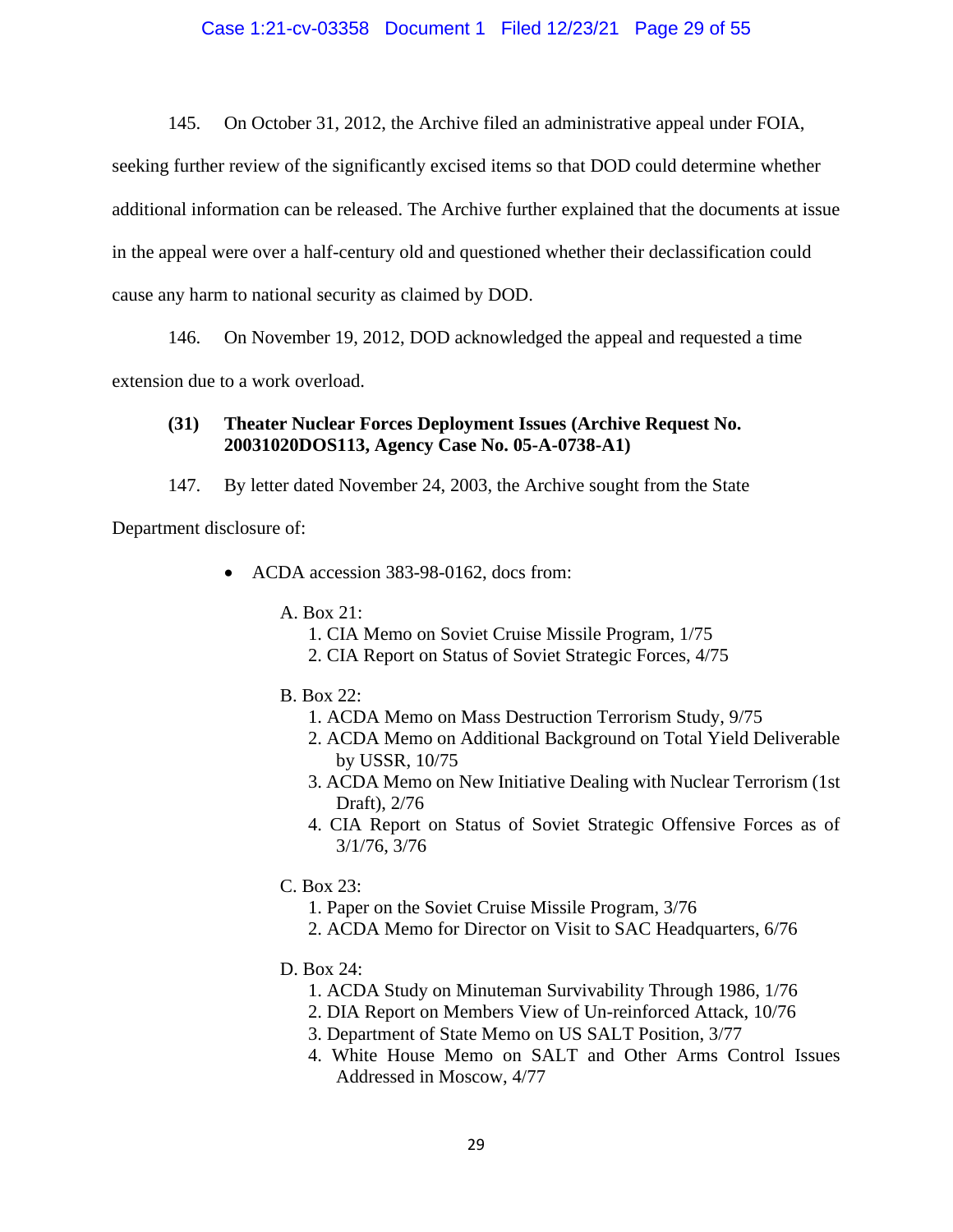- 5. OSD Memo for the SCC SALT Working Group on the Strategic Balance Under the US SALT. Comprehensive Proposal of 3/25/77
- 6. CIA Memo on Soviet Views of the Strategic Implications of the US Moscow Proposals/ 5/77
- 7. Final Draft Paper on Cruise Missiles--US/NATO Consultation, 5/77

## E. Box 25:

- 1. CIA report on Status of Soviet Strategic Forces as of 6/1/77, 6/77
- 2. White House Memo for the Pres. on Summary Report for Your Info., 6/77
- 3. White House Memo on SCC Meeting, 11/6/77, 10/77
- 4. NSC Memo on Enhanced Radiation Warhead, 11/77
- 5. DIA Intelligence Appraisal: USSR: An Update on Soviet Perspectives on Nuclear War, 1/78
- F. Box 26:
	- 1. White House Memo on SCC Meeting on SALT, 3/78
	- 2. Report on Minuteman Survivability, 4/78
	- 3. U.S. and Soviet Positions on Major SALT Issues, 5/78
	- 4. Defense Dept. Memo for the President, "Diminishing US Lead in Total Numbers of Strategic Warheads," 7/78
	- 5. NSC Memo on SCC Meeting PR-38, 8/22/78, 8/78
	- 6. DOS Memo to Secretary--SALT SCC Meeting, 9/1/78, 8/78
	- 7. Review of US Launch-Under Attack Option--a CIA report Prepared for ACDA, 10/78
- G. Box 27:
	- 1. CIA Report on Status of Soviet Strategic Offensive Forces As of 5/1/79, 5/79
	- 2. NSC Memo Memo re: SCC Meeting TFN 7/5/79, 7/79
	- 3. Defense Dept. Memo for the President on MX Basing, 9//79
	- 4. White House Memo on Summary of Conclusions: SCC Meeting on PRM 38 LRTNF, 9/78
	- 5. Dept of State Memo on Discussion for the Failed Bilaterals (Final Edit on TFN Issues), 9/78
	- 6. ACDA Memo for the Director on SCC Meeting, LRTNF, 7/5/79, 7/79
	- 7. ACDA Memo for the Director on SCC Meeting on TNF, 3/23/79, 3/79
	- 8. Report of the High-Level Group on Broad Goals, n.d.
	- 9. Department of State Memo on US/UK Strategic Cooperation, 10/79
	- 10. ACDA Memo on US/UK Strategic Cooperation, 10/79
	- 11. Draft Report on LRTNF Systems: Military Considerations, 6/28/78, 6/78
	- 12. NSC Memo Attaching SCC Approved Instructions for D. Aaron's Trip, 7/79
	- 13. NSC Memo re SCC Meeting on TNF, 8/16/79, 8/79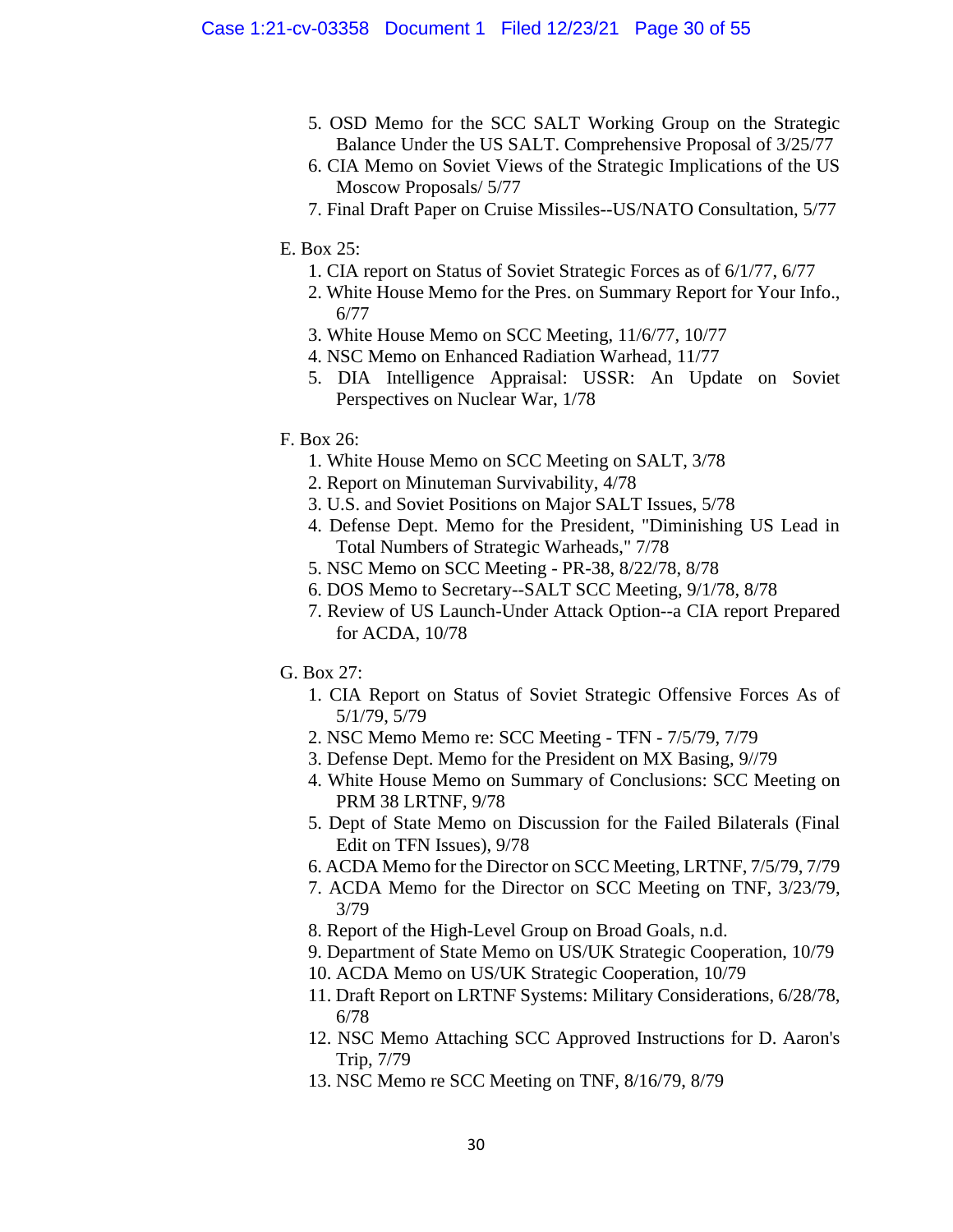#### Case 1:21-cv-03358 Document 1 Filed 12/23/21 Page 31 of 55

148. The State Department referred the Archive's request and five documents (72 pages) to DOD, which received them on December 8, 2004.

149. Through a letter dated October 1, 2012, DOD released twelve documents (72 pages) as responsive to the Archive's request.

150. On December 10, 2012, the Archive filed an administrative appeal under FOIA, seeking further review of twelve heavily excised documents on the theater nuclear forces debates of 1978-1979. The Archive further requested that DOD consider previously declassified information.

151. On December 10, 2012, DOD acknowledged the Archive's appeal and requested a time extension due to a work overload.

# **(32) Documents on Strategic Air Command and NATO Nuclear Planning Group (Archive Request No. 940753NAR044, Agency Case No. 01-A-2296-A1)**

152. By letter dated August 25, 1994, the Archive sought from NARA disclosure of:

• Contents of the following folders held in the Earl Wheeler Papers, Record Group 218, Joint Chiefs of Staff:

> Box 80: 1. file 323.3 CINCSAC:

Box 98: 1. 337 NPG Meeting (Sept 67 2. 337 NPG Meeting, April 68 3. 337 NPG Meeting, Bonn, Oct. 68

Boxes 115: 1. 471.94, Missiles/Rockets, 3 folders

153. On September 13, 1994, NARA acknowledged the Archive's request and requested a time extension.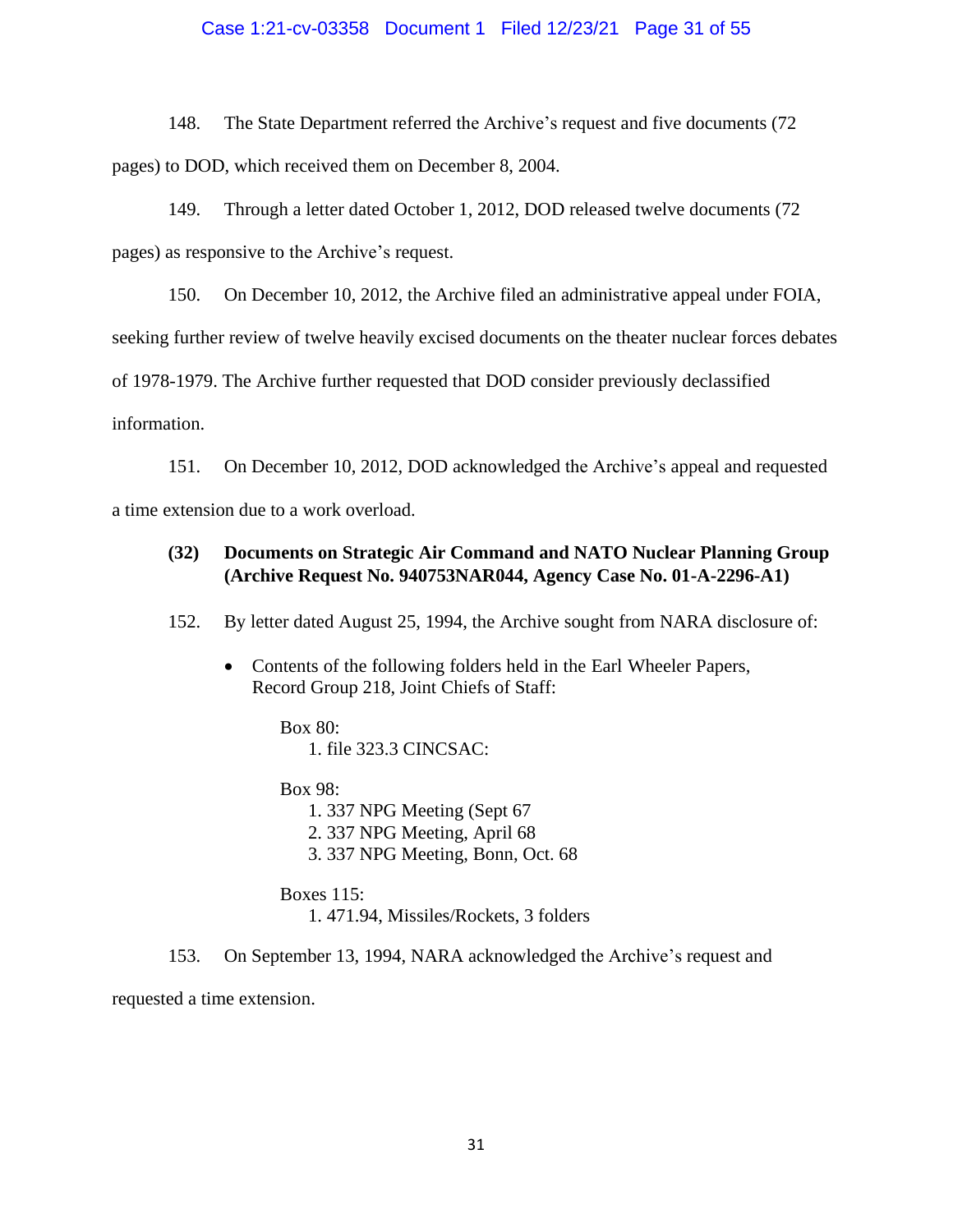#### Case 1:21-cv-03358 Document 1 Filed 12/23/21 Page 32 of 55

154. Through a letter dated June 4, 2013, NARA informed the Archive that DOD and the Department of Energy had released several excised documents as responsive to the Archive's FOIA request.

155. On July 12, 2013, the Archive filed with NARA an administrative appeal under

FOIA, seeking further review of the significantly excised items so that DOD could determine

whether additional information can be released. The Archive limited the appeal to document ID

number 601131; the Joint Staff memorandum enclosing a memorandum by Commander in Chief

Strategic Air Command General Thomas Power dated November 3, 1964, with attachments.

156. On August 16, 2013, DOD received the Archive's appeal.

## **(33) Records on Net Evaluation Subcommittee (Archive Request No. 20010008NLE001, Agency Case No. 01-A-2264-A1)**

157. By letter dated January 23, 2001, the Archive sought from the Dwight D.

Eisenhower Library disclosure of:

• Copies of reports presented annually to the National Security Council by the Net Evaluation Subcommittee of the National Security Council for each year from 1957 to 1960. These documents should be in a collection of recently accession of intelligence files recently accessioned by the National Security Council to the presidential libraries.

158. Through a letter dated December 9, 2013, the Dwight D. Eisenhower Library

informed the Archive that DOD had denied in its entirety the reports of the NSC Net Evaluation

Subcommittee (NESC) from 1957 to 1960 sought in the Archive's initial FOIA request.

159. On December 17, 2013, the Archive filed an administrative appeal under FOIA,

seeking further review of the of the documents denied by DOD. The Archive explained that

considering previous declassification decisions by the U.S. government agencies it should be

possible for DOD to declassify significant and substantive portions of these reports.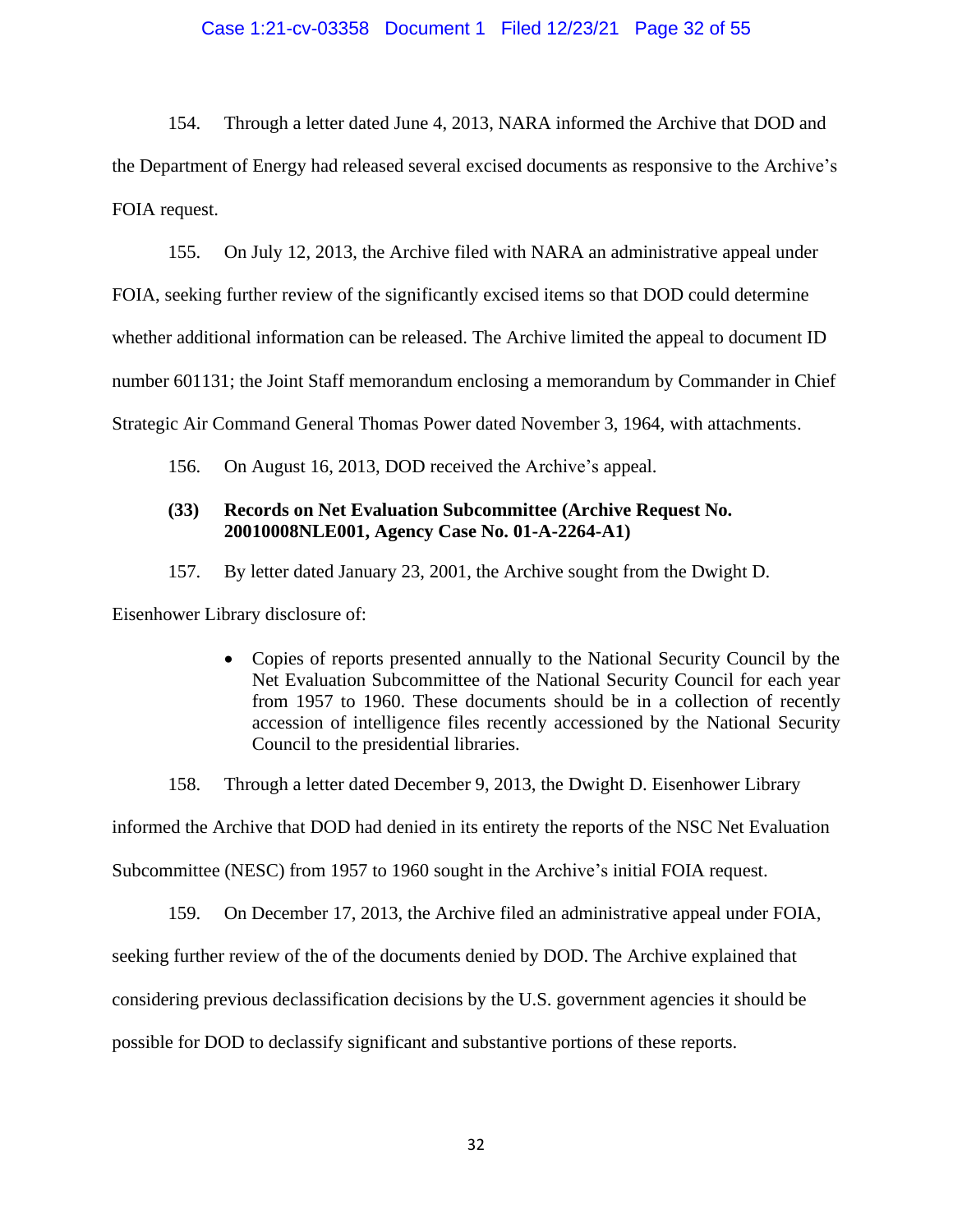160. On December 31, 2013, DOD acknowledged the Archive's appeal and requested

a time extension due to a work overload.

## **(34) Top Secret Central Foreign Policy Files, 1964-1966 (Archive Request No. 970302NAR058, Agency Case No. 06-A-1726-A1)**

- 161. By letter dated May 8, 1997, the Archive sought from NARA disclosure of:
	- Copies of the following documents withdrawn from Record Group 59, Formerly Top Secret Central Foreign Policy Files, 1964-1966, NND 959000:
		- A. Box 1: tabs 1/26-34, 35, 53, 59, 60 and 62
		- B. Box 3: tabs 3-44 and 54; 2-20 through 2-29; 1-12, 1-13, 1- 15 through 1-25
		- C. Box 4: tabs 2-64, 76, 78 through 80, 3-6 and 3-7
		- D. Box 5: tabs 2-4, 3-10, 10A, 11, 12, 14, 15, 16, and 18
		- E. Box 6: tabs 1-84, 86 through 97, 2-6 through 16, 18; 1-102 through 108, 111
		- F. Box 9: tab 9B (1)
		- G. Box 10: tabs 4-9, 3-180 through 184, 4-8
		- H. Box 11: tabs 4-27, 28, 29, 32, and 53
		- I. Box 14: tab 6-1

162. Through a letter dated December 13, 2013, NARA informed the Archive that

DOD had declassified in whole or in part several documents as responsive to its request.

163. On January 8, 2014, the Archive filed an administrative appeal under FOIA

limited to a single released document, tab 2-4 in box 5, which is a State Department

memorandum dated November 16, 1964, concerning a meeting between Secretary of Defense

Robert McNamara and West German Defense Minister von Hassel. The memorandum was

excessively excessed such that it is virtually impossible to determine its exact subject matter.

164. On June 17, 2014, DOD acknowledged the Archive's appeal and requested a time extension due to a work overload.

# **(35) JCS Chairman Radford Files (NARA) (Archive Request No. 940025NAR009, Agency Case No. 99-A-0403-A1)**

165. By letter dated January 12, 1994, the Archive sought from NARA disclosure of: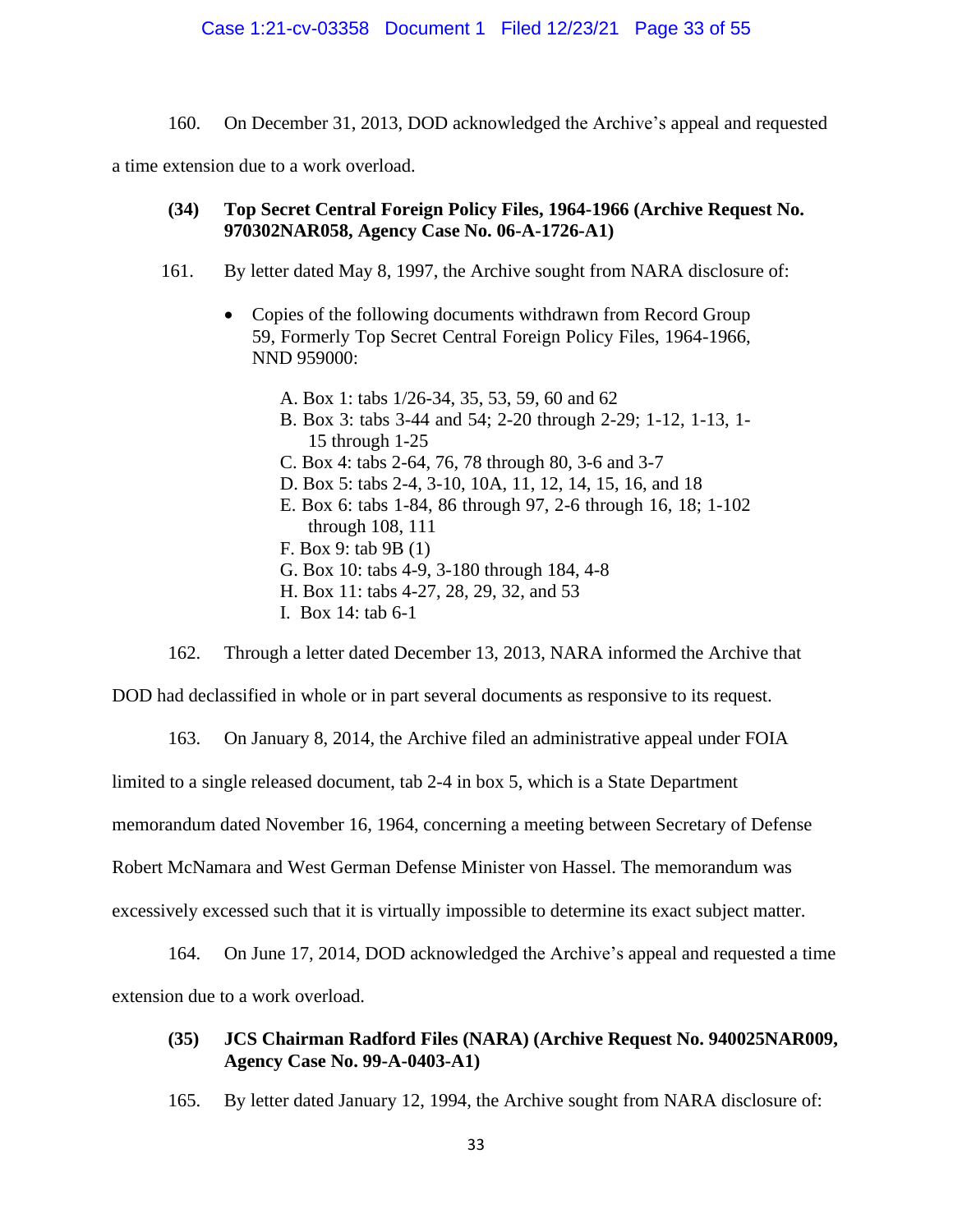- Copies of the documents withdrawn from the following files in RG 218, Records of the Chairman, Joint Chiefs of Staff, A, Arthur Radford Papers, Box 50:
	- 1. 381 (Net Evaluation)
	- 2. ditto (July-December 1955)
	- 3. ditto (1957)
	- 4. ditto (1956)
	- 5. ditto (Jan-May 1955)
	- 6. ditto (June 1955)
- Decimal files, 1958: CCS 471.6 (8-15-45), Sections 108-115 and 125 1)

166. Through a letter dated February 12, 2014, NARA informed the Archive that DOD had released excised and complete version of numerous documents from record group 218, records of JCS Chairman Arthur Radford. In addition, one document was withheld in its entirety.

167. On March 14, 2014, the Archive filed an administrative appeal with NARA under FOIA regarding the various documents that were heavily excised or denied in their entirety on 552 U.S.C. 552(b)(1) grounds despite being over fifty-five years old. The Archive questioned whether the information remains so sensitive that is release would in any way damage national defense or foreign relations and limited its appeal to  $552(b)(1)$  and  $(b)(3)$  information in two of the excised documents and the single document denied in its entirety.

168. On April 17, 2014, the Archive submitted supplemental information to the March 14, 2014, administrative appeal.

169. On May 1, 2014, DOD received the appeal.

# **(36) Documents on US/UK Nuclear Relations (Archive Request No. 940871NAR055, Agency Case No. 02-A-1474-A1)**

- 170. By letter dated October 11, 1994, the Archive sought from NARA disclosure of:
	- Copies of the following:
	- A. All material withheld from the following files in Record Group 59, Department of State Policy Planning Staff 1947- 1953, box 17 (NND 883076):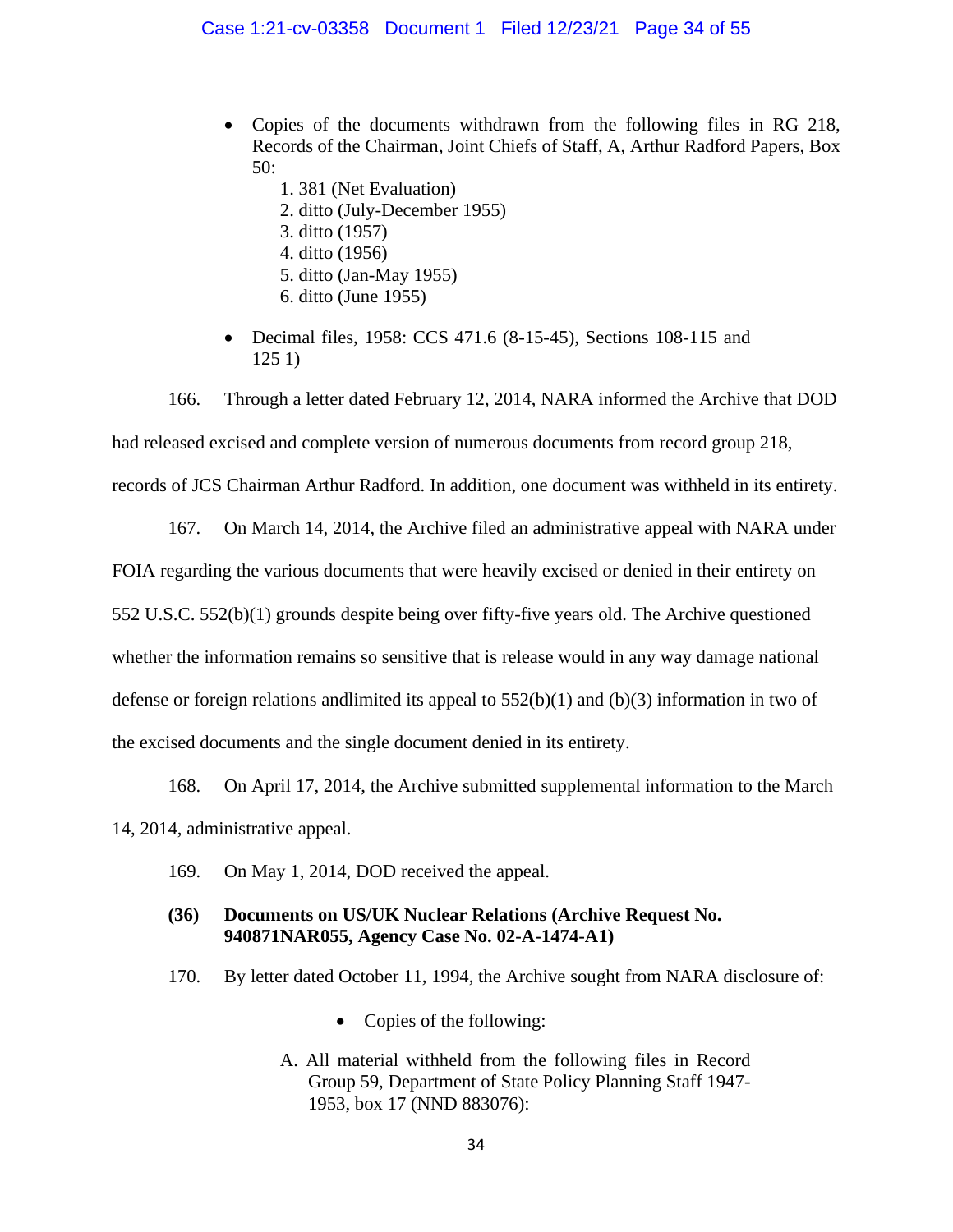- 1. Great Britain 1947-1953
- 2. Great Britain 1948-1950 (2 files)
- 3. Great Britain 1951
- 4. Great Britain 1952-1953 (2 files)
- B. All material withheld from decimal file 711.56341, (NND 907415), Boxes 2888-2890, 1955-1959 decimal files.
- C. The following documents from decimal file 611.41, 1950- 1955 decimal files, NND 852911, Box 2770:
	- 1. Partial folder 1952 (all PFs in this request are from January 1952 file)
	- 2. Partial folder 1952
	- 3. Memcon, 1/18/52
	- 4. Partial folder 1952
	- 5. Minutes, 3/6/53
	- 6. Memo, 3/10/53, Smith to SecState

171. Through a letter dated April 2, 2014, NARA informed the Archive that DOD had

released several documents from Record Group 59 in excised form.

172. On April 24, 2014, the Archive filed an administrative appeal with NARA under

FOIA requesting further review of the excised portions so that it could be determined whether

more information can be declassified. The Archive further explained that the availability of

previously declassified information that is directly relevant to the excised portions should make

it possible for DOD to agree to release the excised details.

# **(37) State Department Central Files—Early 1960s (NARA) (Archive Request No. 950645NAR011, Agency Case No. 04-A-2219-A1)**

- 173. By letter dated April 26, 1995, the Archive sought from NARA disclosure of:
	- Copies of documents withheld from Department of State central records, 1960-1963, record group 59, as listed below:
		- A. file 740.5, boxes 1646-1647, NND 949520:
			- 1. Letter, Nitze to Rusk, 12/20/61
			- 2. Kohler to Secretary, 1/24/62
			- 3. Stoessel to Fessenden, 1/30/62
			- 4. Memcon, 2/6/62
			- 5. Report, 2/26/62
			- 6. Polto 1180, 3/9/62
			- 7. Memo, Kohler to Secretary, 4/16/62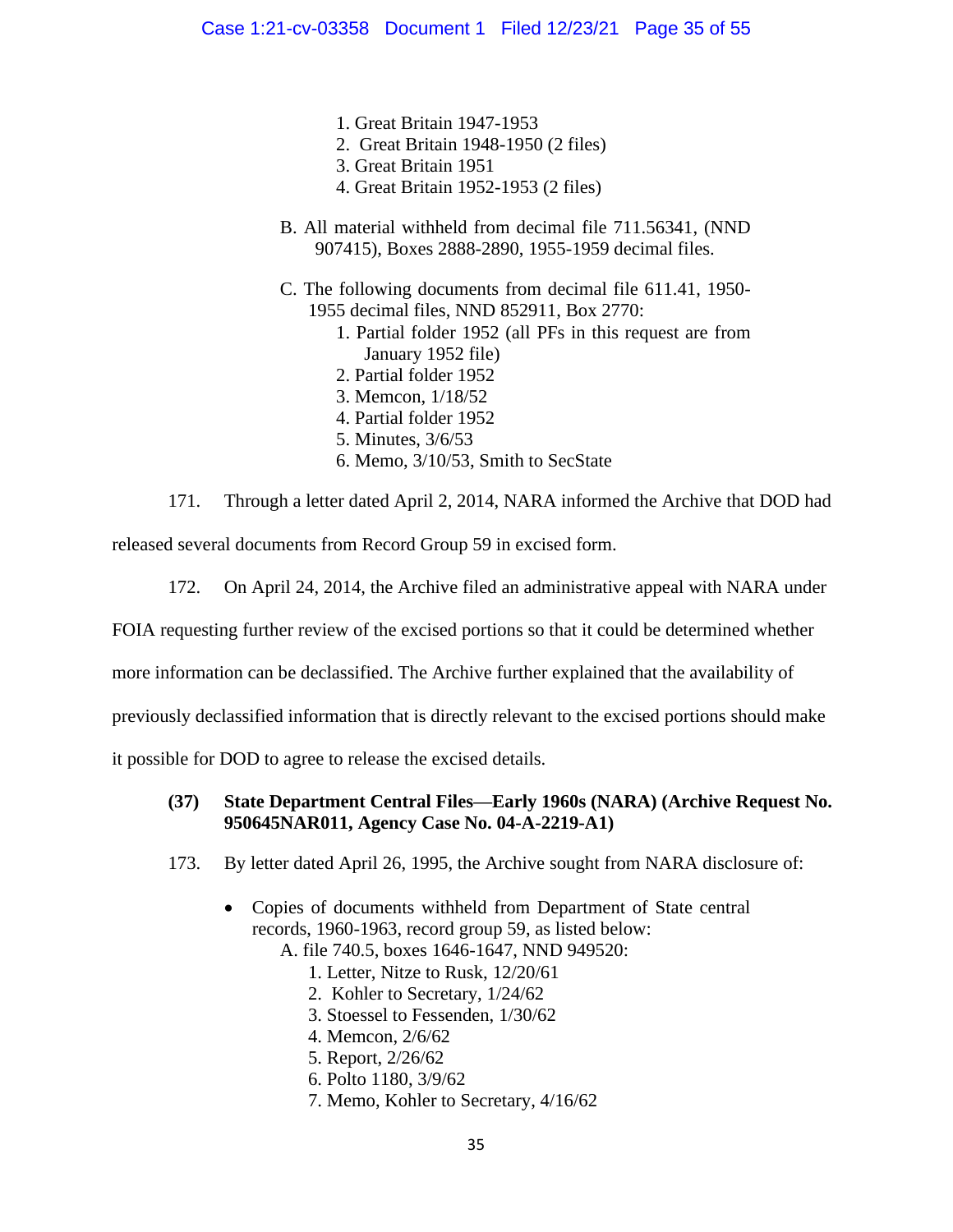8. Letter, Stoessel to Fessenden, 4/21/62 9. Summary, 4/28/62 10. Telegram 221830Z, 5/22/62

- file 700.5611, NND 94950, all withheld items
- "I also request declassification review and/or expedited processing (if already reviewed) of State Department decimal file 397.5611- GE, 1960-1963."

174. Through a letter dated May 9, 2014, NARA informed the Archive that DOD had excised several documents from Record Group 59.

175. On May 21, 2014, the Archive filed an administrative appeal with NARA under

FOIA, seeking further review of the significantly excised items so that DOD could determine

whether additional information can be released. The Archive explained that the availability of

previously declassified formerly highly sensitive information from this period on related topics

suggested that the standards used by DOD for this review were overly restrictive and based on a

misunderstanding of the requirements of national security policy.

# **(38) ACDA Documents on Strategic Issues (Archive Request No. 980376DOD059, Agency Case No. 98-A-1662-A2)**

176. By letter dated June 22, 1998, the Archive sought disclosure of:

• Copies of documents from Department of Defense accession 330- 96-0038 held at the Washington National Records Center as described in the attached list.

177. In response, DOD informed the Archive that the request was effectively

overloading the system. Via email on April 3, 2009, the Archive narrowed its request to boxes 5, 6, and 7 of the previously requested documents.

178. Through a letter dated April 25, 2014, the State Department's Office of Information Programs and Services, which was coordinating with DOD on the review and subsequent declassification of the requested documents, responded to the Archive's request for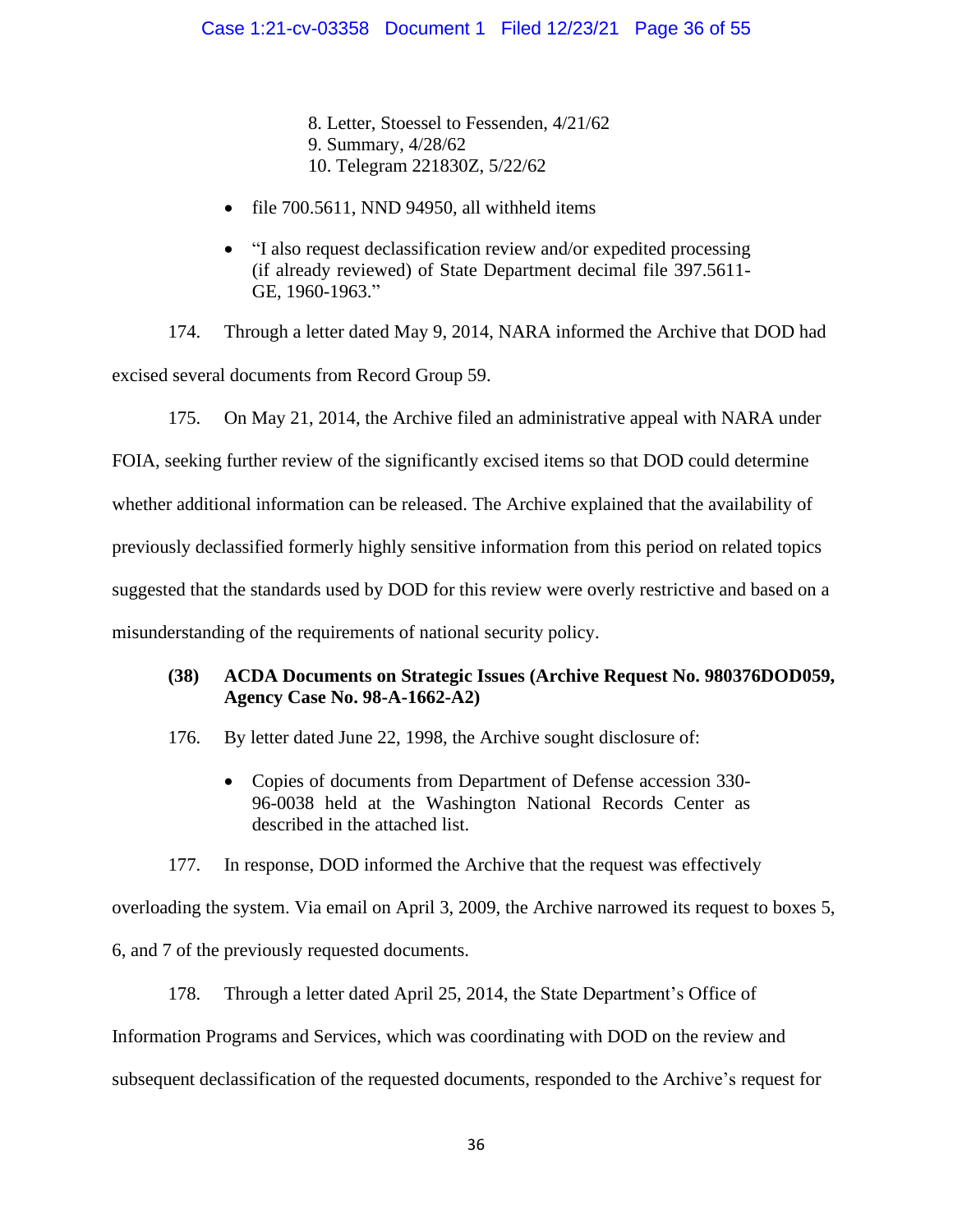#### Case 1:21-cv-03358 Document 1 Filed 12/23/21 Page 37 of 55

documents retrieved from the request to DOD. Many of the requested documents were heavily excised.

179. On May 12, 2014, the Archive filed an administrative appeal under FOIA with the Department of State seeking further review of the significantly excised items so that it could determine whether additional information can be released. The Archive questioned why so much vital information needed to be withheld from any of the requested documents, decades after they were created in what was a "very different" security environment.

180. On July 23, 2014, the State Department notified DOD that "before we (OIPS) take final action, we ask you re-review the material you forwarded to us for this appeal by Dr. Burr."

181. DOD received the appeal on July 29, 2014.

## **(39) Report on Warsaw Pact Threat to Central Europe (Archive Request No. 20020265DOD018, Agency Case No. 02-A-1250-A1)**

- 182. By email dated May 1, 2002, the Archive sought disclosure of:
	- The following document from box 4 of Defense Department accession 330-86-70, Policy Files for Assistant to the Secretary for Atomic Energy, 1961-1980, held at the Federal Records Center, Suitland:

TS-77-84, Report on the Size and Timing of the Warsaw Pact Threat to Central Europe

183. Through a letter dated August 20, 2014, DOD informed the Archive of the results

of the search and release determination for the requested documents. Included in the responsive

documents were heavily excised versions of a lengthy report on the "The Size and Timing of the

Warsaw Pact Threat to Central Europe."

184. On September 15, 2014, the Archive requested further declassification review of

the withheld information. The Archive point to four examples of lightly excised materials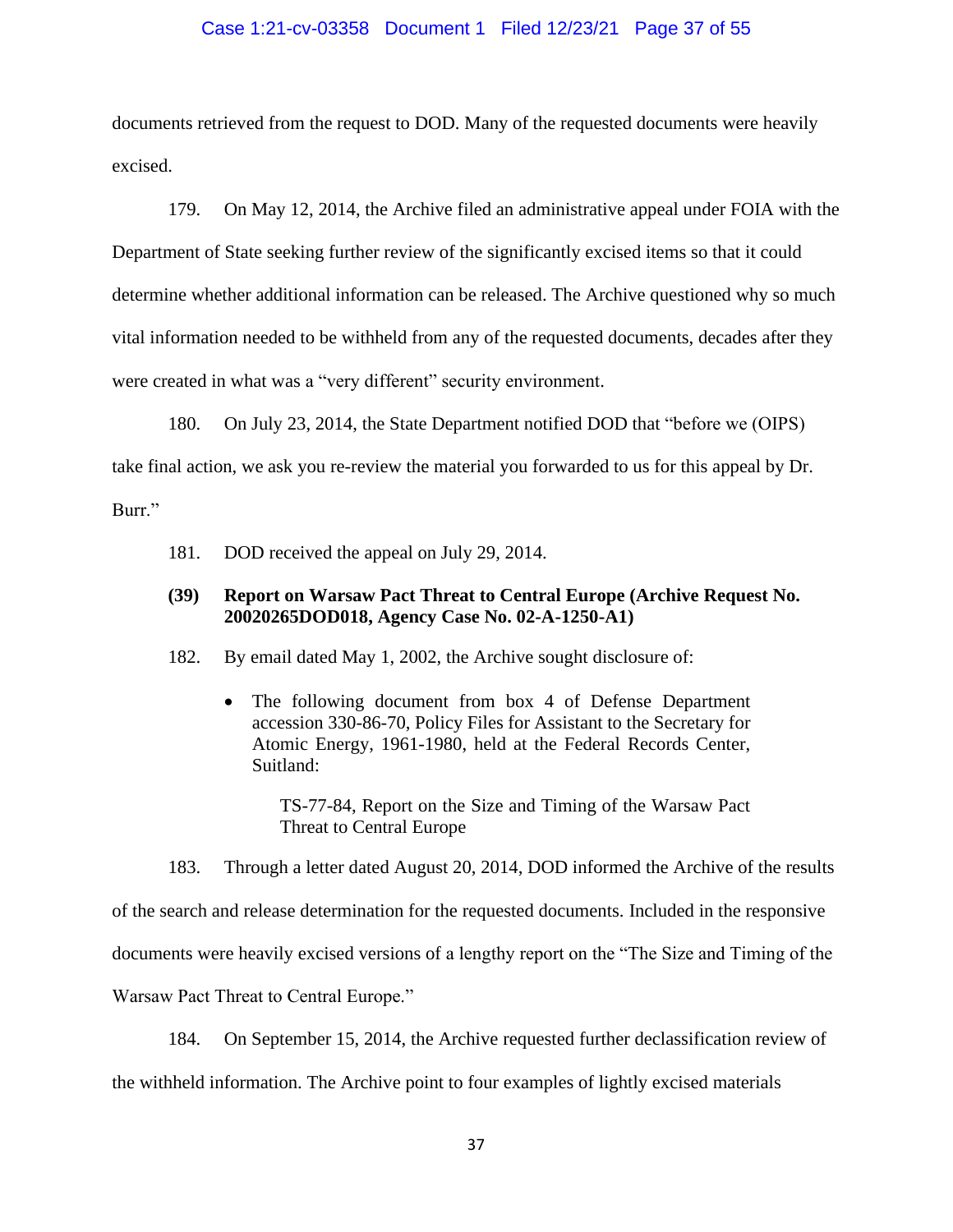declassified by the CIA that suggested DOD should likewise be able to release additional information.

185. On September 16, 2014, DOD acknowledged the Archive's appeal and requested a time extension due to a work overload.

# **(40) Document on Ballistic Missile Defense (1983) (Archive Request No. 20040716DOD079, Agency Case No. 04-A-1730-A1)**

186. By letter dated June 24, 2004, the Archive sought disclosure of:

• Any reports produced by the Future Security Strategy Study Group set up by the Department of Defense in compliance with the National Security Study Directive 6-83 issued on April 18, 1983.

187. Through a letter dated October 29, 2014, DOD provided several documents (92) pages as responsive to the Archive's request. DOD informed the Archive that the withheld information in the responsive documents was exempt from release because it was properly classified in accordance Executive Order 13526.

188. On November 18, 2014, the Archive filed an administrative appeal requesting further review of the withheld information so that it could be determined whether more of it can be declassified. Furthermore, the Archive requested that the reviewers take into consideration a substantially declassified 1987 "Report to Congress on Strategic Defense System Architecture," which includes substantive and relevant information. The Archive further explained that the declassified public record nature of such information may authorize DOD to declassify more information without harming national security.

189. On November 19, 2014, DOD acknowledged receipt of the appeal and requested a time extension due to a work overload.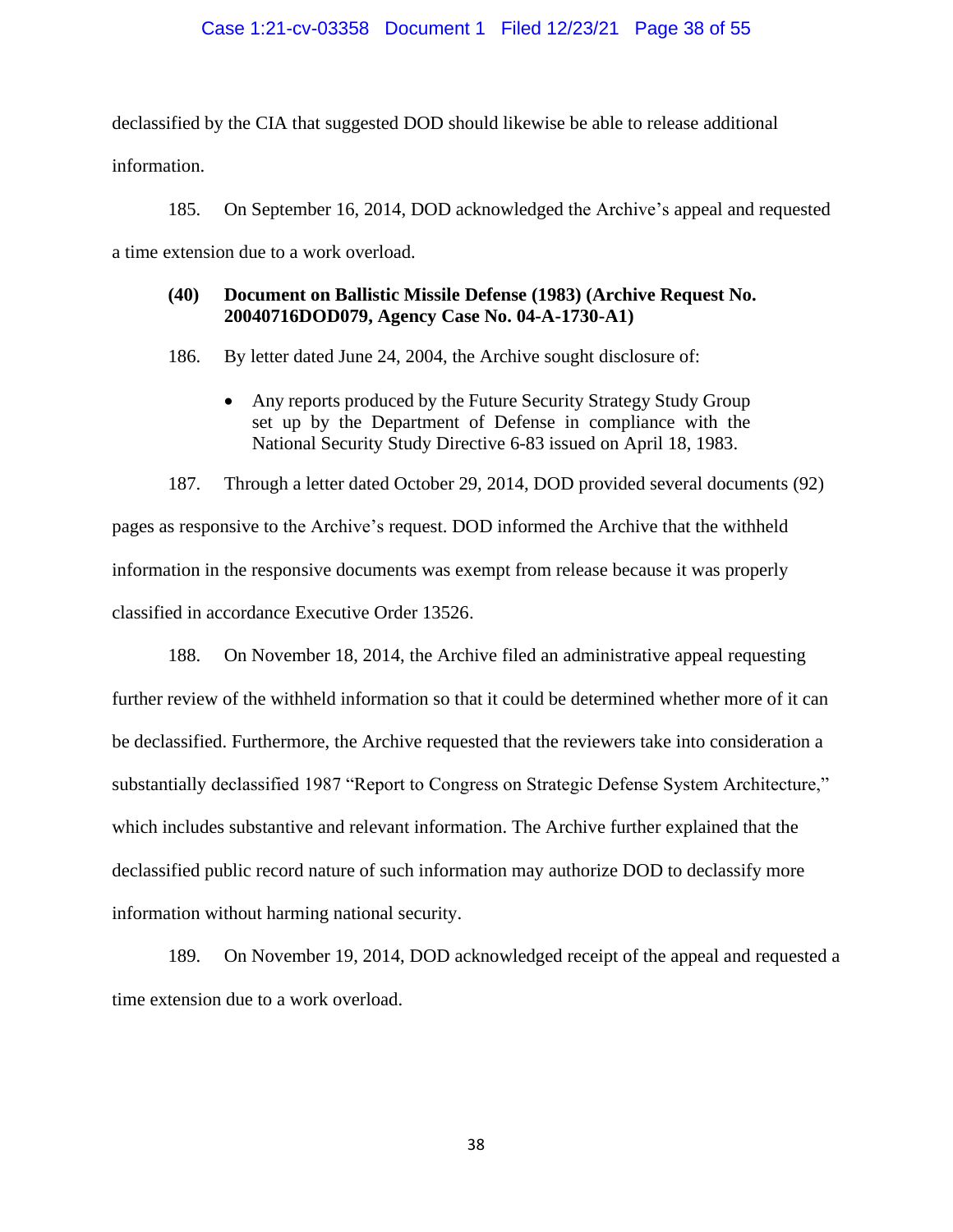# **(41) Top Secret Records from ACDA Files, 1970s: Interagency Report on "Threat to US Interests in Asia" (Archive Request No. 20030853DOS075, Agency Case No. 04-A-1257-A1)**

190. By letter dated August 21, 2003, the Archive sought from the State Department

disclosure of:

• material from ACDA accession 383-98-0162:

### Box 1:

- a) Consequence of Development of nuclear weapons by Additional Countries Up to 1975, Joint Intelligence Committee, May 1966
- b) Project Great Circle II Document, Forwarding Of, October 1966

### Box 5:

- a) Report on Chinese Communist High Command Decision making: A Resume of Seminars Sponsored by the Assistant Secretary of Defense for Systems Analysis, June 1970
- b) NSSM 69--U.S. Nuclear Policy in Asia, June 1970
- c) The Role of the Sufficiency Criteria in Strategic Force Planning, May 1970
- Box 7:
	- a) NSSM-84: US. Strategy and Forces for NATO, Volumes I and II, October 1970
- Box 8:

a) NSSM-69: The Threat, May 1971

- Box 9:
	- a) Report on National Security Decision Memorandum-95 Tactical Theater Nuclear Forces, June 1971
- Box 10:
	- a) DPRC Meeting on NSSM-69: U.S. Strategy and Forces in Asia, July 1971
	- b) Strategic Program: Strategic Flexible Response and Strategic Command and Control Papers, August 1971
	- c) Chinese Strategic Options-NSSM 69, September 1971

# Box 11:

a) U.S. Strategy and Forces for Asia: NSSM-69, October 1971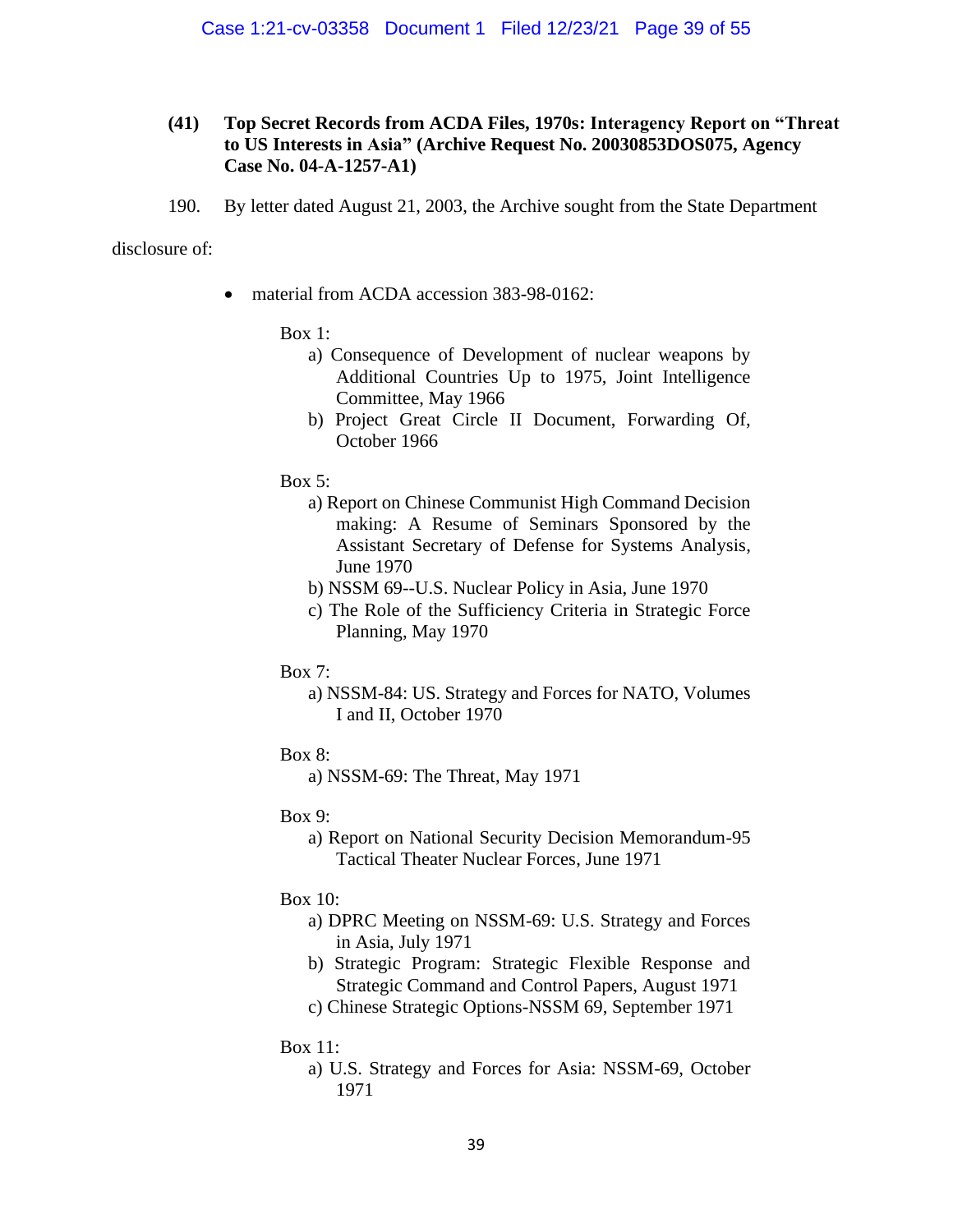- b) DPRC Meeting, NSSM-69, November 1971
- c) Disarming Strike Analysis--NSSM 69, November 1971
- d) Asia Nuclear Strategy Issue Paper (NSSM 69), November 1971

#### Box 13:

a) NAC Strategic Balance Briefing Request, March 1972

#### Box 14:

- a) National Security Decision Memorandum-95 Follow on Study--Tactical nuclear weapons in NATO, July 1971
- b) Memorandum to the President: SALT Position Minuteman Vulnerability, March 1971

#### Box  $15$ :

a) JCS Memorandum on Guidance for Further Study of Strategic Objectives and Alternatives, August 1972

#### Box 17:

- a) ACDA Memorandum on Single Integrated Operational Plan (SIOP) Expansion Studies, April 1973
- b) Bureau of Intelligence and Research (INR) Report on Soviet ICBM MIRV Developments, September 1973
- c) ACDA Memorandum: Tactical Nuclear Warfare Doctrine, October 1973

### Box 18:

- a) ACDA Memorandum: Memorandum for the Director: Tactical Nuclear Warfare Doctrine
- b) NSC Memorandum on Papers on Nuclear Policy, February 1975

191. Through a letter dated October 29, 2014, the State Department provided a final

response to the Archive's request and provided several documents as responsive. However, an

interagency document from June 1970 regarding "The Threat to U.S. Interests in Asia," was

withheld in its entirety. The State Department stated that it had transferred this case to DOD.

192. On December 12, 2014, the Archive filed an administrative appeal with DOD

requesting further review of the withheld information so that it may be determined whether more

of it can be declassified. Furthermore, the Archive argued that significant and substantive

information can be declassified from the withheld document without harm to national security.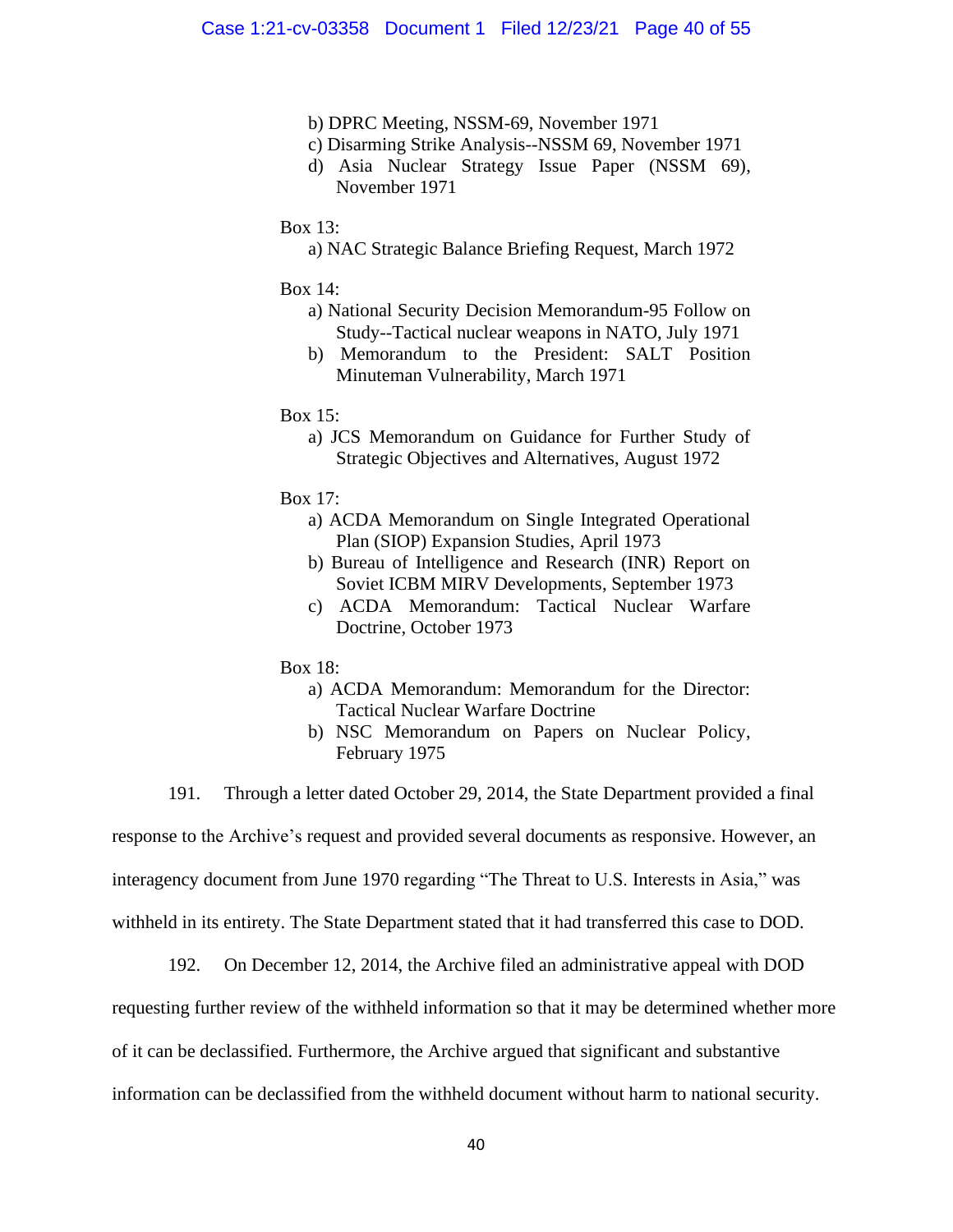# **(42) 1984-1986 Defense Records (Archive Request No. 20050497DOD038, Agency Case No. 05-A-1534-A1)**

- 193. By letter dated May 4, 2005, the Archive sought disclosure of:
	- Any documents on strategic missile defense or U S. nuclear strategy (including targeting policy) that may be found in the following files in Department of Defense accessions held at the Washington National Records Center:
		- I. Accession 300-87-0023, 1984 Official Records (Top Secret) of The Secretary and Deputy Secretary of Defense and the Executive Assistant to the Secretary and Deputy Secretary of Defense, box 1:
			- a. 334 NSPG (May-Sep) b. 334 NSPG (Jan-Mar) c. 337 State d. 337 WH
		- II. Accession 330-88-0058, 1985 Official Records (Top Secret) of The Secretary and Deputy Secretary of Defense and the Executive Assistant to the Secretary and Deputy Secretary of Defense, box 1:
			- a. 334 NSC b. 334 NSPG c. 337 State d.373.24
		- III. Accession 300-88-0040, 1986 Official Records (Top Secret) of The Secretary and Deputy Secretary of Defense and the Executive Assistant to the Secretary and Deputy Secretary of Defense
			- 1. box 1: a. 333 Weinberger b. 334 CPPG c 334 NSC d. 334 NSPG e. 334 SIG f. 337 WH
			- 2. box 2: USSR 337

194. Through a letter dated September 29, 2016, DOD released an excised version of a

memorandum from Secretary of Defense Weinberger to the National Security Adviser

concerning "Comments on Your Post-Reykjavik Follow-Up."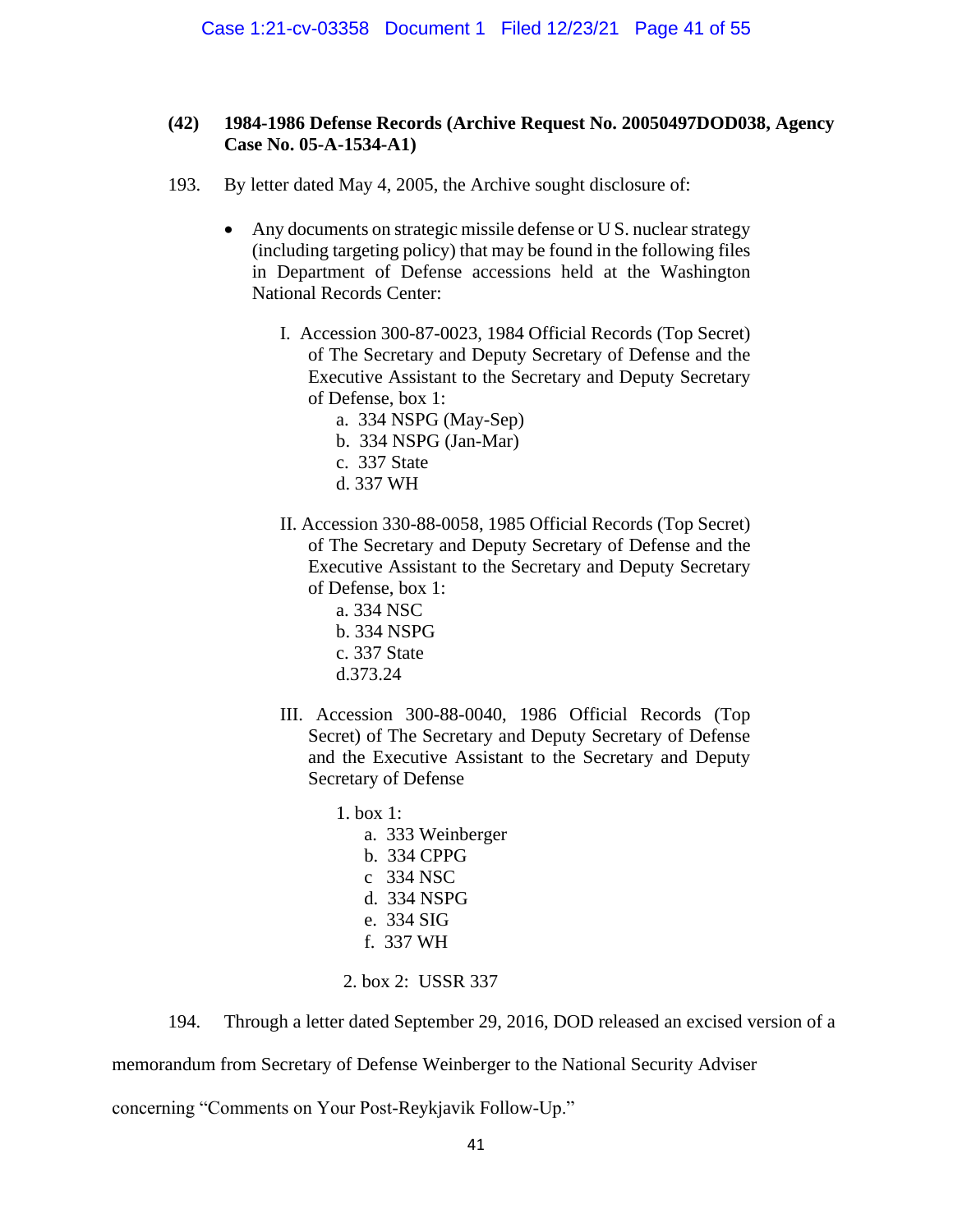#### Case 1:21-cv-03358 Document 1 Filed 12/23/21 Page 42 of 55

195. On November 2, 2016, the Archive filed an administrative appeal requesting further review of the excised portions of the memorandum so that it could be determined whether more of it can be declassified. Furthermore, the Archive noted that the White House paper that Weinberger was commenting on, "Post-Reykjavik Follow-Up" has been declassified in its entirety. The Archive explained that taking into consideration that declassification, it should be possible to declassify Weinberger's comments in their entirety without harm to foreign relations or national security.

196. On November 22, 2016, DOD acknowledged receipt of the appeal and requested a time extension due to a work overload.

# **(43) Defense Department Records on China from Early 60s (held at NARA) (Archive Request No. 970871DOD047, Agency Case No. 08-A-0236-A1)**

197. By letter dated September 16, 1997, the Archive sought from NARA disclosure

of:

- Copies of any documents concerning Chinese (PRC) nuclear weapons policies or programs, including prospective or past nuclear weapons tests, delivery systems, and air defense systems, and/or U.S. policy toward the Chinese nuclear program, in the following files from Record Group 330, Department of Defense Records, held at the Federal Records Center at Suitland, Md.:
	- 1. Accession 67-A-4564, Records of the Assistant Secretary of Defense (International Security Affairs), Country Files for 1963: Box 3. Files: China, Communist (six folders)
	- 2. Accession 68-A-306, Records of the Assistant Secretary of Defense (International Security Affairs) for 1964:

Box 28. Files: China, Communist (two folders)

198. Through a letter dated June 3, 2016, DOD, through NARA, released several

documents from 1963. However, eighteen documents (580 pages) were heavily excised or

exempted.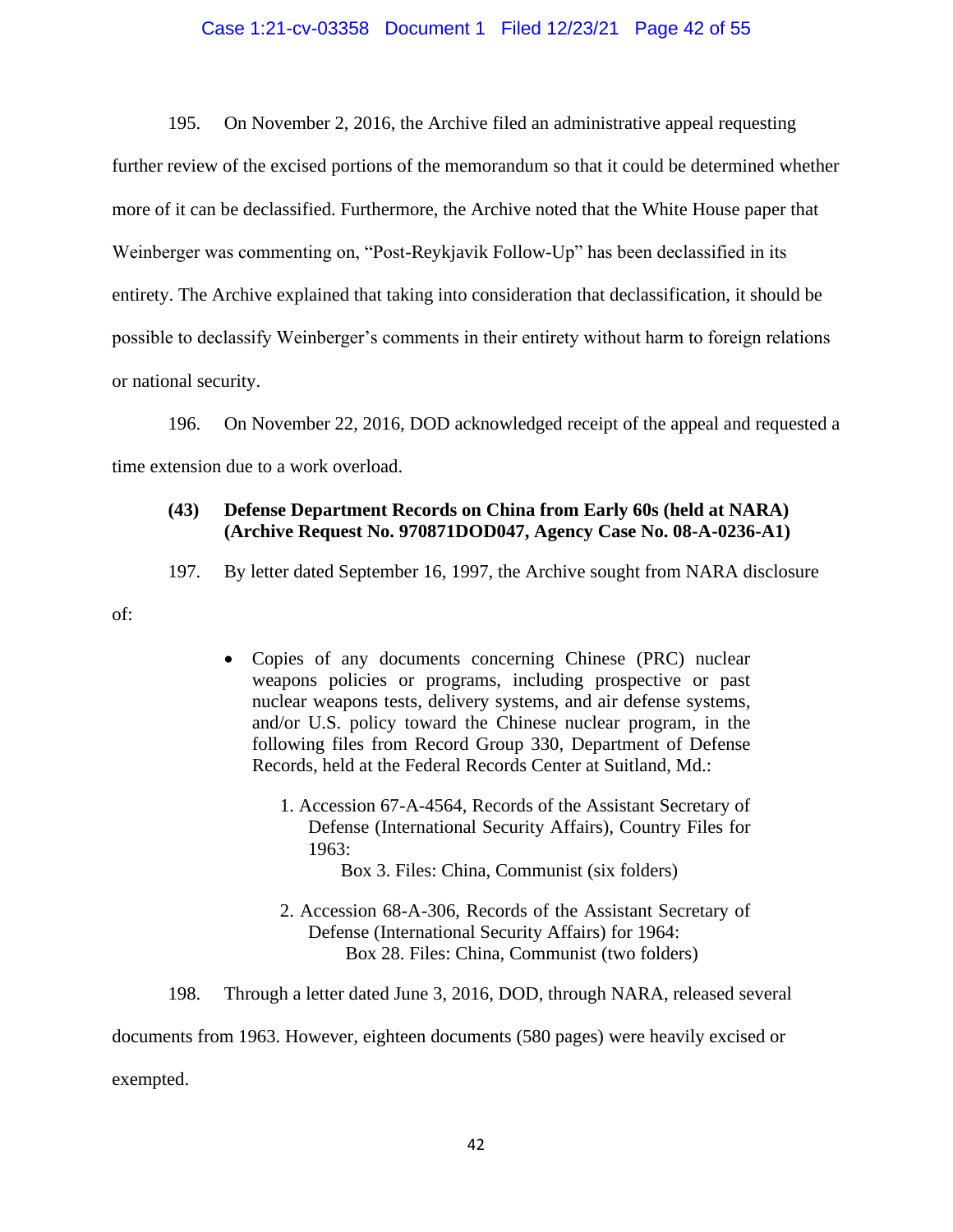#### Case 1:21-cv-03358 Document 1 Filed 12/23/21 Page 43 of 55

199. On August 1, 2016, the Archive filed an administrative appeal limited to the

eighteen excised or exempted documents and requested that they be reviewed so that it could be

determined whether additional information from them can be declassified. Formerly highly

sensitive information on the subjects contained in the excised and exempted documents,

produced during 1963, had been declassified over the years. The Archive argued that due to the

declassification, reviewers of the appeal may be enabled to declassify similar information

without harm to national security or foreign relations.

### **(44) State Department Files on NSC (NARA) (Archive Request No. 99-A-0695- A2, Agency Case No. NGC16- 083A)**

- 200. By letter dated May 12, 1997, the Archive sought from NARA disclosure of:
	- Copies of the following withheld items from Record Group 59, Department of State Records:
		- A. General Files on NSC Matters, 1969-1972, NND 979503: 1. Box 2: tabs 2, 3, and 4
			- 2. Box 4: tabs, 2, 4, and 5
			- 3. Box 7: tabs 1 (2 different tabs 1), 2, 7, and 8
			- 4. Box 8: tabs 1 and 2
			- 5. Box 11: tabs 1, 2, and 3 [if these documents have to do with Netherlands and nuclear subs, I withdraw this part of the request]
			- 6. Box 12: tabs 1, 2, and 3
			- 7. Box 13: tab 1
			- 8. Box 14: tabs 1 and 5 (in file: NSC-U/SEC Com Misc. Memos)
			- 9. Box 14: tabs 1 and 2 (in file NSC U/SM Misc Memos 1972)
			- 10. Box 15: tab 1
			- 11. Box 17: tabs 2 and 4
		- B. Executive Secretariat, Conference Files, 1966-1972, NND 979506, Box 76, files on "Secretary's Trip to East Asia, July-August 1969", box 76, tab 4.

201. Through a letter dated June 13, 2016, NARA released several documents

responsive to the Archive's request that had been excised by DOD . The release included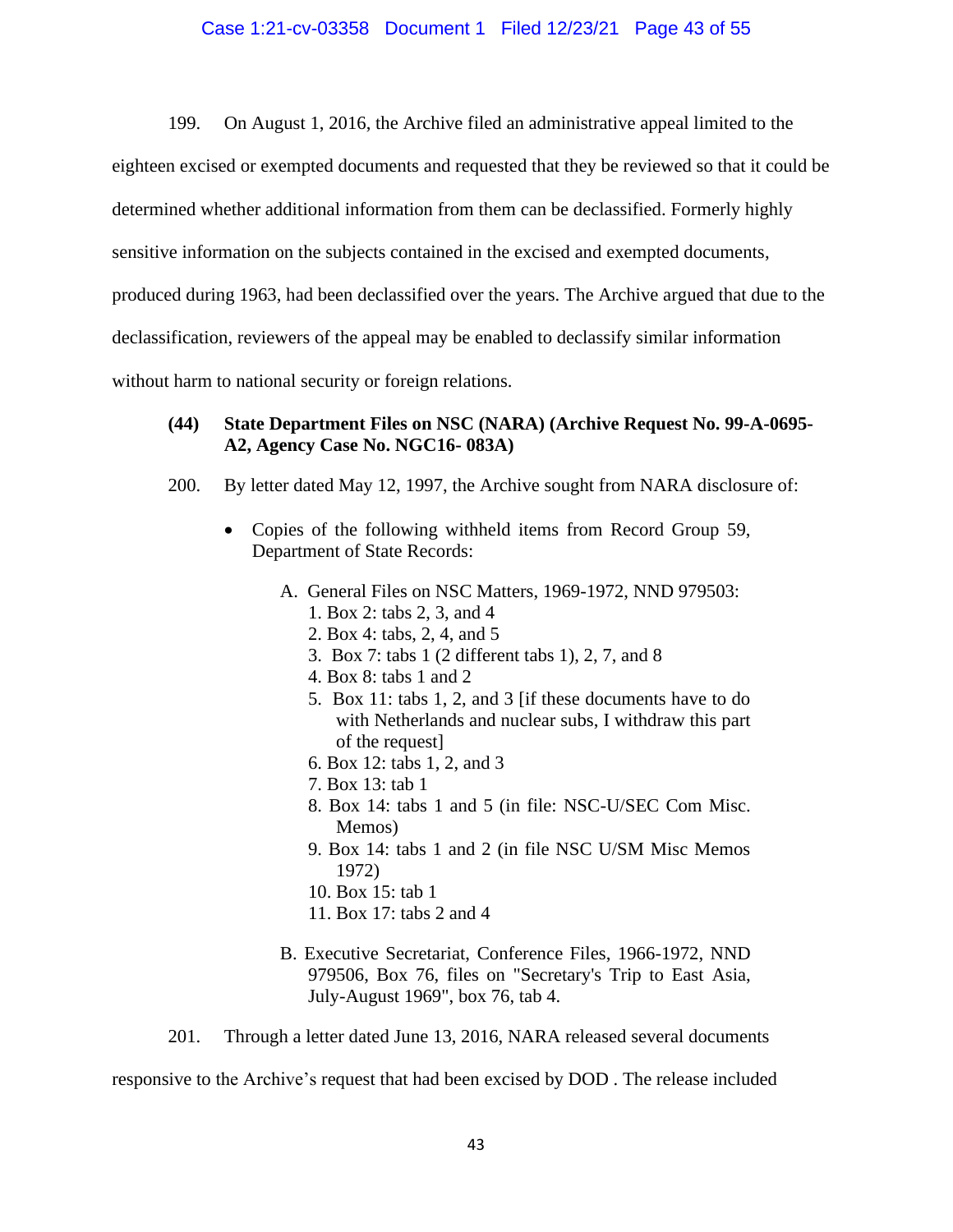### Case 1:21-cv-03358 Document 1 Filed 12/23/21 Page 44 of 55

document ID 479721, an excised briefing paper concerning "SALT – NSC Meeting 2:00 p.m. June 29."

202. On August 10, 2016, the Archive filed an administrative appeal limited to

document ID 47921 seeking further declassification review of the massively excised document.

The Archive noted that considering previous declassification releases concerning the SALT I

process inside the Nixon administration during June 1971 it should be possible to release more

information from the single document at issue without harm to national security.

# **(45) Records on Nixon-Era National Security Study Memoranda (AF Litigation) (Archive Request No. 20040952AIR047, Agency Case No. 06-A-1954-A1)**

203. In letter dated August 20, 2004, the Archive sought from the Air Force disclosure

of:

- Copies of documents from two accessions of Air Force records, Record Group 341, held at the Federal Records Center, Suitland, MD:
	- I. Accession 341-75-855:

Box 1:

- A. File RL (69) 20 Atomic Weapons (1 Jan. 69):
	- 1. Letter from AFXDOC, 6/26/69, Review of an Array of Nuclear Warfare Scenarios
	- 2. Letter from AFXDOC, 2/7/69, Review of Scenarios for NUWARs
- B. File RL (49-3) ICBM (1 Jan. 69):
	- 1. Letter from AFXPFSO, 7/23/69, Hard Target Kill (HTK) Requirements
		- 2. Letter from AFXDOC, 7/17/69, Hard Target Kill Requirements

Box 2:

- A. File (69) 73-1 RAND (1 Jan. 69):
	- 1. Letter from AFXDP, 12/12/69, RAND Participation in NU-OPTS III
- II. Accession 341-75-852:
	- $Box 1:$ 
		- A. Folder #2
			- 1. Brief, 10/11/69, JCS Sponsored Exercise High Heels 69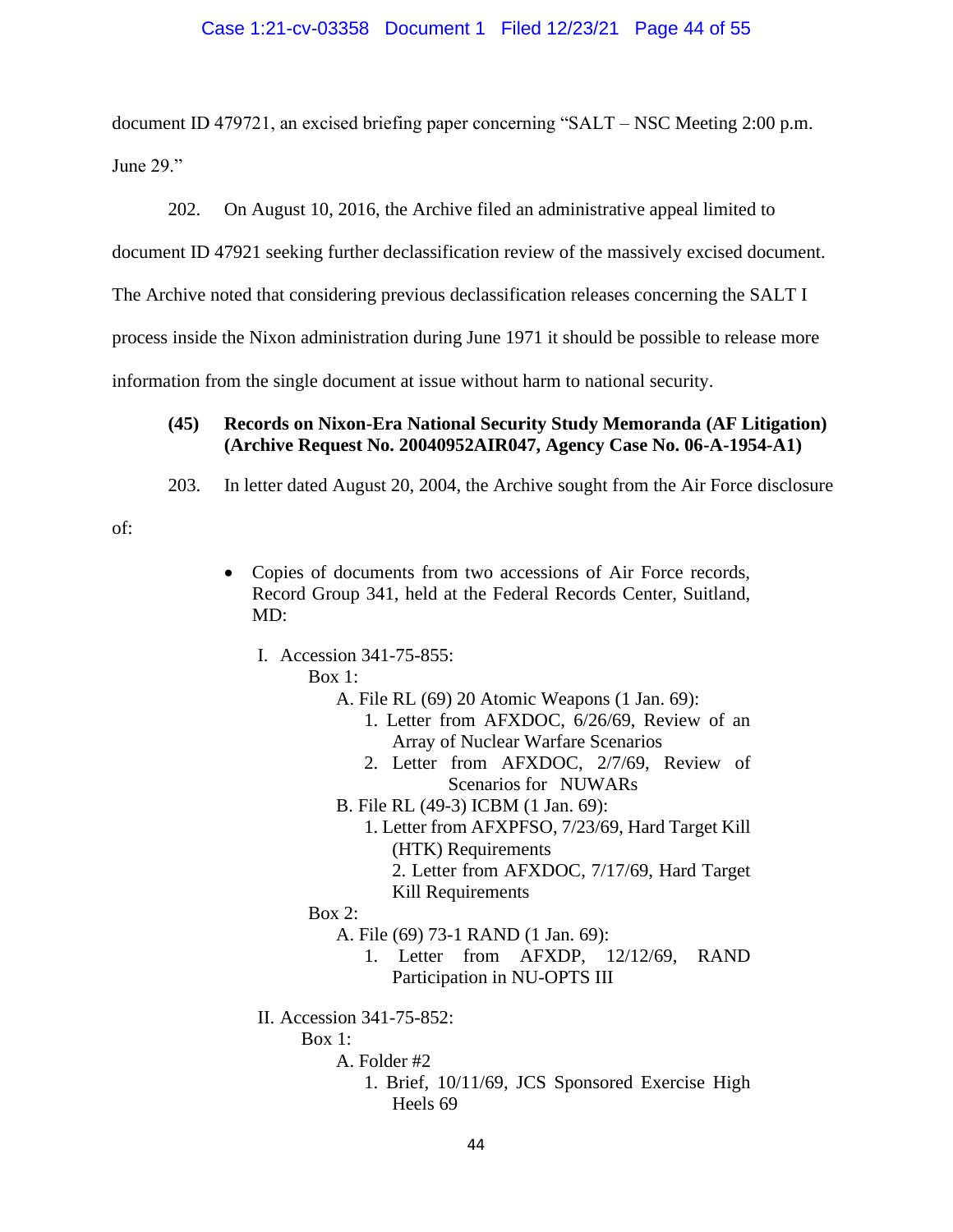- 2. Brief, 12/0/69, Briefing for the Director (DSTP) on War Game, SIOP 4F Vs RISOP 69
- B. Folder #3:
	- 1. Brief, 11/20/69, NSSM-64, U.S. Strategic Capabilities
- III. Accession 341-75-556 (Records of USAF SAB):
	- Box 3:
		- A. Folder: Nuclear Panel Intelligence Meeting, 3-4 March 1970
		- B. Folder: Nuclear Panel, Review of Kill Criteria for nuclear weapons, March 1970
- IV. Accession 341-75-857:

Box 1:

- A. Folder RG (70) 70-71 Correspondence (Speeches):
	- 1. Letter from XO, 12/10/70, Briefing on US SSBNs, with attachment

Box 2:

- A. Folder RL 70 (71) Studies (1 Jan 70):
	- 1. Sino-Soviet Interaction: A Qualitative Assessment, Project Triad 6/70
	- 2. Sino-Soviet Conflict, Its Implications for U.S. Strategic Planning in the 1970s (Project Triad Report), 8/70"

204. On November 28, 2005, the Air Force informed the Archive that it had transferred

the request to NARA.

205. Through a letter dated August 11, 2016, DOD through NARA released several

excised documents as responsive to the Archive's request.

206. On September 26, 2016, the Archive filed an administrative appeal with NARA

seeking further declassification review of the excised information. The Archive questioned

whether so much information needed to be withheld considering the documents at issue were at

least 50 years old.

207. On December 9, 2016, DOD acknowledged receipt of the appeal and requested a

time extension due to a work overload.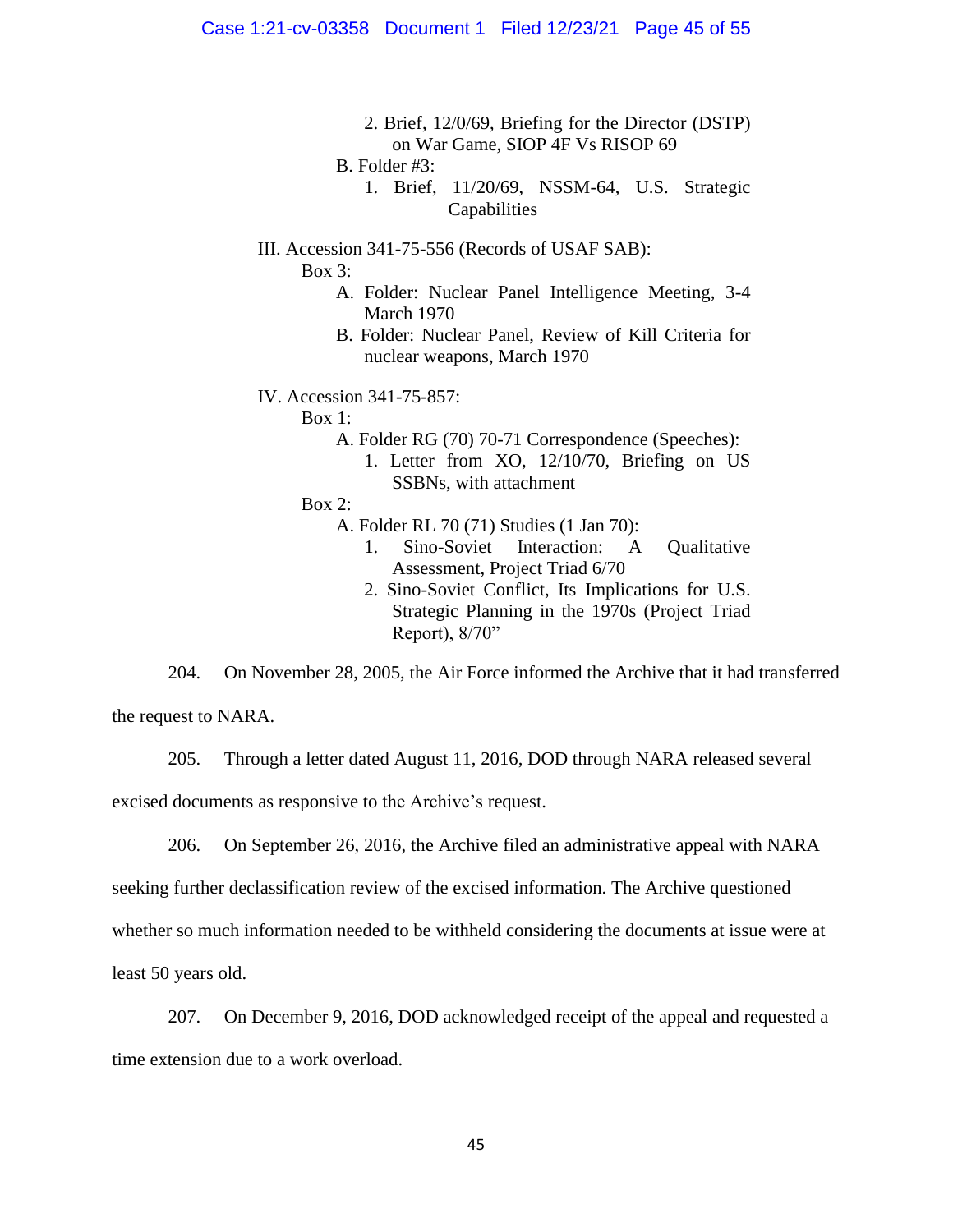# **(46) JCS Documents on Targeting Issues from 1961 (NARA) (Appeal No. 12-A-0124-A1, Archive Case No. (NARA #) NGC16- 091A)**

- 208. By letter dated October 3, 1995, the Archive sought from NARA disclosure of of:
	- Copies of documents from the following files in Record Group 218, Records of the JCS, 1961 decimal series:
		- 1. 3105 (8 March 1961) (1) Sec. 1: any withheld material
		- 2. 3105 (8 March 1961) (1) Sec. 2:
			- a. DSTP memo to JCS re JSTPS studies, 6/13/61, with enclosures
			- b. DASA memo to S/JCS, 6/26/61, Damage Criteria Study
			- c. Guidance to JCS, National Strategic Attack Policy Damage Criteria, with recommendations, 7/14/61
		- 3. 3105 (8 Mar 61) (3) Sec. 2: any withheld material
		- 4. 3105 (8 Mar 61) (3) Sec. 3: any withheld material
		- 5. 3105 (8 Mar 61) (4):
			- a. JSTPS to JCS, 5/3/61, with Study of Target Value Criteria
			- b. Director, JSTPS to JCS, with Minutes of Target Weighting Conference, 6/15/61
			- c. Report by J-2, 11/15/61
			- d. Decision on JCS 2056/257, 11/23/61
			- e. Memo from JCS to Dir/STP, 11/27/61
		- 6. 3105 Joint Planning (13 September 1961): briefing to President Kennedy on SIOP-62
- 209. Through a letter dated August 23, 2016, DOD through NARA released several

documents in excised form.

210. On September 13, 2016, the Archive filed an administrative appeal with NARA

requesting further declassification review of the excised portions of the documents provided as

responsive. Plaintiff limited the appeal to five documents.

# **(47) State Department Records at NARA (John Irwin Files) (Archive Request No. 980476NAR012, Agency Case No. NGC16- 079A)**

211. By letter dated September 29, 1998, the Archive sought from NARA disclosure

of: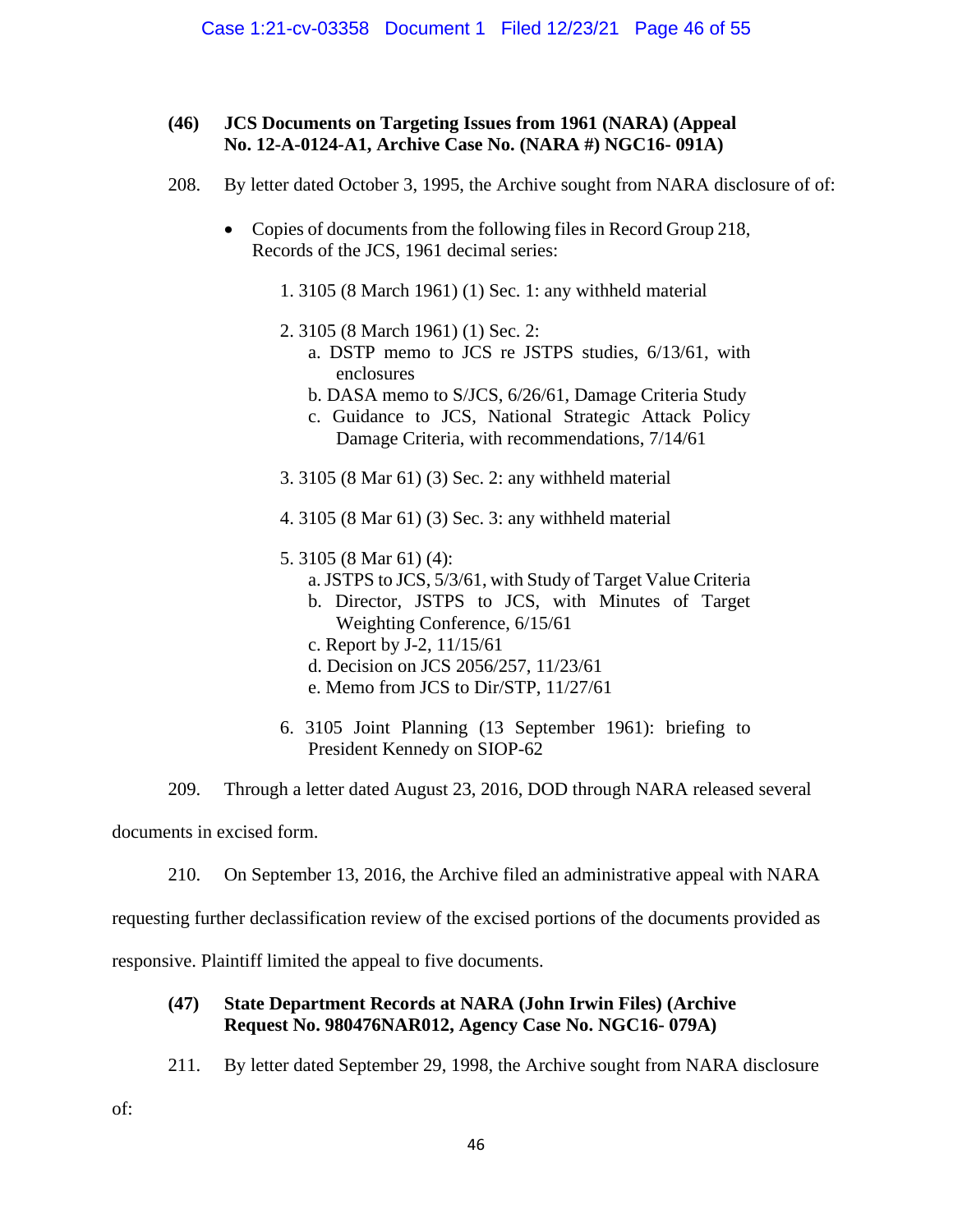• Copies of the following documents in Department of State Records, RG 59, Records of Under Secretary of State John Irwin, 1969-73, NND 981511:

1. box 1: tabs 1 and 2 2. box 2: tabs 4, 10, 11, and 12 3. box 3: tabs 15 and 17 4. box 4: tabs 19, 20, 29 through 32

5. box 5: tabs 34 through 40

212. Through a letter dated June 21, 2016, DOD through NARA released several

excised documents as responsive to the Archive's request.

213. On July 29, 2016, the Archive filed an administrative appeal with NARA seeking

further declassification review of the denied information, including nineteen documents withheld

in part and two documents withheld in full. The Archive suggested that reviewers of this appeal

consider previously declassified information, which it described in detail in the appeal.

214. On August 1, 2016, NARA informed DOD of the Archive's appeal.

# **(48) Department of State Records from 1960s at NARA (Archive Request No. 980210NAR004, Agency Case No. 12-A-0126-A1)**

- 215. By letter dated April 22, 1998, the Archive sought from NARA disclosure of:
	- Copies of the following documents from Record Group 59, Department of State records:
		- I. Records of the Deputy Special Assistant for Politico-Military Affairs, Subject Files, 1961-1968, NND 98524, box 7, tabs 6 and 7.
		- II. Records of the Deputy Assistant Secretary for Politico-Military Affairs, Subject Files, 1961-1968, NND 979566, box 23:
			- a. Defense Affairs NATO SPECOM: tabs 23/1 through 23/4
			- b. Defense Affairs NESC Report Def 18-2: tabs 23/14, 15 and 18
			- c. Defense Affairs NATO Specom-1967: tabs 23/5 through 9
		- III. Records of the Deputy Special Assistant for Politico-Military Affairs, Subject Files of the Special Assistant for Arms Control and Aerospace, 1958-1966, NND 989528:
			- a. box 5: file "Nuclear Weapons-Gilpatric Committee 1964": tabs 4 through 8
			- b. box 12: tabs 1-86 through 1-102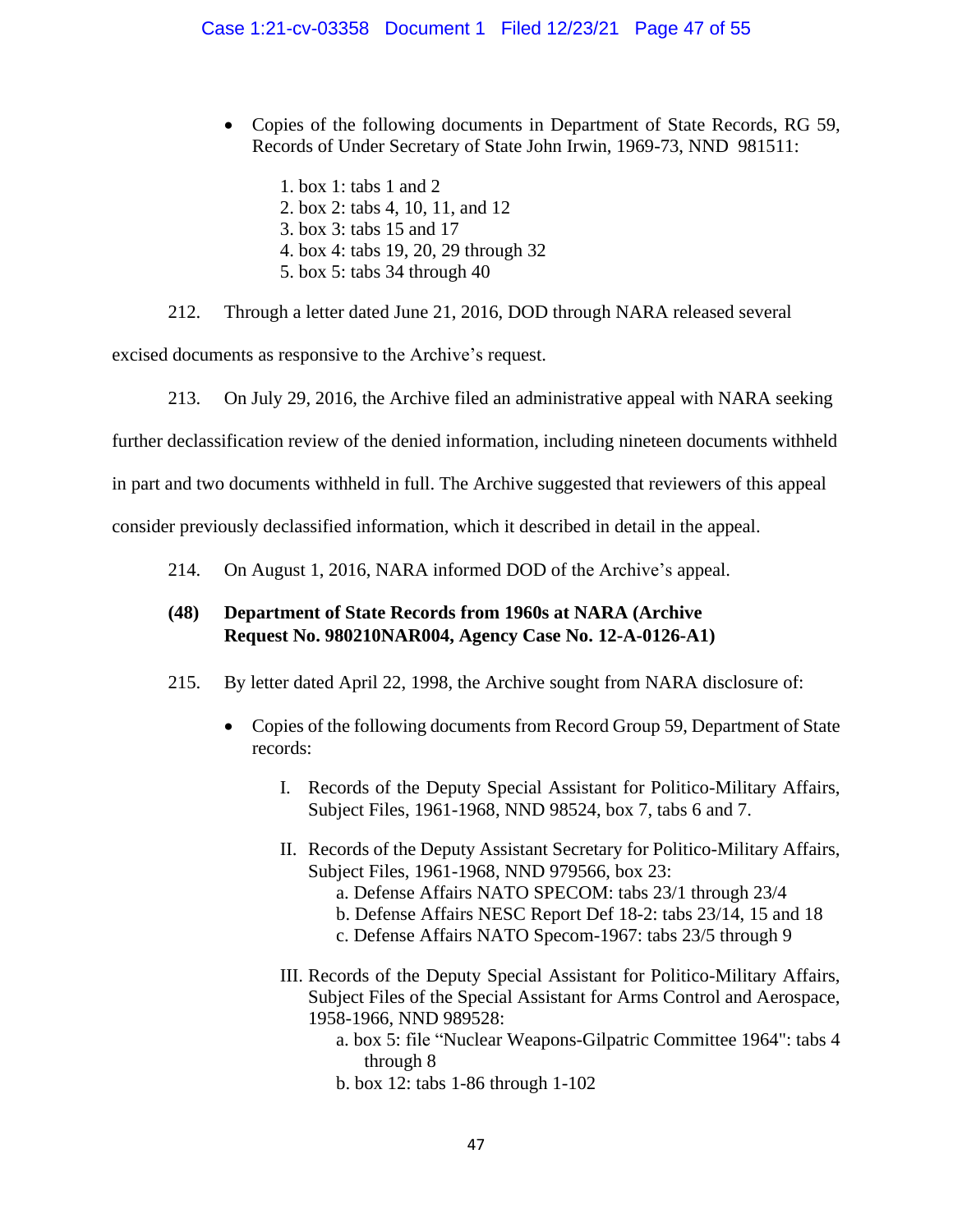### Case 1:21-cv-03358 Document 1 Filed 12/23/21 Page 48 of 55

- IV. Records of the Deputy Special Assistant for Politico-Military Affairs, Records Relating to Arms Control and Disarmament, 1961-1966, NND 98527, box 4, tabs 4/2 and 4/6
- 216. Through a letter dated July 1, 2016, NARA informed the Archive that DOD had

withheld several documents in part or exempted them in their entirety.

217. On July 27, 2016, the Archive filed an administrative appeal with NARA seeking

further declassification review of the denied information and limited to three documents

described in detail in the appeal.

218. On January 6, 2017, DOD received the Archive's appeal.

# **(49) State Department Records on Nuclear Relations with Canada (Archive Request No. 951407NAR038, Agency Case No. 12-A-0081-A1)**

219. By letter dated December 11, 1995, the Archive sought from NARA disclosure

of:

• Copies of documents from record group 59, Department of State records, Special Assistant to the Secretary for Atomic Energy and Disarmament, NND 949671, as indicated on the attachment.

220. Through a letter dated June 9, 2016, DOD through NARA informed the Archive that several documents had been released in part or exempted in their entirety as responsive to the Archive's request.

221. On July 20, 2016, the Archive filed an administrative appeal with NARA seeking further declassification review of the denied information. The Archive limited the appeal to only documents that had been withheld in full in tabs 2, 4, 15, 19, and 21, and to the following excised documents: IDs numbers 31422531, 31422514, 31422690, 31422690, 31422510, and 31422529, 31422477, and 629683.

222. On June 5, 2017, DOD received the Archive's appeal.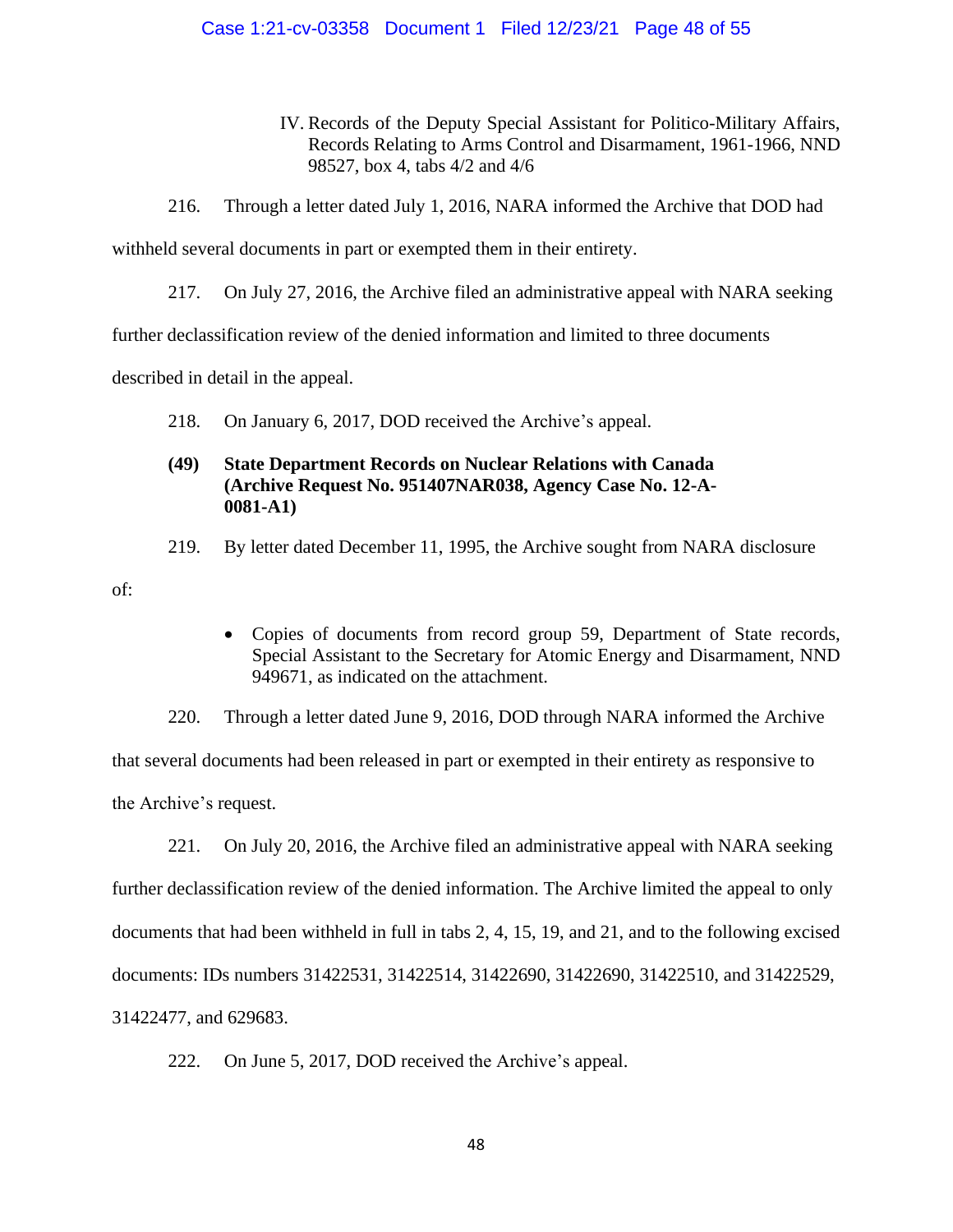# **(50) Defense Planning Guidance (Archive Request No. 20080314DOD025, Agency Case No. 09-A-0002-A1)**

- 223. By letter dated March 8, 2008, the Archive sought disclosure of:
	- Accession 330-94-0070, Retrospect Files of the Under Secretary of Defense for Policy:
		- 1. Box 1: "Proliferation Control Initiative"
		- 2. Box 5: a. Presidential Nuclear Initiative b. NATO Nuclear Strategic Policy Force Structure (HLG)
		- 3. Box 6: DPG Selected April Drafts
- 224. Through email messages, DOD informed the Archive that it had released an

excised version of the "Defense Planning Guidance, FY 1994-1999."

225. On October 4, 2017, via email, the Archive filed an administrative appeal seeking

further declassification review of the denied information. The Archive explained that with the

passage of 25 years since the document was prepared, it should be possible to release

significantly more of its contents without harm to national security or foreign relations.

226. On October 5, 2017, DOD acknowledged receipt of the appeal and requested a

time extension due to a work overload.

# **(51) Defense Department Documents from 1987 (Archive Request No. 20051660DOD119, Agency Case No. 06-A-0393-A1)**

- 227. By letter dated November 18, 2005, the Archive sought disclosure of:
	- Box 1 of accession 330-89-0023; 1987 Official Records (Top Secret) of The Secretary and Deputy Secretary of Defense and the Executive Assistant to the Secretary and Deputy Secretary of Defense [TS]
		- a. file 334: x43301 WH NSC (Green) 22 May 87, C1 x43301 WH NSC (Green) 1 Jun 87, C1 x44946 WH NSC (Green) 21, Oct 87, C1 x45526 WH NSC (Stevens) 16 Dec 87, C1 x4594 WH NSC (Stevens) 28 Dec 87, CR2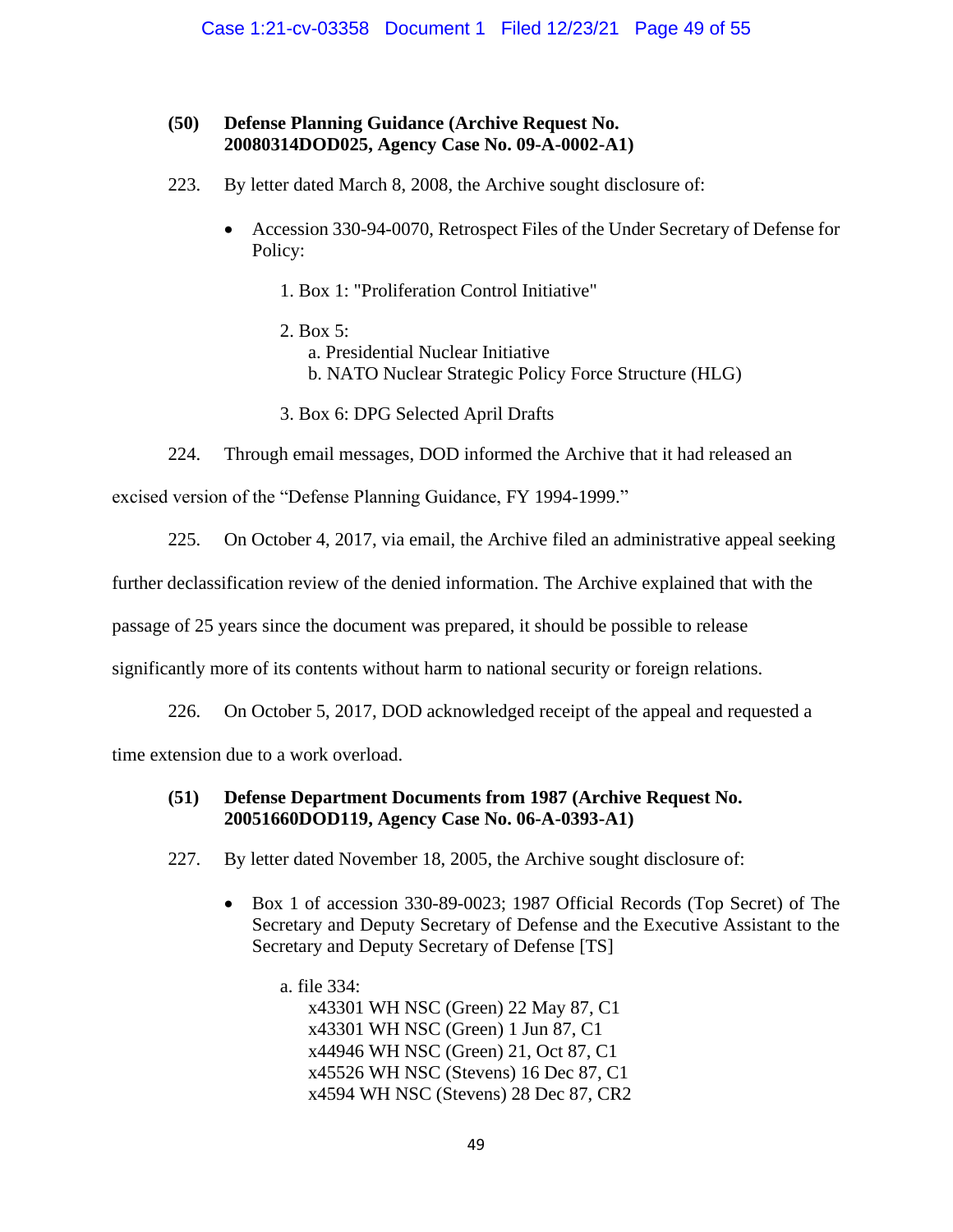b. file 334 NS: X41641 WH NSC (Green) 5 Jan 87, CR2 X41694 ES (Lemon) 9 Jan 87, C4 x4717 AE (Barker) 28 Sep 87, C1

c. file 34 NSPG: X42046 ISA (Armitage) 11 Feb 87, C1 X43491 ISA (Armitage) 28 May 87, C1 X44036 WH NSC (Green) 24 Jul 87, C1

d. file 334 SIG X41681 Senior Interagency Group, 7 Jan 87, C3 X42775 SIG (Intelligence) 14 Apr 87, C3 X43131 SIG (Intelligence) 5 May 87, C4A

e. file 337 State 42163 USP 25 Feb 87, C1 X51398 Special Tank Session 26 Sep 87, C/WI

f. file 373.24 x1777 WH NSC (Green) 16 Jan 87, C7

228. Through a letter dated September 29, 2017, DOD released two excised documents from 1987 and further informed the Archive that an additional document had been denied in its entirety.

229. On November 1, 2017, the Archive filed an administrative appeal seeking further declassification review of the denied information. The Archive explained that with the passage of 30 years since the document was prepared, it should be possible to release significantly more of its contents without harm to national security or foreign relations.

230. On November 1, 2017, DOD received the Archive's appeal and requested a time extension due to a work overload.

# **COUNT I**

# **Violation of FOIA by Failing to Timely Process the Archive's Appeals**

231. The Archive hereby incorporates the allegations in ¶¶ 1–230 above.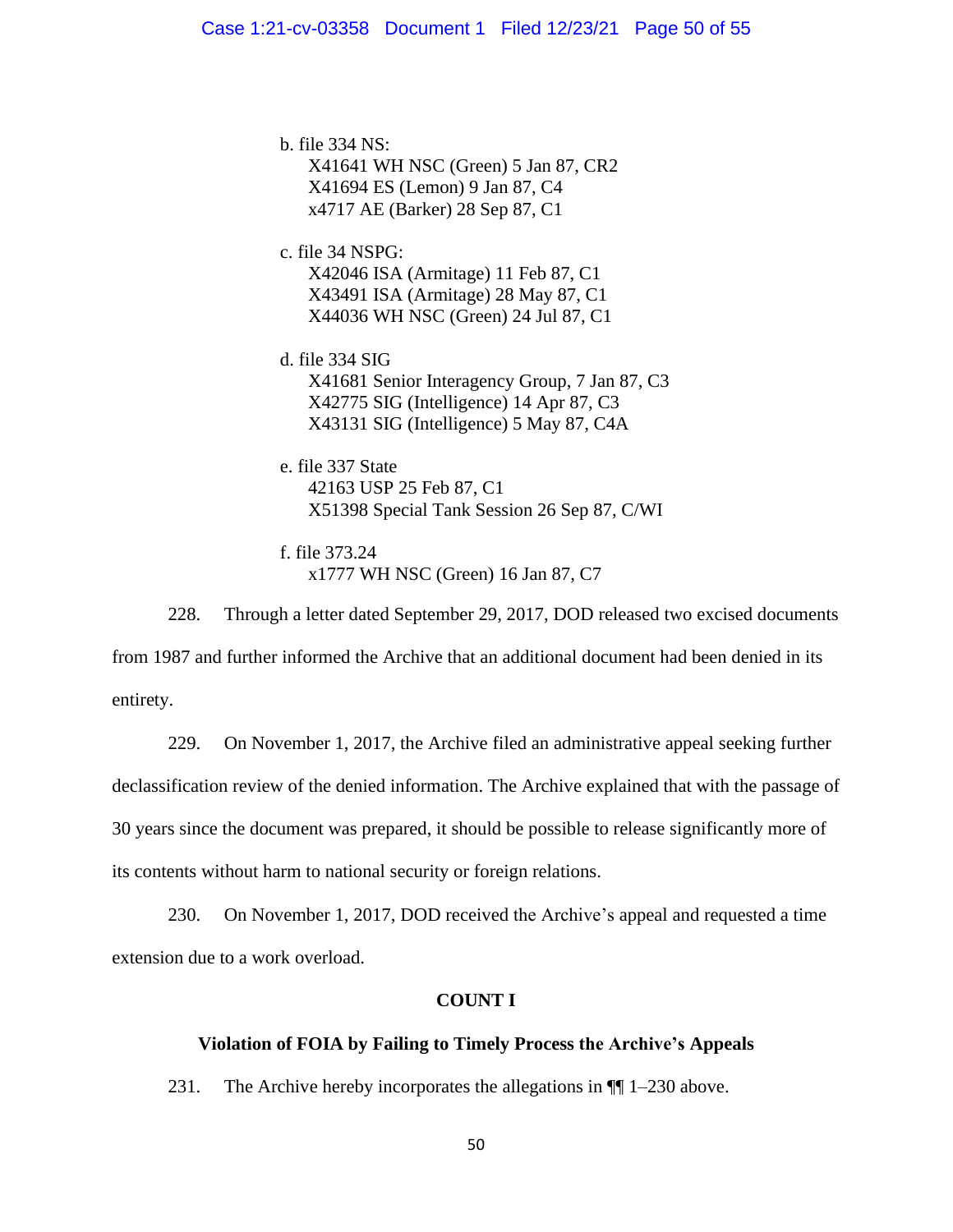#### Case 1:21-cv-03358 Document 1 Filed 12/23/21 Page 51 of 55

232. DOD has failed to comply with the statutory time limits in 5 U.S.C.

 $\S$  552(a)(6)(A)(ii) and (a)(6)(B) with respect to Requests 1–51 above.

233. The Archive has therefore exhausted its administrative remedies under 5 U.S.C. § 552(a)(6)(C) is entitled to judicial review of DOD's FOIA withholdings under 5 U.S.C.  $§ 552(a)(4)(B).$ 

234. Pursuant to 5 U.S.C.  $\S$  552(a)(4)(B) this Court has the authority to enjoin the agency from withholding agency records and to order the production of any agency records improperly withheld from The Archive.

235. DOD has not, to date, made the Archive aware of any "unpredictable" FOIA workload that could support a showing of "exceptional circumstances" under 5 U.S.C. § 552(a)(6)(C), nor has DOD made "reasonable progress in reducing its backlog" of pending FOIA appeals.

236. The Archive is therefore entitled to injunctive relief including the declassification and release of requested records under 5 U.S.C. § 552(a)(4)(B) or prompt completion by DOD of the pending appeals and prompt release of any documents declassified following such review.

### **COUNT II**

# **Ongoing Violation of FOIA by Engaging in a Pattern or Practice of Undue Delay in Processing FOIA Appeals**

237. The Archive incorporates the allegations set forth in  $\P$  1–230 as if set forth fully herein.

238. DOD's failure to timely process the Archive's fifty-one pending appeals, many now more than ten years old, demonstrates a pattern and practice of unexplained and unjustified delay in processing FOIA appeals.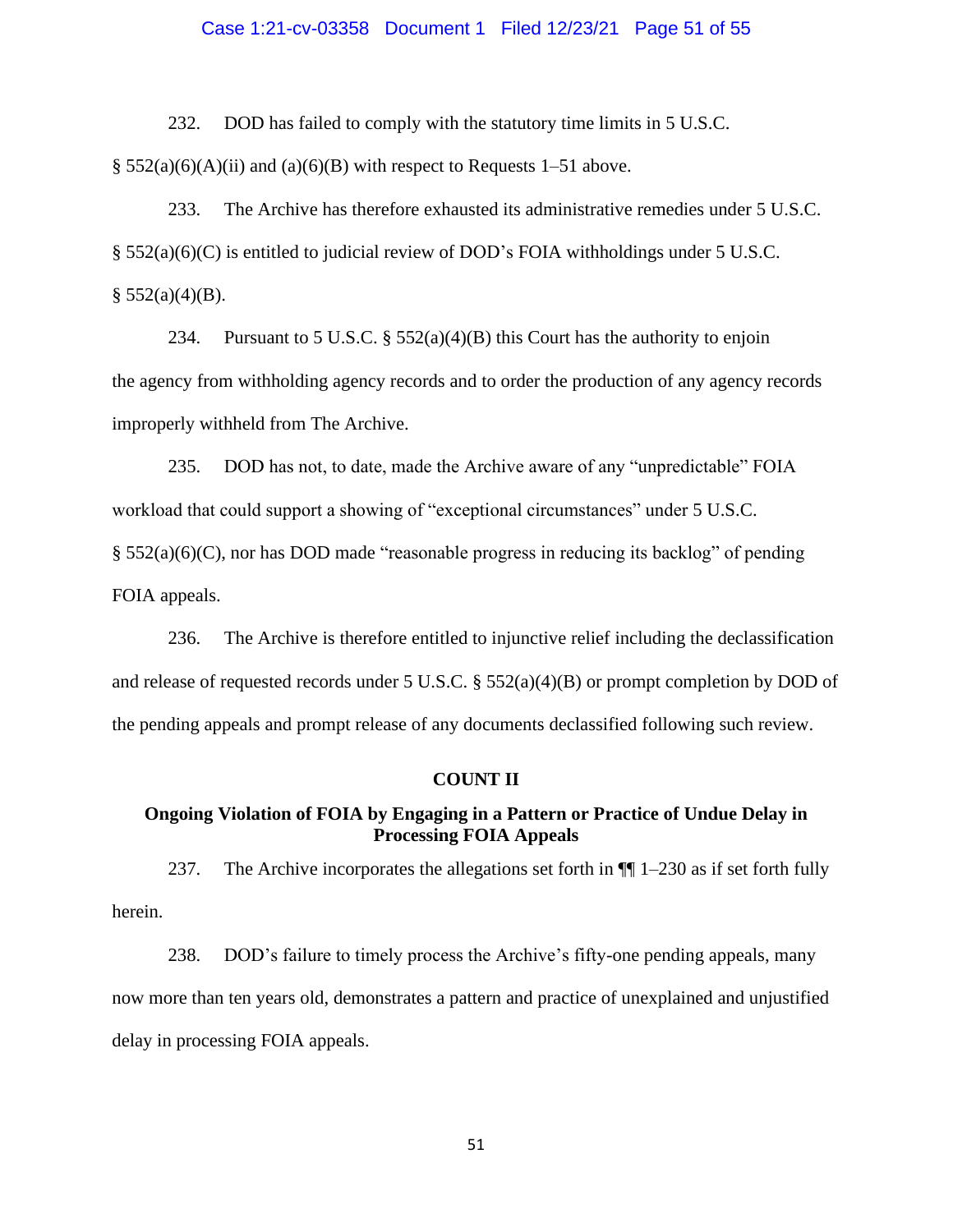#### Case 1:21-cv-03358 Document 1 Filed 12/23/21 Page 52 of 55

239. This pattern or practice includes failing to process FOIA appeals within the statutory time limits established in 5 U.S.C.  $\S$  552(a)(6)(A).

240. This pattern or practice also includes DOD's repeated failure to set forth any "unusual circumstances" resulting in such delays or to specify any alternative timeframe for processing an appeal under  $5$  U.S.C.  $\S$   $552(a)(6)(B)$ .

241. DOD's pattern or practice of failing to timely process the Archive's FOIA appeals has hindered the Archive's mission of documenting major elements of the U.S. nuclear posture and making such declassified information widely available to scholars and the interested public.

242. This pattern or practice will also continue to injure the Archive going forward because continuing to submit FOIA requests to DOD and to appeal regarding any documents withheld in response to those requests remains critical to the Archive's mission.

243. The Archive is therefore entitled to injunctive relief that, in addition to addressing the fifty-one appeals at issue in this case, compels DOD to improve its processes for handling FOIA appeals so that future appeals by the Archive do not remain in limbo for more than a decade.

### **COUNT III**

## **Ongoing Violation of FOIA by Engaging in a Pattern or Practice of Undue Delay in Releasing Records Presumptively Subject to Automatic Declassification**

244. The Archive incorporates the allegations set forth in  $\P$  1–230 as if set forth fully herein.

245. Section 3.3(h) of Executive Order 13529 provides that classified records "shall be automatically declassified on December 31 of a year that is no more than 50 years from the date of origin" unless they would "clearly and demonstrably be expected to reveal . . . the identity of a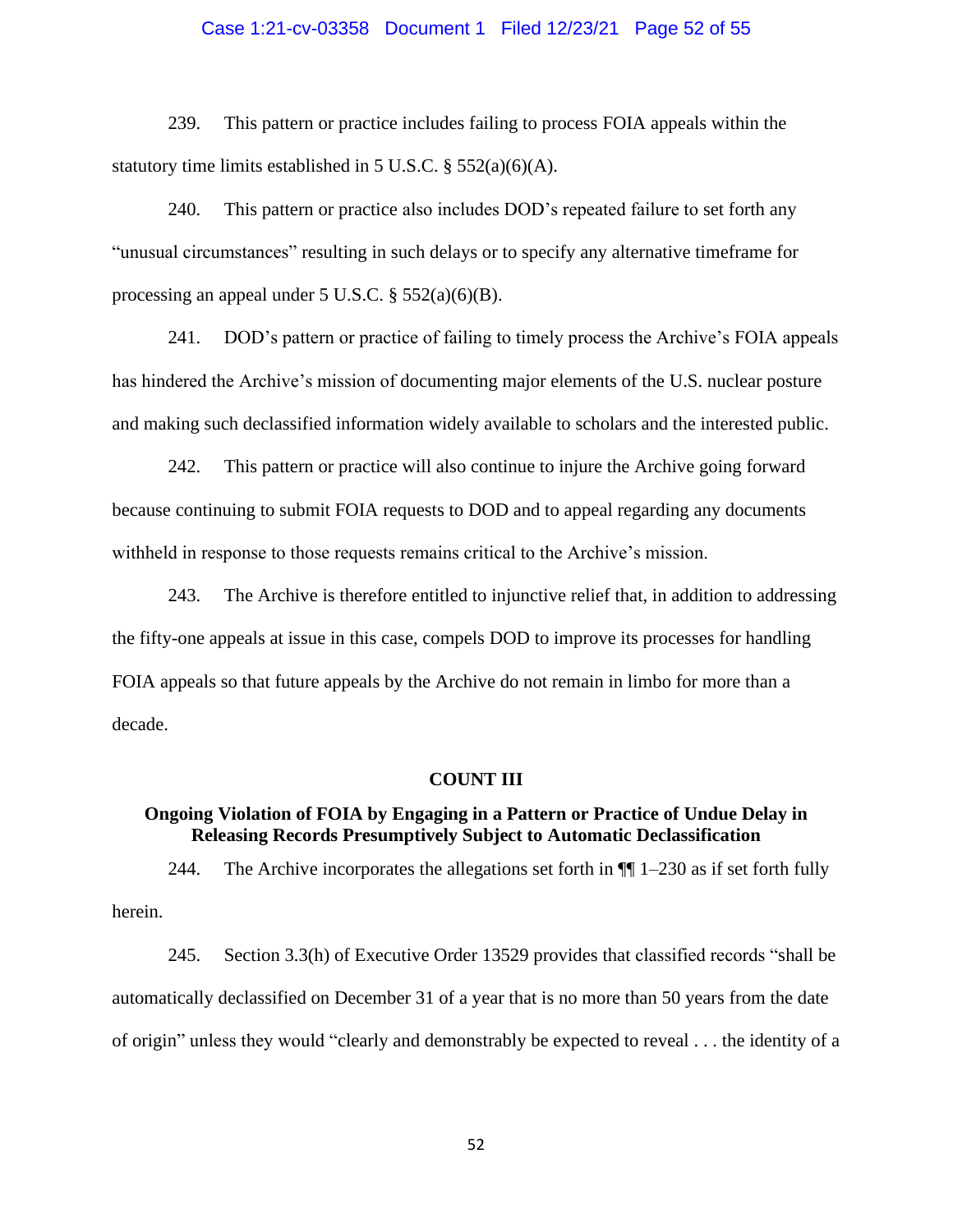#### Case 1:21-cv-03358 Document 1 Filed 12/23/21 Page 53 of 55

confidential human source or a human intelligence source[] or [] key design concepts of weapons of mass destruction."

246. The Archive's Requests 2, 4, 5–10, 12–13, 15–16, 20, 22, 23, 26, 30, 32–37, 43– 46, and 48–49 above seek records that are more than 50 years old.

247. DOD has not indicated that it is withholding documents in response to these requests because they would reveal human sources, intelligence sources, or key weapons design concepts.

248. The records sought in these Requests should thus have been automatically classified prior to the date of this Complaint.

249. DOD's failure to timely process these particular appeals thus demonstrates a pattern and practice of unexplained and unjustified delay in processing FOIA appeals for which no elaborate or extensive review process should be required.

250. This pattern or practice injures the Archive both retrospectively and prospectively in the same manner described in Paragraphs 241–42 above.

251. The Archive is therefore entitled to injunctive relief that, in addition to providing the relief sought in Counts I and II above, compels DOD to promptly handle FOIA appeals seeking documents more than 50 years old and thus presumptively subject to automatic declassification so that future appeals by the Archive seeking such records do not unnecessarily remain in limbo for more than a decade.

#### **REQUEST FOR RELIEF**

WHEREFORE, the Archive asks that this Court:

a. Expedite this case in accordance with 28 U.S.C. § 1657(a);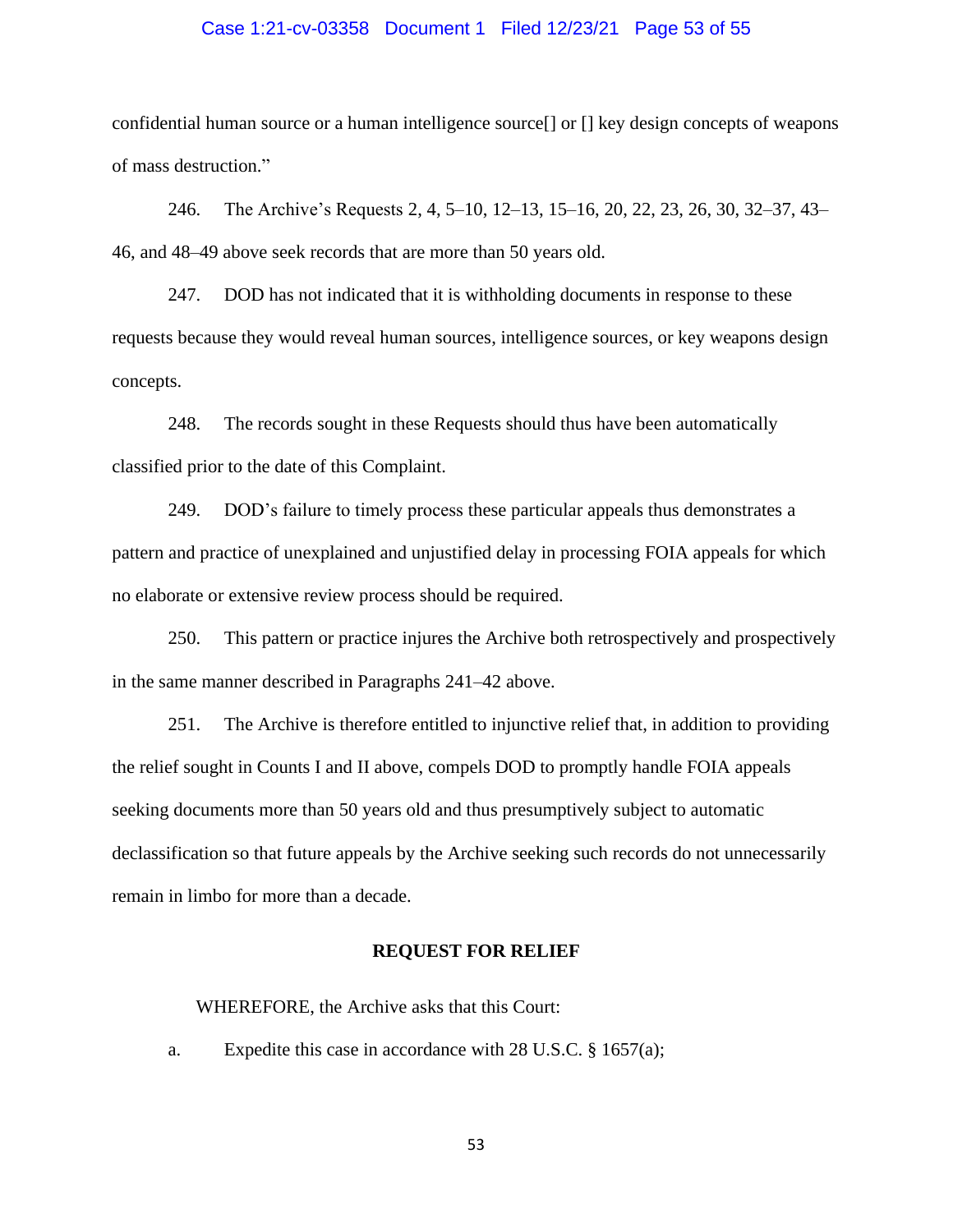- b. Declare DOD's continued delay in processing the Archive's appeals unlawful under FOIA;
- c. Declare that DOD has engaged in a pattern or practice of unlawful delay in processing FOIA appeals;
- d. Declare that DOD has engaged in a pattern or practice of unlawful delay in declassifying and releasing records presumptively subject to automatic declassification;
- e. Order DOD to declassify and release all records at issue that are no longer properly classified under Executive Order 13529;
- f. Order DOD to promptly resolve all of the Archive's outstanding appeals on a reasonable timeline;
- g. Award the Archive its costs and reasonable attorneys' fees incurred in bringing this action pursuant to 5 U.S.C.  $\S$  552(a)(4)(E); and
- h. Grant such other relief as the Court deems just and proper.

Dated: December 23, 2021 Respectfully submitted,

This Hilf \_\_\_\_\_\_\_\_\_\_\_\_\_\_\_\_\_\_\_\_\_\_\_

Ryan E. Griffin, DC Bar Number 1007078 Daniel M. Rosenthal, DC Bar Number 1010473 James & Hoffman, P.C. 1629 K Street, NW, Suite 1050 Washington, DC 20006 (202) 496-0500 (telephone) (202) 496-0555 (facsimile) regriffin@jamhoff.com